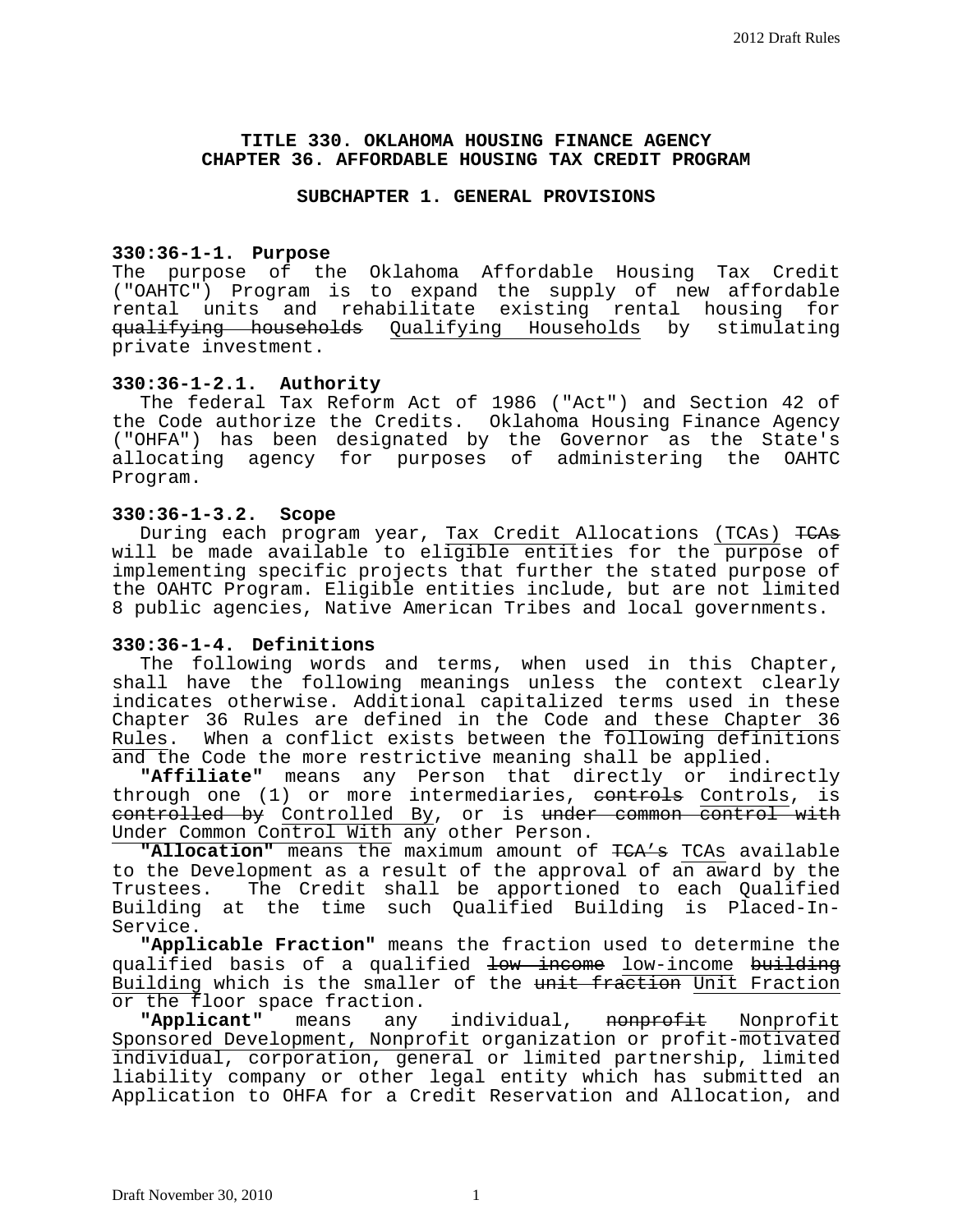its successors in interest. "Applicant" includes the Taxpayer Owner and Taxpayer's Owner's predecessor in interest, if any, and includes any successor in interest, Transferee, of all or any<br>portion of the Development, and the heirs, executors, the Development, and the heirs, executors,<br>s, devisees, successors and assigns of any administrators, devisees, successors and assigns of purchaser, grantee, Transferee, Taxpayer Owner or lessee (other than a Resident) of all or any portion of the Development, and any other person Person or entity having any right, title, or interest in the Development.

**"Application"** means an application Application in the form prescribed by OHFA, from time to time, in the Application Packet (AP) AP, including all exhibits and other materials filed by an Applicant with OHFA in support of or in connection with the formal request by the Applicant requesting a TCA.

**"Application Packet"** (referred to in these Rules as the "AP") means the Application in the form prescribed by OHFA from time to time annually, together with instructions and such other materials provided by OHFA to any Person requesting the same for the purpose of seeking to obtain from OHFA a TCA. OHFA will solicit formal public input on the Application Packet, and provide explanation of any significant changes. Staff will present the following year's proposed AP to the Board of Trustees for approval in at a Board of Trustees meeting. The AP may include definitive statements of what shall constitute Threshold Criteria, Selection Criteria, priorities, preferences, and compliance and monitoring requirements as may be authorized by or provided for in the Code and these Rules, and may include the necessary forms, instructions and requirements for Applications,<br>environmental assessments, market studies, <del>commitments</del> environmental assessments, market Commitments, extensions, Carryover Allocations, Agreements, Elections, Set-asides set-asides, OHFA staff evaluation criteria for Threshold Criteria and Selection Criteria, final ranking, Credit amounts, tax exempt tax-exempt bond financed projects, compliance monitoring, and other matters deemed by OHFA Trustees, in their complete discretion, to be relevant to the process of evaluation of Applications and the Applicants in connection with the award or denial of TCAs.

"Area Median Gross Income" means the median gross Gross Income adjusted for household size, for the county or counties where each Building in a Development is located as determined and published annually by HUD.

**"Building"** means a Residential Rental Property residential rental property containing residential Housing Units located on the land Land and included in the Development. For purposes of the Credit Program, each Building is identified by its Building Identification Number (BIN) assigned by OHFA BIN and its street address assigned by the United States Postal Service. <del>In case of</del> any inconsistency, the BIN shall control The BIN shall control for Tax Credit purposes. In the event more than one Building is located on the land Land, each Building must be identified in the manner required by Code Section 42(g) to be treated as part of the Development. Any Allocation of Credit shall be effective only for the Building(s) identified in a Carryover Allocation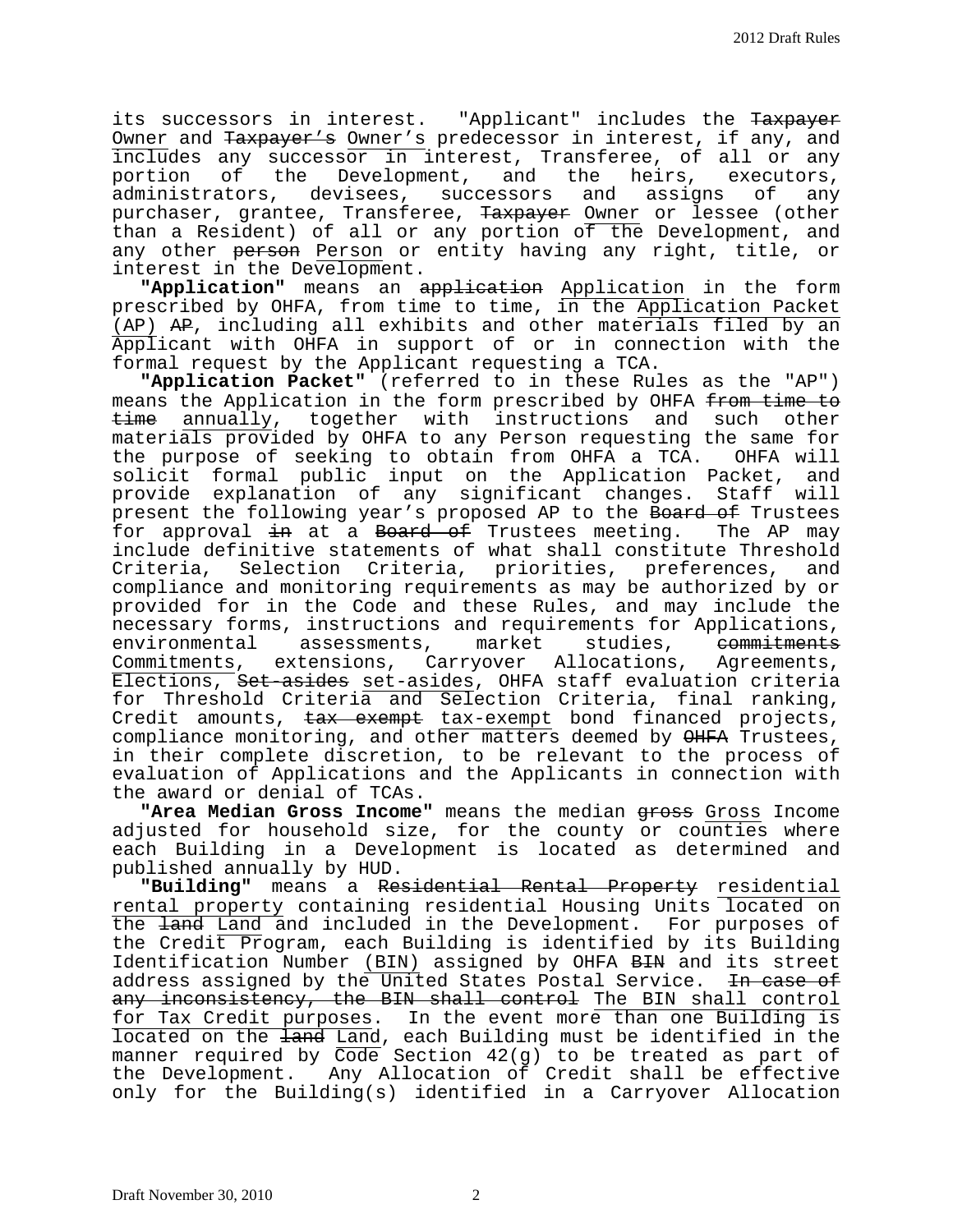Agreement, if applicable, or in Exhibit "A" to the Regulatory Agreement.<br>Capital

**Needs Assessment"** (CNA) means a qualified professional's opinion of a property's current physical condition determined after a physical inspection of the interior and exterior of the units and structures as set out in the applicable<br>AP. The physical inspection should include an interview with the The physical inspection should include an interview with the on-site manager and maintenance personnel. This assessment should identify deferred maintenance, physical needs, remaining useful life of key components, building material deficiencies and material building code violations that affect the property use, structural and mechanical integrity, and the future physical and financial needs. The assessment must include the cost of labor and materials identified in detail and the extent of future expenditures contemplated to ensure the costs will be addressed through operating and replacement reserves. Components which should be examined and analyzed in this assessment include but are not limited to:

(A) site, including topography, drainage, pavement, curbing, sidewalks, parking, landscaping, amenities, water, sewer, storm drainage, gas and electric utility lines;

(B) structural systems, both substructure and superstructure, including exterior walls and balconies, exterior doors and windows, roofing system and drainage;

(C) interiors, including unit and common area finishes (carpeting, vinyl or tile flooring, plaster walls, paint condition, etc.), unit kitchen finishes, cabinets and appliances, unit bathroom finishes and fixtures, and common **area lobbies and corridors; and** 

(D) mechanical systems, including plumbing and domestic hot water, HVAC, electrical, lighting fixtures, fire protection and elevators.

**"Carryover Allocation"** means, an Allocation which is made with respect to a Building or Development pursuant to Code Section  $42(h)(1)(E)$  and/or Code Section  $42(h)(1)(F)$ , as the case may be, and in conformance with IRS Notice 89-1 and Treasury Regulation Section 1.42-6.

**"Carryover Allocation Agreement"** means the contract between Taxpayer Owner and OHFA, authorized and approved by the Trustees<sub>7</sub>. wherein subject to the satisfaction by Taxpayer of the terms, conditions, obligations and restrictions contained therein or in any Resolution of the Trustees, a A Carryover Allocation is made pursuant to Code Section  $42(h)(1)(E)$  and/or Code Section 42(h)(1)(F), IRS Notice 89-1 and Treasury Regulation<br>Section 1.42-6.

"Certifications" means the representations made under penalties of perjury by the Applicant, <del>Taxpayer,</del> <u>Owner,</u> each Developer, each partner or general partner, party to a joint venture, and/or Resident, as applicable, including but not<br>limited to those representations and <del>certifications</del> to those representations Certifications set forth in the Applications and the Regulatory Agreement and Exhibits. Certifications also mean any and all representations made under penalties of perjury with respect to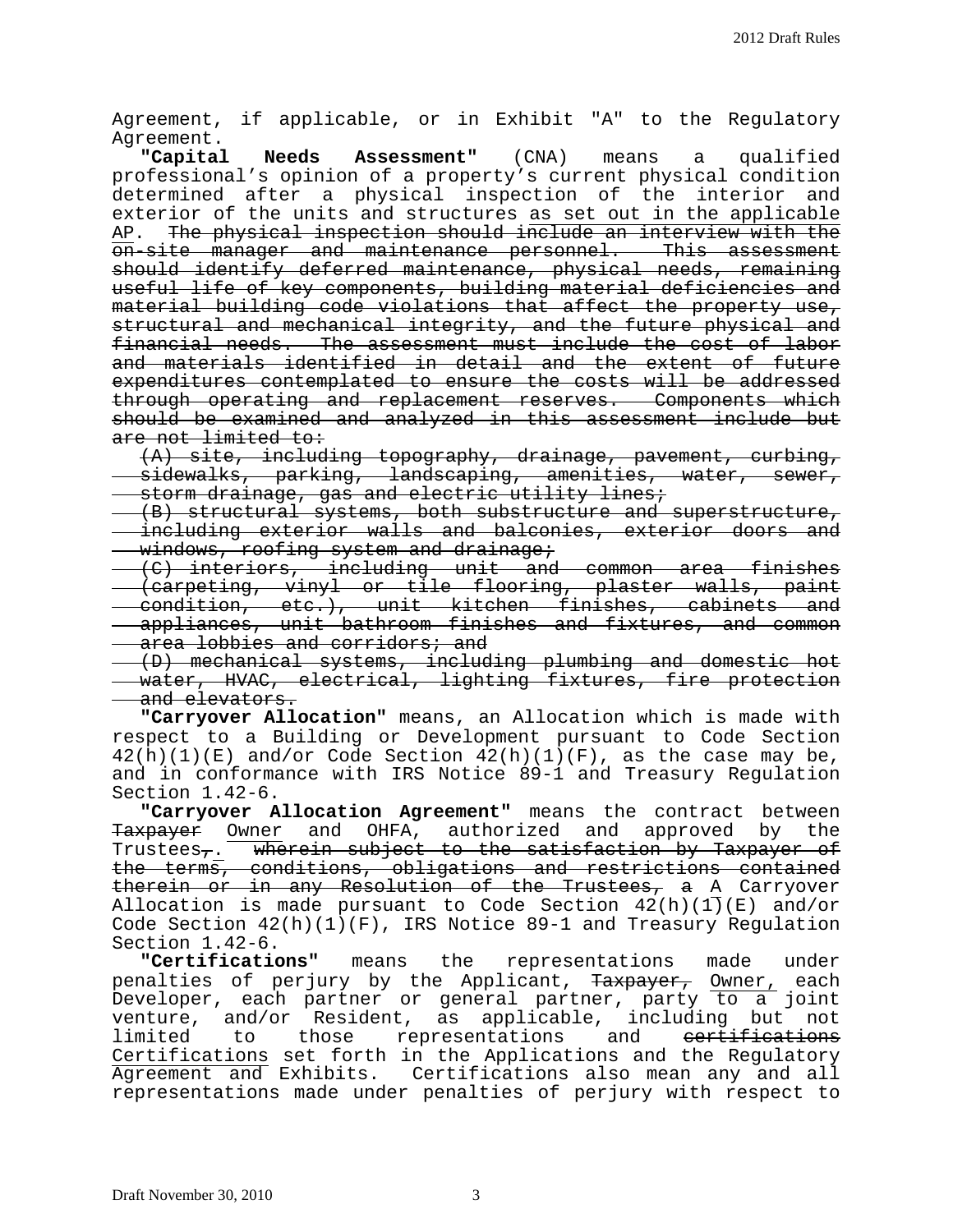the Development at any time from the date of submission of the Application and throughout the Development Compliance Period.

**"Code"** means the Internal Revenue Code of 1986, as amended, and in effect at the date of the Regulatory Agreement, together<br>with applicable rules and requlations, revenue rulings, applicable rules and regulations, revenue rulings, guidelines, releases, pronouncements, notices or procedures<br>promulgated thereunder or referred to therein or in the promulgated thereunder or referred to therein or applicable rules and regulations.

**"Commitment"** means a representation or agreement of the Taxpayer/Owner/Applicant contained in the Application, or otherwise, which in all cases shall be irrevocable and binding upon TaxpayerOwner/Applicant and its Transferees and successors in interest throughout the Development Compliance Period, unless otherwise noted in the Regulatory Agreement, these Rules, the<br>Application, or any other agreements entered into by agreements entered TaxpayerOwner/Applicant with OHFA in connection with the Credit<br>Program.

Program. **"Compliance Period"** means with respect to any Qualified Building, the continuous fifteen (15) year period over which the Qualified Building must satisfy all requirements of the Code and the Credit Program. The Compliance Period begins with the first year of the Credit Period.<br>"Consultant" means an

any <del>person</del> Person (which is not an Affiliate of an owner Owner of the Development) that provides professional or expert services relating to an Application, a Development, or any activities pertaining to the filing of an Application, the award of a TCA, the Carryover Allocation, or

cost <del>certification</del> Certification documents filings with OHFA.<br>**"Control"** (including the terms "<del>controls</del> Controls", "controlling Controlling", "controlled by Controlled By", and/or "under common control with Under Common Control With") means the possession, directly or indirectly, of the power to direct or cause the direction or the management and policies or any other Person, whether through an ownership interest in the other Person, by contract, agreement, understanding, designation, office or position held in or with the other Person or in or with any other Person, or by coercion, or otherwise.<br>"Credit" (including the terms Tax Credi

**"Credit"** (including the terms Tax Credit and Low-Income Housing Tax Credit) means the <del>low-income housing tax</del> Low-Income Housing Tax Credit available for federal income tax purposes under Code Section 42 for a Qualified Building.

**"Credit Period"** means the ten (10) year period over which the Credit may be claimed for a Building. The Credit Period begins when the Building is <u>Placed-In-Service</u> <del>placed in service</del>, for Credit purposes, or if the <del>Taxpayer</del> <u>Owner</u> makes an election under Section  $42(f)(1)(B)$  of the Code, the next year; but only if the Building is a qualified low-income building Building within the meaning of Code Section  $42(c)(2)$ , by the end of the first year of<br>that period. For an existing Building with Rehabilitation For an existing Building with Rehabilitation Expenditures, the Credit Period shall not begin before the year that the rehabilitation Credit is allowed under Code Section  $42(f)(5)$ .<br>"Credit"

**Program"** means OHFA's program for approving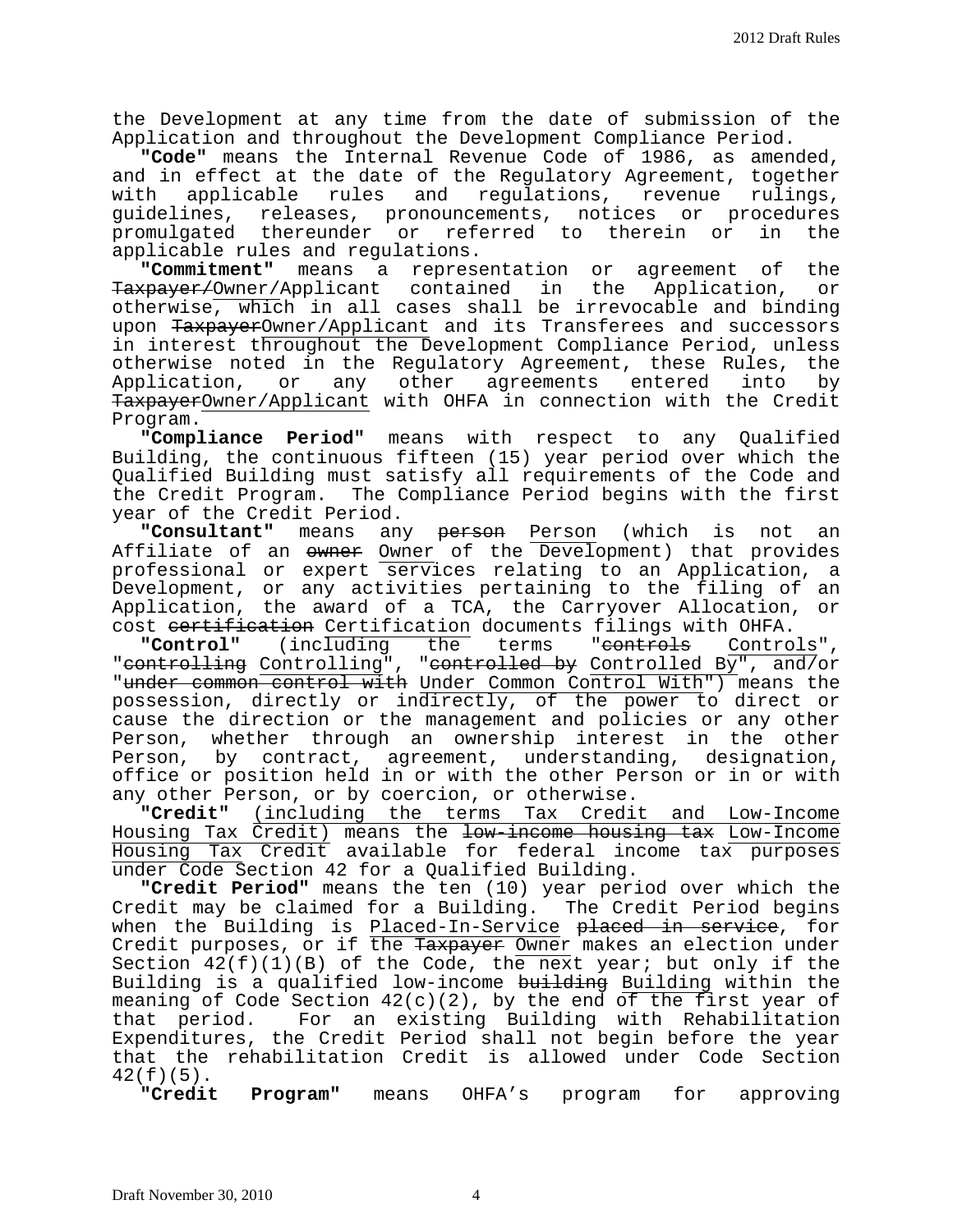Allocations and includes, without limitation, adopting the Qualified Allocation Plan and OHFA's Credit Program Rules, the AP, and all things contemplated therein or appurtenant thereto, including without limitations, monitoring Developments throughout the Extended Use Period and notifying the IRS of the Building's or a Development's failure to comply with Code requirements.

**"Credit Reservation"** means the reservation of a maximum amount available for Allocation to such Development and apportioned to each Qualified Building therein upon meeting the requirements of the Credit Program and Code Section 42.

**"Developer"** means the <del>person</del> Person or entity with the responsibility of ensuring the effective construction or responsibility of ensuring the effective construction or<br>rehabilitation of the Development, including any and all the Development, including any and all responsibilities as outlined in the Development Agreement, which<br>may also be the Applicant and/or <del>Taxpayer</del> Owner of the may also be the Applicant and/or <del>Taxpayer</del> Owner of Development. Developer also includes any other person Person or organization affiliated with, Controlled by,  $\pm n$  in Control  $\Theta$  of or <del>A Related Party</del> a related party to, the Developer, as determined by OHFA.

**"Development"** means the Land and one (1) or more Buildings, structures, or other improvements now or hereafter constructed or located upon the Land. If more than one (1) Building is to be part of the Development, each Building must be financed under a common plan and identified in the manner required under Code Section 42(g).

**"Development Compliance Period"** means the period beginning with the first day the first Building of the Development is Placed-In-Service and continuing thereafter until the latest to end of the following periods for each Building in the Development: (i) the Compliance Period; (ii) the Extended Use Period; or (iii) the "Three Year Period."

**"Development Team"** means the Applicant, architect, attorney, consultant, developer Consultant, Developer, general contractor, market analyst and/or appraiser, property management company, Owner, tax professional, Taxpayer, and the principals of each.

**"Drug"** for purposes of these OAHTC Program Rules, means "a controlled substance" as that term is defined in Section 102 of

the Controlled Substances Act, 21 U.S.C., Section 802.<br>"Drug-Related Criminal Activity" means the **"Drug-Related Criminal Activity"** means the illegal manufacture, sale, distribution, or use of a <del>drug</del> Drug, or the possession of a drug Drug with intent to manufacture, sell, distribute or use the drug Drug.

**"Due Date"** if a due date Due Date for submission of documents or fees falls on a weekend or a designated Federal holiday, then the due date Due Date becomes the next business day.

**"Elderly"** means a person sixty-two (62) years of age or older. This definition is for consideration for the Elderly set-aside in which one hundred percent (100%) of units are for Elderly as defined in these Chapter 36 Rules.

**"Eligible Basis"** means generally the depreciable basis in the

"Extended Use Period" means the continuous period, a minimum of fifteen (15) years, following the close of the Compliance Period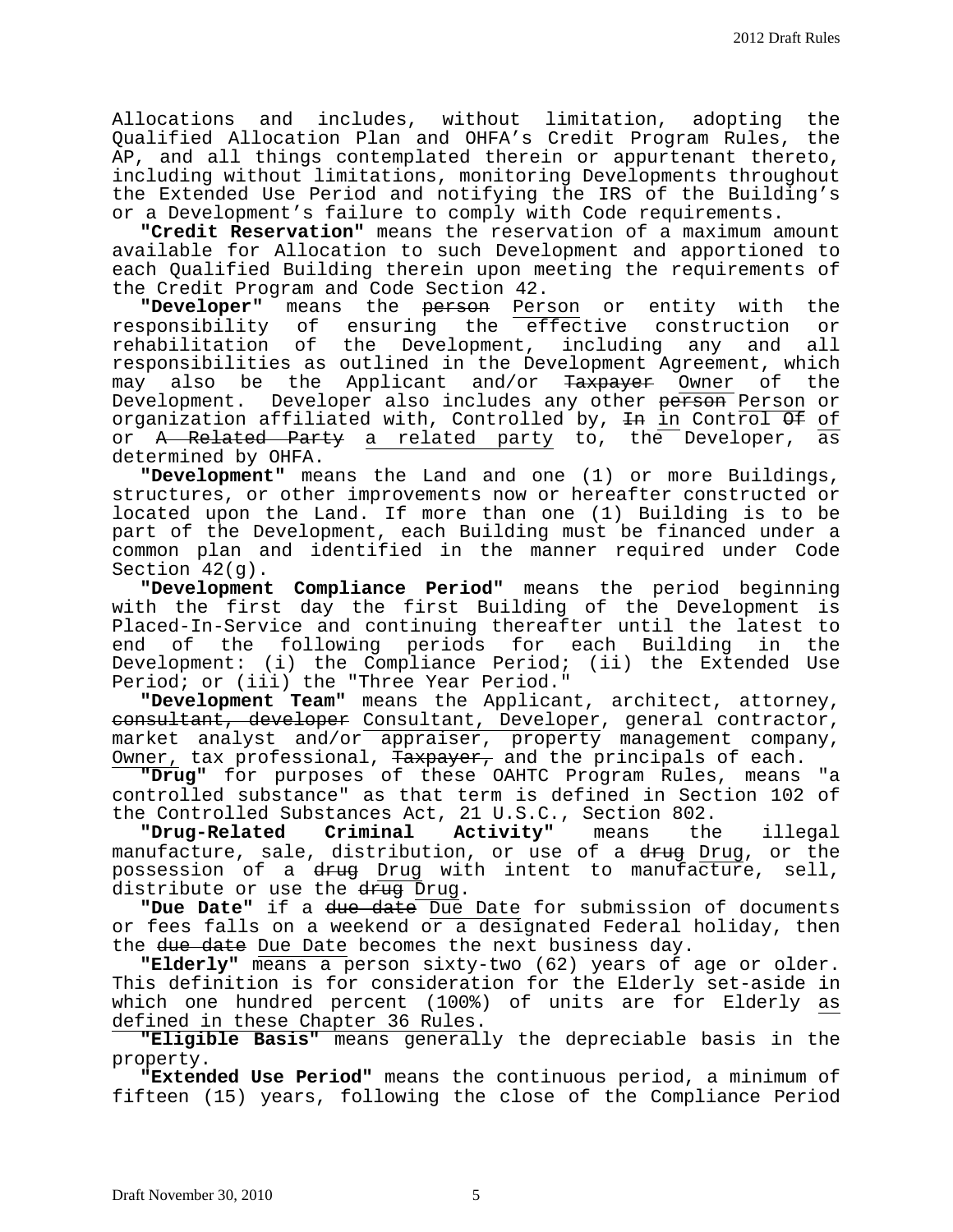during which a Qualifying Building must satisfy all requirements of the Code and the Credit Program. The Extended Use Period for the Development is set forth on Exhibit "A" to the Regulatory Agreement and may not be revoked or terminated prior to said date except as provided in the Code, these Chapter 36 Rules or in the Regulatory Agreement.

**"Gross Rent"** means the rent received for a Low-Income Housing Unit, including utility allowances but excluding (i) any payments under Section 8 or any comparable rental assistance program; (ii) any fees or supportive services (within the meaning of Code Section  $42(g)(2)(B)$ ; (iii) paid to Taxpayer Owner (on the basis of the low-income status of the Qualified Resident of the Low-Income Unit) by a governmental assistance program or an organization exempt from federal income tax under Code Section  $501(c)(3)$ , if such program or organization provides assistance for rent and the amount of assistance provided for rent is not separable from the amount of assistance provided for supportive services; and (iv) rental payments to Taxpayer Owner to the extent an equivalent amount is paid to the RHS Rural Housing Service (RHS) under Section 515 of the Housing Act of 1949. Gross Rent includes the<br>minimum amounts paid toward purchase of a Housing Unit as minimum amounts paid toward purchase of a Housing Unit described in Code Section 42(g)(6). The amount of Gross Rent is determined annually based upon the Area Median Gross Income for the locality in which the Development is located. The annual amount may decrease but such amount will not be reduced below the amount of Gross Rent established in the first Year year of the

Credit Period.<br>"Hard Construction Costs" means the following types of activities, but not limited to, earthwork/site work, on-site utilities, roads and walks, concrete, masonry, metals, carpentry (rough and finish), moisture protection, doors/windows/glass, insulation, roofing, sheet metal, drywall, tile work, acoustical, flooring, electrical, plumbing, elevators, blinds and shades, appliances, lawns & planting, fence, cabinets, carpets, and heat & ventilation. For calculations of contractor fees, a reasonable For calculations of contractor fees, a reasonable contingency can be included.

**"Homeless"** means (1) lacking a fixed, regular and adequate nighttime residence; and has a primary nighttime residence that is a supervised public or private shelter providing temporary accommodations or a public or private place not ordinarily used as sleeping accommodations for human beings, OR (2) displaced as a result of fleeing violence in the home; and has a temporary residence that is a supervised public or private shelter OR (3) certified by an agency involved in regularly determining homeless Homeless status. OR (4) displaced as a result of a major disaster and receives FEMA assistance. Homeless individuals are considered homeless Homeless for a period of twenty-four (24) months from the date of move-in, according to Section 103 of the Stewart B. McKinney Homeless Assistance Act and 42(i)(3)(B)(iii)(I) of the Code.

**"Housing Unit"** means a Low-Income Unit and/or Market Rate Unit located in a Building which is available for rent or is rented by Residents. Common Area Units are not included.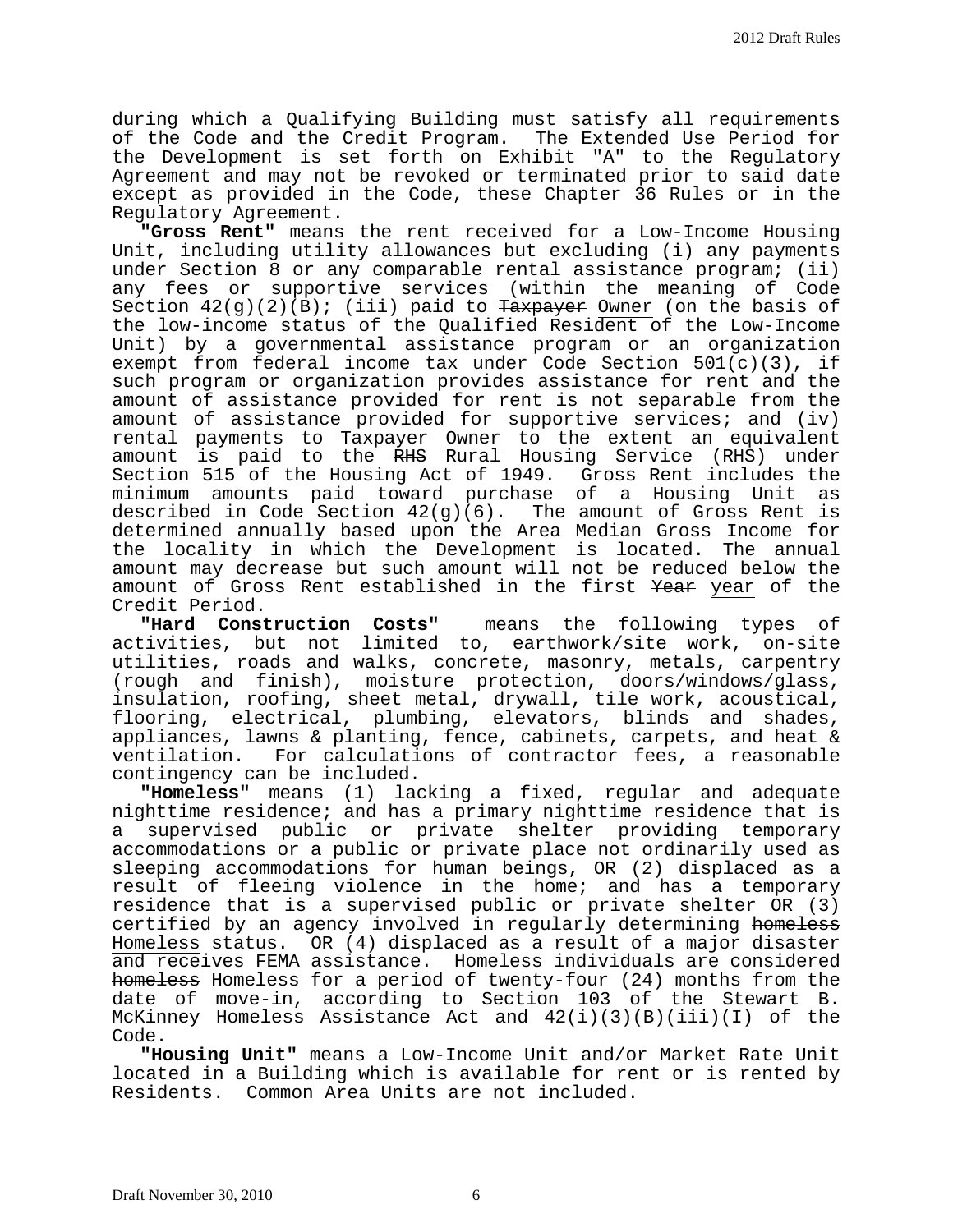**"HUD"** means the U.S. Department of Housing and Urban Development.

**"Income"** means the income Income of one or more Qualified Residents, as determined in a manner consistent with the methods under HUD's Section 8 Program.

**"IRS"** means the Internal Revenue Service of the Treasury.

"IRS Form 8609" means the IRS Form entitled Housing Credit Certification". issued by OHFA no later than the end of the calendar year that such Building is Placed-In-Service<br>or to be issued. The IRS Form 8609 establishes the maximum or to be issued. The IRS Form 8609 establishes the maximum<br>Credit for a Building.

"IRS Form 8823" means the IRS form entitled "Low-Income Housing Credit Agencies Report of Noncompliance or Building Disposition" issued or to be issued by OHFA with respect to issues of noncompliance with the laws of the IRS and/or the sale or disposition of the Development.

**"Land"** means the site(s) for each Building in the Development and having the legal description set forth described in the Carryover Allocation Agreement and Exhibit "A" to the Regulatory Agreement.

**"Large Development"** means a Development with more than sixty (60) units.

**"LIHTC Program"** means the Credit Program. "LIHTC Program" may be used interchangeably with the term "Credit Program" or "OAHTC Program".

**"Low-Income Unit"** means a Housing Unit that is both Rent-Restricted and occupied by Qualified Residents, provided that: (i) Housing Unit shall constitute a Low-Income Unit only if it is suitable for occupancy taking into account local health, safety and building codes and it is used other than on a transient basis except in the case of transitional housing Transitional Housing, all as determined under Code Section  $42(i)(\overline{3})$ ; and  $(ii)$  Housing Unit in any Building which has four (4) or fewer Total Housing Units shall not constitute a Low-Income Unit if any Housing Unit in the Building is occupied by an Owner or a related person Person [within the meaning of Code Section 42(i)(3)(C)] unless such Building is described in Code Section 42(i)(3)(E).

**"Market Rate Unit"** means a Housing Unit that does not meet the

**"Minimum Low-Income Housing Set-Aside"** means the minimum percent required under Code Section 42(g) of Housing Units in the Development to be both Rent-Restricted and occupied by Qualified Residents, i.e., Residents whose Income is at or below a certain percentage of Area Median Gross Income. For purposes of Code Section  $42(g)$ , Taxpayer Owner must have selected either: (i) twenty percent (20%) or more of the Total Housing Units to be Rent-Restricted and occupied by Residents whose Income is at or below fifty percent (50%) percent of the Area Median Gross Income; or (ii) forty percent (40%) or more of the Total Housing Units to be Rent-Restricted and occupied by Residents whose Income is at or below sixty percent (60%) of the Area Median Gross Income as the Minimum Low-Income Housing Set-Aside. The Applicant may, however, have made a Commitment to provide greater percentages of Housing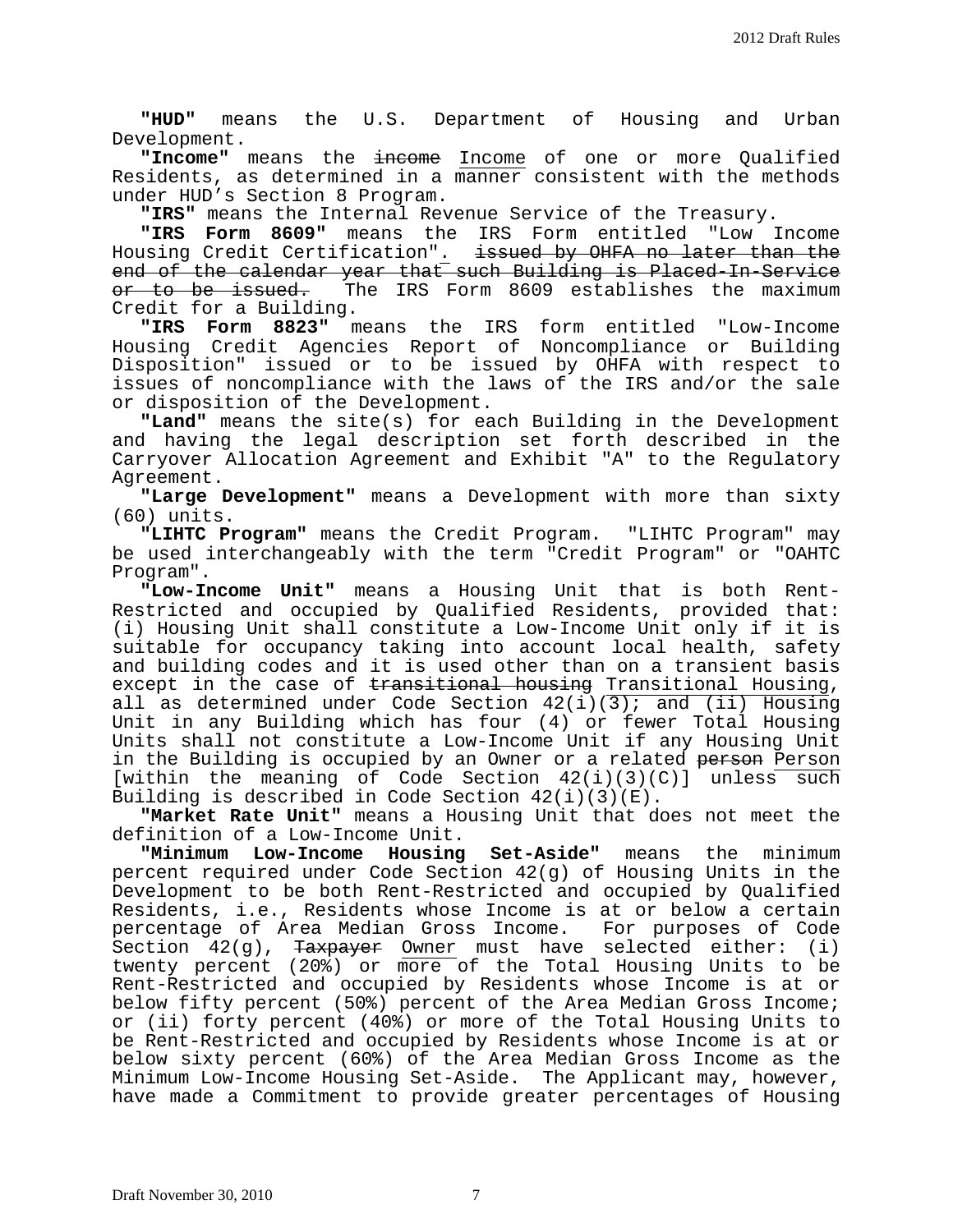Units that are both Rent-Restricted and occupied by Residents meeting the above Income limitations and/or making Housing Units available to Residents with Income below the above limitations, i.e., an Additional Low-Income Housing Set-Aside. <del>Taxpayer</del> Owner and all Transferees, and successors in interest shall be bound by all Commitments, including the Minimum Low-Income Housing Set-Aside, or Additional Low-Income Housing Set-Aside made in the Regulatory Agreement, or included in the Carryover Agreement or any of the Resolutions of the Trustees respecting the Application, the Development, or Taxpayer Owner**.**

**"National Non-Metro Area Median Income"** means as determined and published annually by HUD.

"Nonprofit" means a private nonprofit Nonprofit organization that is organized under State or local laws; has no part of its net earnings inuring to the benefit of any member, founder, contributor, or individual; is neither controlled by Controlled By, nor under the direction of, individuals or entities seeking to derive profit or gain from the organization; has a tax exemption from the Internal Revenue Service under section 501(c) (3) or (4) of the Internal Revenue Code of 1986; does not include a public body; has among its purposes the provision of decent housing that is affordable to low income low-income persons, as evidenced in its charter, articles of incorporation, resolutions or by-laws; and, has at least a one year history of providing affordable housing at the local level, and is duly qualified to do business

within the State.<br>**Wonprofit** Sp Sponsored Development" means and refers to a proposed Development that has or will have a Nonprofit that has a Controlling interest by reason of an ownership interest in a Person that is or will be the owner Owner of the subject Development, and has materially participated, or will materially participate (within the meaning of the Code) in the Development and operation of the Development throughout the Compliance Period.

**"OAHTC Program"** means the Credit Program. "OAHTC Program" may be used interchangeably with the term "LIHTC Program" or "Credit Program".

**"OHFA"** means Oklahoma Housing Finance Agency a Statebeneficiary public trust. OHFA is the allocating agency for the State for purposes of the Credit Program.

**"One Year Period (1YP)"** means period commencing on the date on which OHFA and the owner Owner agree to the Qualified Contract price Price in writing and lasting twelve (12) calendar months.

**"Owner"** means the legal Owner of record of the Development, as set forth on page one of the Regulatory Agreement, and any and all successor(s) in interest. Owner also means of Owner, including any and all Transferees, Assignees, purchasers, grantees, owners or lessees (other than a Resident) of all or any portion of the Development, and the heirs, executors, administrators, devisees, successors and assigns of any Transferee, purchaser, assignee, grantee, owner Owner or lessee (other than a Resident) of all or any portion of the Development, and any other person Person or entity having or acquiring any right, title, or interest in the Development. Owner is also the Taxpayer, Applicant or the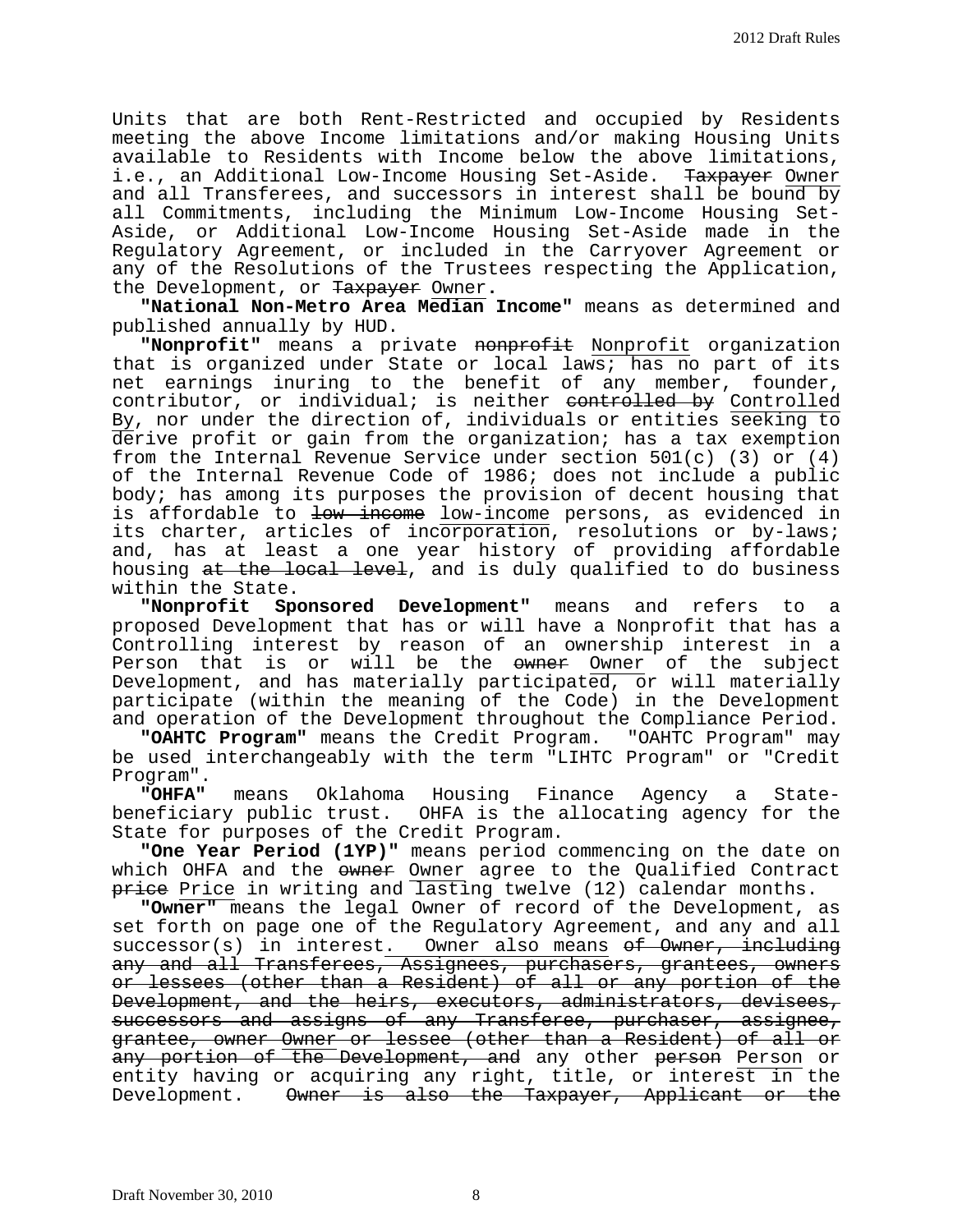Applicant's successor in interest.

**"Partnership"** means any syndicate, group, pool or other unincorporated organization, through or by means of which any business, financial operation, or venture is carried on, and which is treated for federal income tax purposes as a partnership and is not considered within the meaning of the Code, a trust or estate or a corporation. A Partnership may be a general Partnership or a limited Partnership and must have partners and an objective to carry on business and divide the gains therefrom.

**"Person"** means, without limitation, any natural person, corporation, partnership, limited partnership, joint venture, limited liability company, limited liability partnership, trust, estate, association, cooperative, government, political subdivision, agency or instrumentality, Community Housing Development Organization (CHDO), interlocal cooperative, or other organization of any nature whatsoever, and shall include any two or more Persons acting in concert toward a common goal.

**"Placed-In-Service" means:** (i) the date on which a new Building or existing Building used as residential rental property is ready and available for its specifically assigned function as evidenced by a certificate of occupancy or the equivalent; or (ii) for rehabilitation expenditures Rehabilitation Expenditures that are treated as a separate new Building, any twenty-four (24) month period over which such Rehabilitation Expenditures are aggregated.

**"Preliminary Application (QCPA)"** means a request containing all information and items necessary for OHFA to determine the eligibility of an Owner to submit a request for a qualified

contract. **"Program Rules"** means the various written criteria, requirement, rules, and policies adopted from time to time by the Trustees as the State's Qualified Allocation Plan to administer the Credit Program and to provide for Allocations. The Program Rules must be followed by any participant in the Program. The Program Rules may include requirements that are more stringent than those under Code Section 42.

**"Qualified Allocation Plan (QAP)"** means these Chapter 36 Rules plus the Application Packet (AP) as defined and other materials provided by OHFA. The deadline for all informal input sessions and the formal public hearing for changes in the QAP will be published by OHFA Staff.

**"Qualified Building"** means a Building which meets the terms, conditions, obligations, and restrictions of the Program Rules, Carryover Allocation Agreement, Regulatory Agreement, Resolutions of the Trustees respecting Taxpayer Owner or the Development, and Code Section  $42(c)(2)$  for an Allocation and the issuance by OHFA of IRS Form 8609.

**"Qualified Contract"** means a bona fide contract to acquire the portion of a Building which is not Rent-Restricted for fair market value and the portion of the Building which is Rent-Restricted for an amount not less than the Applicable Fraction for the Building or the sum of: (i) the portion of outstanding indebtedness secured by, or with respect to the Building which is allocable to such Building; (ii) adjusted investor equity in the Building; and (iii)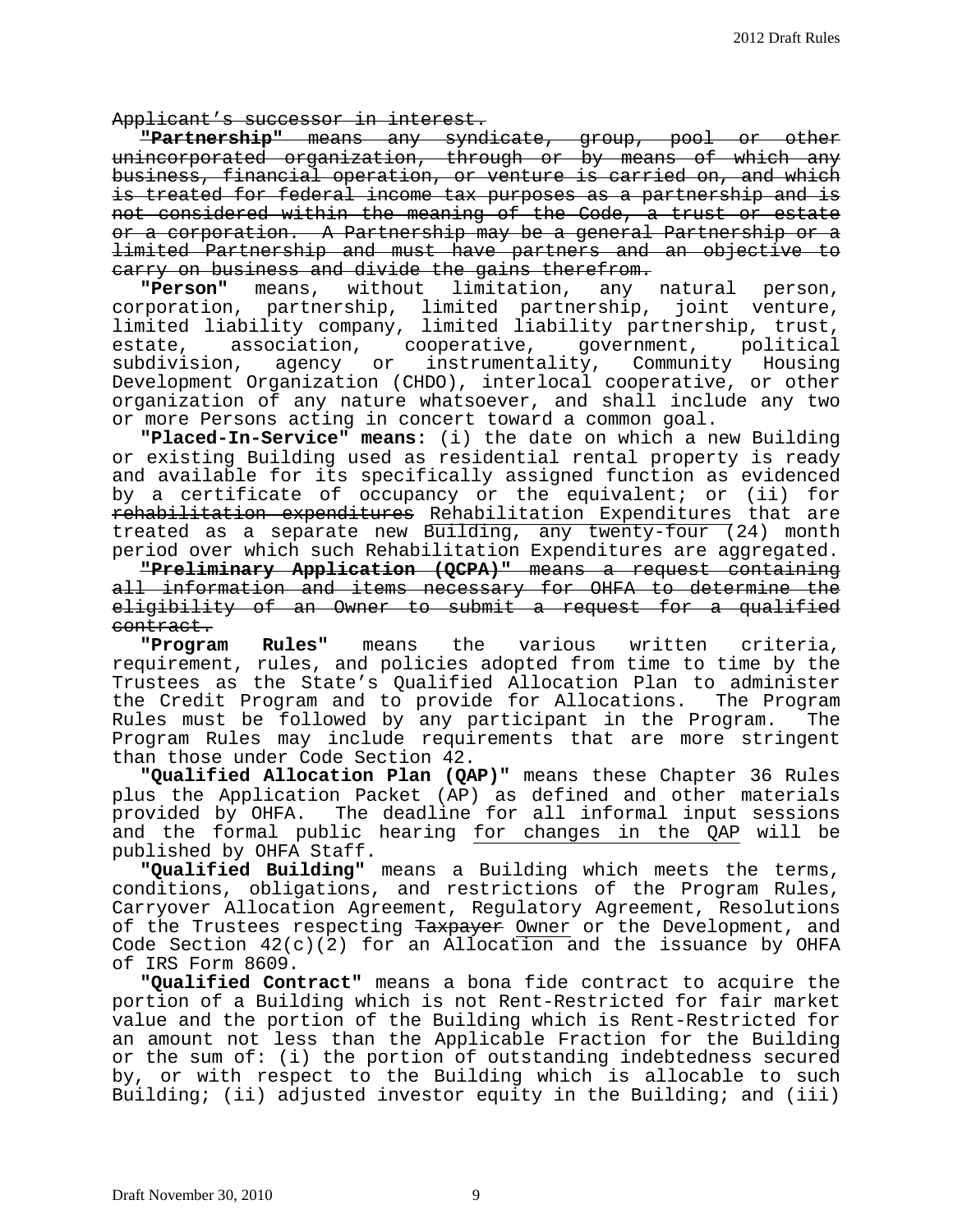other capital contributions invested in the Building but not reflected in the amounts described in (i) or (ii) above; reduced by cash distributed from the Development or available for distribution from the Development; provided that in all cases, the purchase price for the Building required for a contract to be a Qualified Contract shall be determined in a manner consistent with the requirements of Code Section  $42(h)(6)(F)$ , or such other regulations as prescribed by the Code to carry out this section.

**"Qualified Contract Application (QCA)"** means an application Application containing all information and items required by the OHFA to process a request for a Qualified Contract.

**"Qualified Contract Preliminary Application (QCPA)"** means a request containing all information and items necessary for OHFA to determine the eligibility of an Owner to submit a request for a Qualified Contract.

**"Qualified Contract Price (QCP)"** means calculated purchase price of the development Development as defined within §42(h) (6) (F) of the Code and as further delineated in Chapter 36 Rules.

**"Qualified Development"** means a Development or Residential Rental Property where an Applicable Percentage or more of the Housing Units are both Rent-Restricted and occupied by Residents whose Income is at or below the level selected as the Minimum Low Income Housing Set Aside.

"Qualifying Households" means households whose annual incomes Incomes do not exceed the chosen amount required in the Code of set-aside (which is either 50% or 60%) of the median family income Income for the area.

**"Regulatory Agreement"** means the written and recorded agreement between a recipient of a TCA and the allocating agency, OHFA, placing restrictive covenants upon the Development and the underlying land Land for a term of not less than thirty years (30) years, or such other term as may be required from time to time by provisions of the AP, these OAHTC Rules and Section 42 of the Code and the federal rules and regulations promulgated thereunder and<br>containing other restrictions, covenants, warranties and restrictions, covenants, warranties agreements required by state State, federal or local law and these OAHTC Rules.

**"Rehabilitation Expenditures"** means amounts that are capitalized and incurred for the addition to or improvement of an Existing Building of a character subject to the allowance for depreciation under Section 167 of the Code. However, it does not include the costs of acquiring a Building or an interest in it, for example, any Developer Fee properly allocated in acquiring a Building or any other soft costs or any amount not permitted to be taken into account under Section  $42(d)(3)$  or Section  $42(d)(4)$  of the Code.

**"Rent-Restricted"** means that the Gross Rent with respect to a Low-Income Unit does not exceed thirty percent (30%) of the income Income limitations for Qualified Residents adjusted by the Imputed Household Size, subject to the exception set forth in Code Section 42(g)(2)(E) (relating to certain Housing Units for which federal rental assistance decreases as Resident Income increases).

**"Resident"** means an individual or group of individuals (other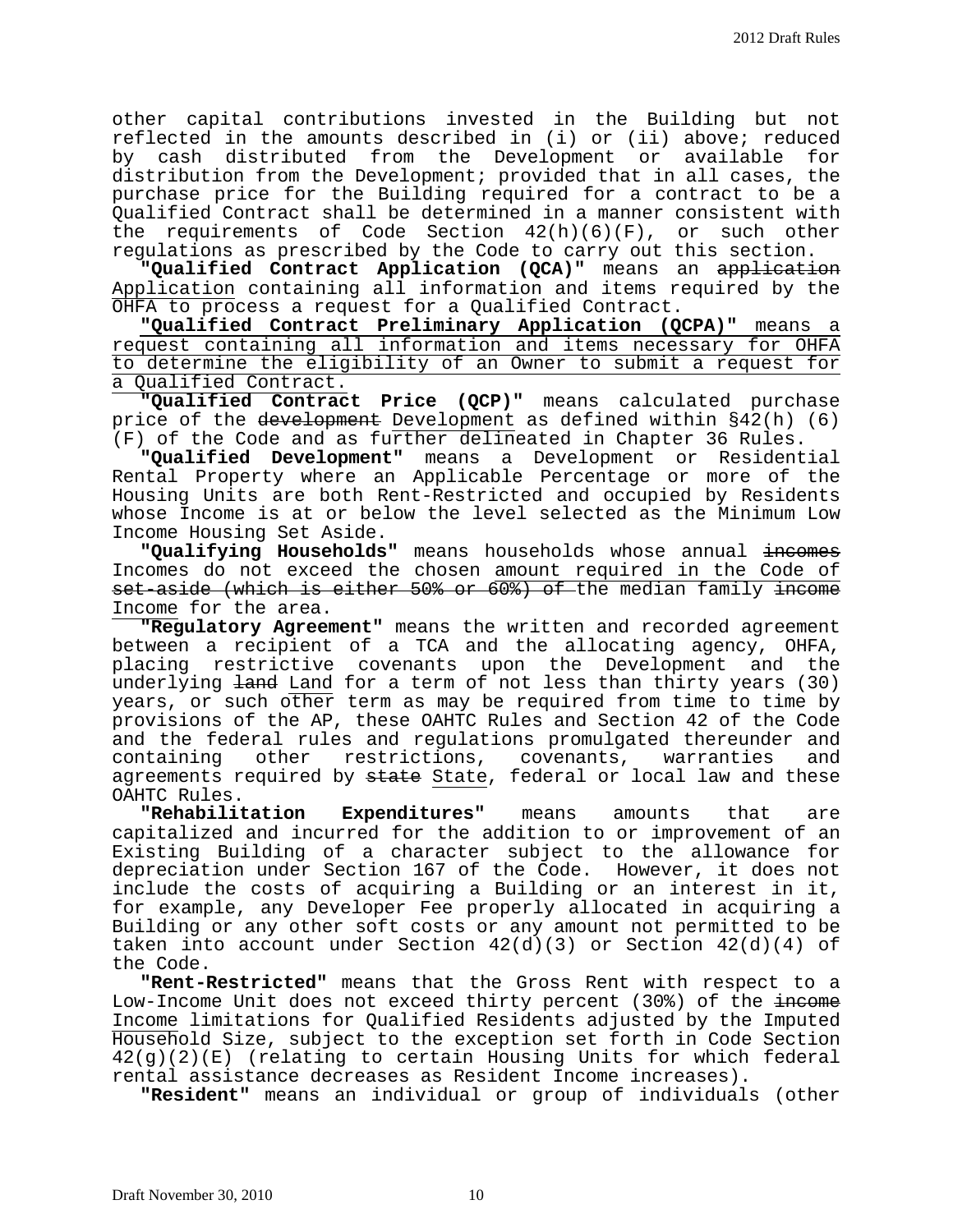than an Owner) residing in a Housing Unit.

**"Resolution"** means an official action of the Trustees and includes may include all Resolutions adopted by the Trustees with respect to a Development.

**"Review Report"** means the Threshold Criteria Review and Selection Criteria Review containing the results of OHFA's review of the Application and scoring of the Application. There are preliminary and final versions of the review report Review Report for each Application.

**"Rural Area"** means any city, town, village, area or place generally considered rural by the Secretary of Agriculture (RHS) for rural housing programs. Verification will be obtained by contacting the Stillwater USDA-RD office OHFA staff.

**"Rural Development"** means a Development that is, or will be RHS 538 only projects are not eligible for the Rural 515 set-aside, but may qualify under other set-asides.

**"Section 8"** means Section 8(c)(2)(A) of the United States Housing Act of 1937, as amended.

**"Selection Criteria"** means the evaluation criteria, over and above the Threshold Criteria, set out in an applicable AP, which shall be established and may be changed by OHFA from time to time in an applicable AP (using the priorities for the State as they are established from time to time under and pursuant to these Rules and the applicable AP), to determine the Development's qualifications, and which are the basis for ranking Applications a relative level of acceptability consideration under the Rules and the applicable AP for the possibility of the award of a TCA by OHFA. Although the Selection Criteria may be given substantial weight by OHFA the Trustees in deciding whether or not a particular Application and Applicant shall be awarded a TCA, the OHFA Trustees reserve the right to take into consideration such other factors as they, in their complete discretion, deem appropriate.

**"Site Control"** means the exercise of dominion or control Control over the property through the execution of a purchase, sale, or long-term lease agreement (with a lease term that exceeds the extended use period Extended Use Period), receipt of a deed or conveyance of the Land where the development Development will be located, or an option to purchase the property (where the option is not revocable on the part of the seller). OHFA alone will decide if an Applicant or Taxpayer Owner has obtained Site Control.

**"Special Needs"** means such targeted populations as may be designated from time to time in an Application Packet AP by official action of  $\overline{\text{OHFA's Board}}$  the Trustees, which designations may include, but are not necessarily limited to, the <del>homeless</del> Homeless, the elderly Elderly, persons with mental and physical disabilities and/or disabled persons.

**"State"** means the State of Oklahoma**.**

**"TCA"** "Tax Credit Allocation (TCA)" means a federal low income tax Credit allocation Low-Income Tax Credit Allocation by OHFA to a Development owner Owner pursuant to Section 42 of the Code,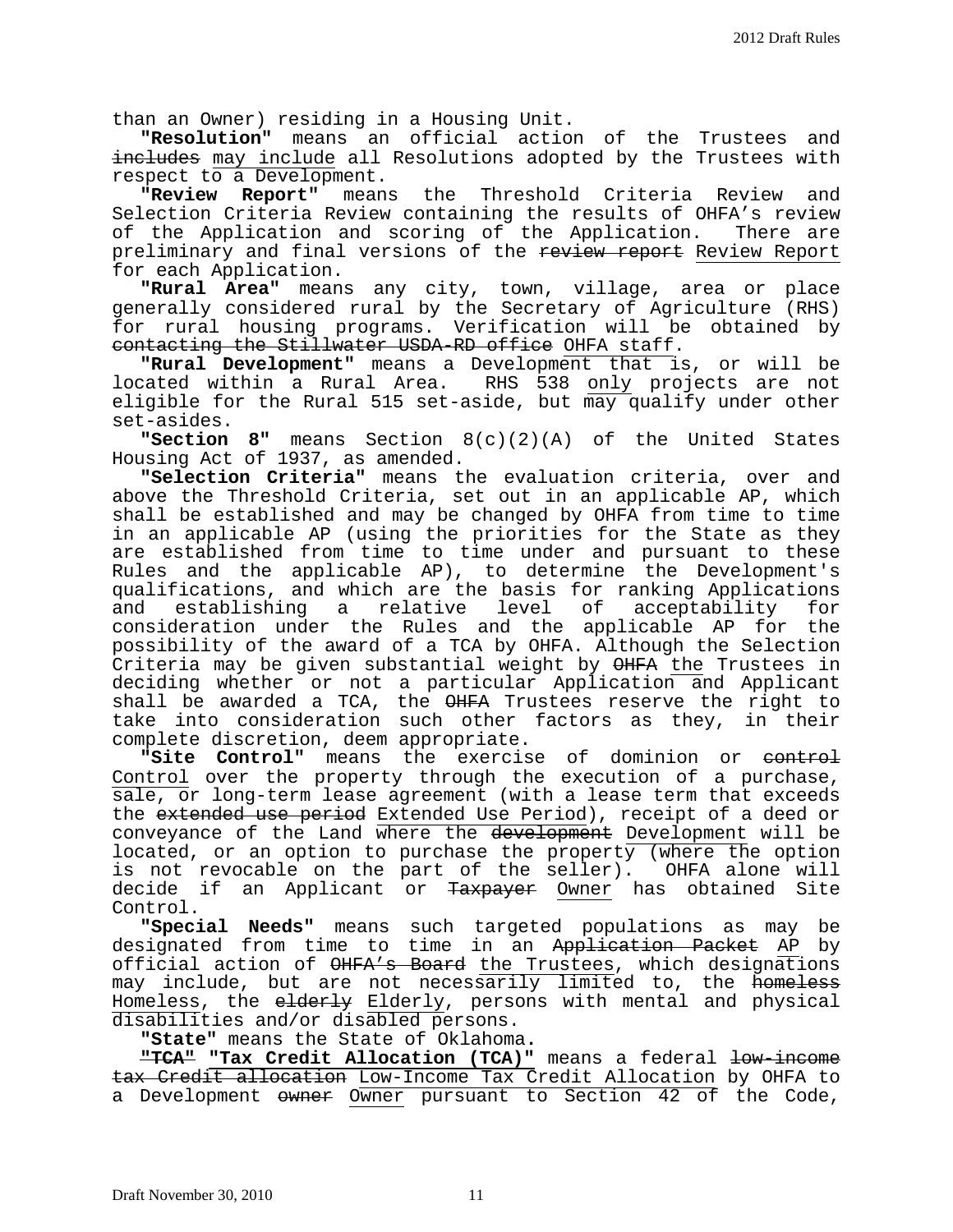these Rules, QAP, the Act, the applicable AP, the Application, and formal action by the OHFA Board of Trustees.

**"Three-Year Period"** for a Building means the three (3) year period following: (a) the date of acquisition of such Building by foreclosure or forfeiture under a deed of trust, mortgage or real estate contract or by deed in lieu of foreclosure; or (b) the end of the Extended Use Period, or (c) in the case of the release of the affordability restriction due to the failure of OHFA to present a QC before the expiration of the One Year Period, the recording of a Release of Regulatory Agreement by OHFA. During recording of a Release of Regulatory Agreement by OHFA. the Three-Year Period the owner Owner may no not evict or terminate a tenancy of an existing tenant of any low-income unit<br>Low-Income Unit except for good cause. During the Three-Year Low-Income Unit except for good cause. Period the owner Owner may not increase the gross rent Gross Rent with respect to any <del>low-income unit</del> Low-Income Unit except as permitted under Section 42 of the Code.

**"Threshold Criteria"** means the criteria set out herein and in an applicable AP, which shall be established and may be changed by OHFA from time to time in an applicable AP, to determine the qualifications of the Applicant and the Taxpayer Owner and the Proposed Development, presented in each Application that are the minimum level of acceptability for consideration under the Rules and the applicable AP for the possibility of the award of a TCA by OHFA. Failure to satisfy all Threshold Criteria set out in the applicable AP <del>shall</del> may result in the disqualification of the Application for further consideration, and shall may require no further action by OHFA Staff except to notify the Applicant of the disqualification.

**"Total Housing Units"** means all Housing Units in a Building including both Market Rate Units and Low-Income Units.

**"Total Development Costs"** means the total costs incurred in acquiring and developing the Development as set forth in the proposed budget for the Development included in the Application. and in Total Development Costs will be certified by an independent certified public accountant's <del>certification</del> Certification of sources and uses of funds <del>submitted to</del> at times prescribed by OHFA.<br>**"Transfer"** 

means any sale, transfer Transfer, merger, consolidation, liquidation, contribution, assignment, exchange or other change in all or part of Ownership of the Land and/or Development or any Building which is a part thereof, whether voluntary or involuntary, and also includes: a transfer Transfer, sale, contribution or assignment by the Applicant, Taxpayer Owner or Developer of all or any part of its rights, title or interest in the Application, Carryover Allocation Agreement, Credit, Land, Building and/or Development to another party; or a withdrawal, change or addition of any partner to a general Partnership partnership, general partner of a limited Partnership partnership, any party to a joint venture or the manager of a limited liability company.

**"Transferee"** means any and all successor(s) in interest of Taxpayer Owner, including any and all Transferees, Assignees, purchasers, grantees, owners or lessees (other than a Resident) of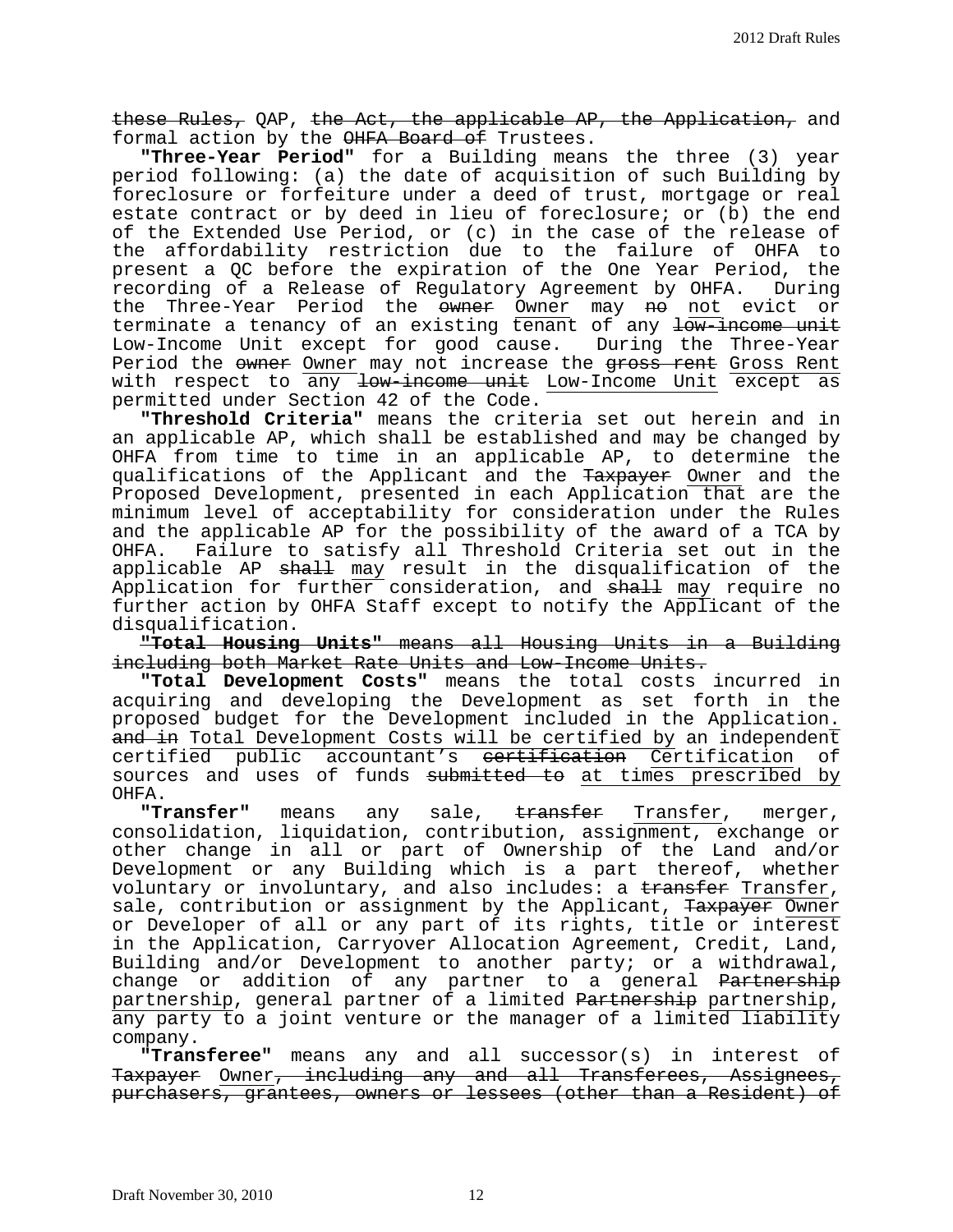all or any portion of the Development, and the heirs, executors, administrators, devisees, successors and assigns of any Transferee, purchaser, assignee, grantee, owner or lessee (other than a Resident) of all or any portion of the Development, and any other <del>person</del> Person or entity having or acquiring any right, title, or interest in the Development. <del>Owner is also the</del> Taxpayer, Applicant or the Applicant's successor in interest.

**"Transitional Housing"** for purposes of these OAHTC Program Rules means transitional housing Transitional Housing for the homeless Homeless which meets the requirements of Code Section  $42(i)(3)(B)(iii)$ 

**"Treasury"** means the United States Department of the Treasury.

**"Trustees"** means the Board of Trustees of OHFA.

**"Unit Fraction"** means the fraction of a Building devoted to Income Housing Units in the Building, and the denominator of which is the number of Total Housing Units, whether or not occupied, in the Building.

"Violent Criminal Activity" means any criminal activity that has as one of its elements the use, attempted use, or threatened use of physical force substantial enough to cause, or be reasonably likely to cause, serious bodily injury or property damage.

#### **330:36-1-7. National standards incorporated by reference**

(a) The national standards for Development development of the OAHTC Program are hereby incorporated by reference, including Code Section 42 and all federal regulations, promulgated thereunder, including, but not limited to, 26 CFR Sections 1.42-5, 1.42-6, 1.42-11, 1.42-13 and 1.42-17.

(b) Copies of Code Section 42 and applicable federal regulations may be obtained from OHFA, during regular business hours Monday through Friday 8:00 a.m. to 4:45 p.m., excluding legal holidays. They can also be accessed at www.ohfa.org.

## **330:36-1-9. Regulatory Agreement/Compliance Manual/Compliance with Applicable Laws**

(a) **Regulatory Agreement.** TCA recipients (taxpayers) must enter into a written Regulatory Agreement with OHFA. Requirements, procedures, and processes provided in the applicable Regulatory Agreement and amendments to it shall apply to Developments and the owner(s) Owner(s) thereof selected to receive a TCA.

(b) **Compliance Manual.** OHFA shall provide each owner Owner upon request with a Compliance Manual at a cost sufficient to defray<br>the cost of production. The Compliance Manual will also be The Compliance Manual will also be available on OHFA's website at www.ohfa.org.

(c) **Compliance with Applicable Laws.** The Taxpayer, Applicant, the Development, the Owner(s) of the Development, the Development Team and the Affiliates of each must comply with all applicable federal, <del>state</del> State and local laws, rules, regulations and ordinances, including but not limited to, Code Section 42, and regulations promulgated thereunder, the Oklahoma Landlord Tenant Act, the Titles VI and VII of the Civil Rights Act of 1964, as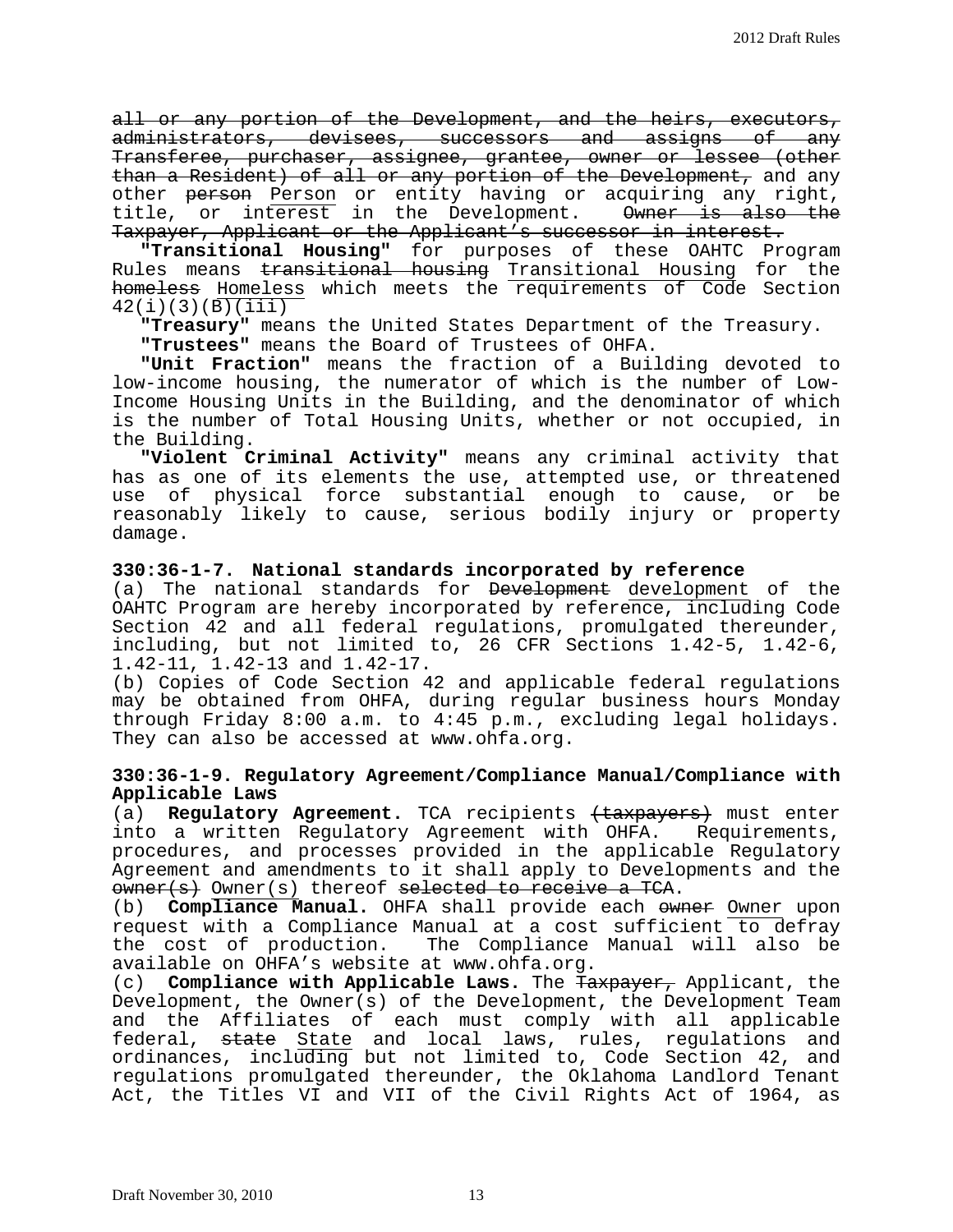amended and Title VIII of the Civil Rights Act of 1968, as amended. Neither the Applicant, the <del>owner(s)</del> Owner(s) of a Development, the Development Team nor the Affiliates of each shall discriminate on the basis of race, creed, religion, national origin, ethnic background, age, sex, familial status or disability in the lease, use or occupancy of the Development or in connection with the employment or application for employment of persons for the operation and/or management of any Development. The  $\frac{1}{\sqrt{2}}$ Owner(s) of a Development will be required to covenant and agree in the Regulatory Agreement to comply fully with the requirements of the Fair Housing Act as it may from time to time be amended, for the time period as promised in the application Application.

## **330:36-1-11. Technical assistance**

OHFA will, from time to time, designate staff members who shall be available to provide OAHTC Program technical assistance regarding the Code, these Rules, the AP and their implementation and proposed Development concepts. The names of staff members designated from time to time to provide technical assistance may<br>be obtained by contacting OHFA's Housing Development Team. Interested parties are strongly encouraged to make appointments for technical assistance sessions.

## **SUBCHAPTER 2. ALLOCATION PROCEDURES**

## **330:36-2-1. TCAs distribution**

(a) OAHTCs allocated annually to the State by the IRS shall be awarded to Applicants selected through a formal application Application process governed by the Qualified Allocation Plan  $(QAP)$ .

(b) TCAs will be awarded according to the Act, Code, these Chapter 36 Rules, the applicable AP, and at the discretion of the OHFA Trustees, by their formal action, giving consideration to Staff recommendation following a thorough review and financial feasibility analysis.

(c) The Trustees reserve the right, to consider and make an award of TCAs at any time as the Trustees, in their sole discretion, deem such award appropriate under the circumstances and facts presented to them. Approval of such an award shall be at a regularly scheduled or special meeting of the Trustees and shall be made by formal action, giving consideration to Staff review and recommendations.

(d) The AP shall be made available to parties considering the<br>filing of an Application and interested parties upon request. Requests for the The AP should be directed to the OHFA Housing Development Team or the AP can be accessed at OHFA's website, www.ohfa.org.

## **330:36-2-2. Additional Credits**

(a) Guidelines for Applications for additional eredits Credits will be established in the annual AP. Limitations may be placed on types of developments Developments, amount of additional eredits Credits, or type of applications Applications.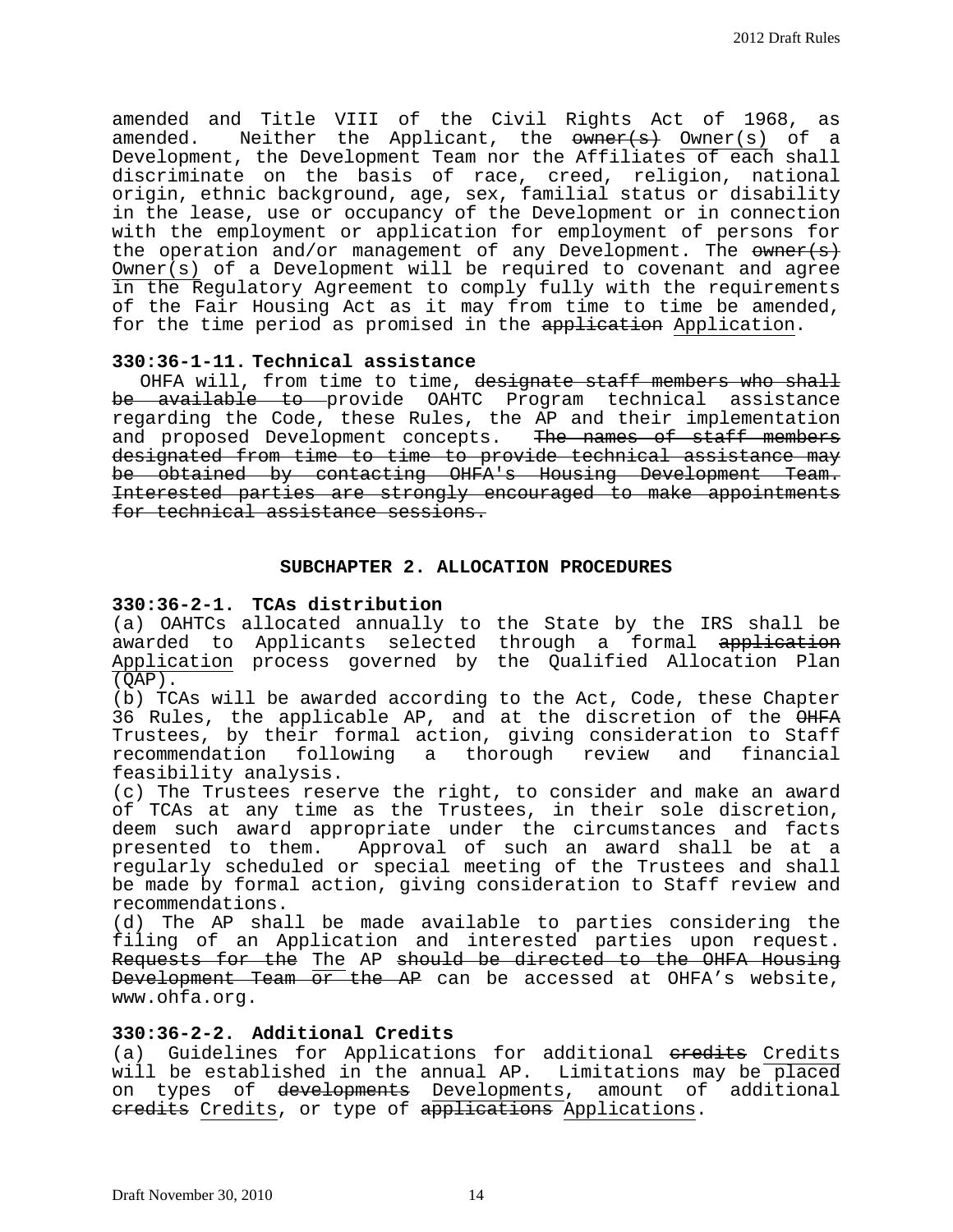(b) The timing of acceptance of applications Applications for additional eredits Credits will also be established in the annual AP.

## **330:36-2-3. Set-aside categories for TCAs**

(a) The annual allocation of OAHTC Program tax Credits made available to the State shall be divided into various set-aside categories, including but not necessarily limited to, specific set-aside categories of non-profits Nonprofits (as identified by a written determination letter from the IRS), Rural 515, Other Rural, Elderly, and such other categories as OHFA the Trustees, in their complete discretion, may adopt from time to time for inclusion in an applicable AP. Non-profits Nonprofits competing in the nonprofit Nonprofit set aside set-aside must comply with the definition of Nonprofit Sponsored Development in these Chapter 36 Rules.be, at a minimum, a fifty-one percent (51%) Controlling<br>general partner, managing member, or other such entity.

(b) Specific set-aside categories and amounts for each category may be determined from time to time by formal action of  $\Theta$ HFA the Trustees and shall be set out in the applicable AP. OHFA The Trustees may, in their sole discretion, modify the amount of the<br>State's annual allocation of Credits devoted to any set-aside, if they determine that the housing needs of the State so warrant, except for the maximum ninety percent (90%) allocation limitation to those other than non-profits Nonprofits as required by the Code.

## **330:36-2-5. Geographic allocation Allocation of TCAs**

 OHFA's jurisdiction for location of Developments shall be the entire State of Oklahoma, and, subject to the priorities established from time to time in the applicable AP, OHFA may make awards of TCAs throughout the State.

#### **330:36-2-7. Award amounts**

(a) The maximum TCA for any one Development proposal shall be

(b) TCAs may be for amounts less than applied for based upon OHFA's financial and feasibility analyses. In order to make the most efficient, equitable and practicable utilization of the State's tax Credit allocation, the Trustees of OHFA may approve, giving consideration to the recommendations of OHFA's staff, the utilization of funding from other housing programs administered by OHFA which may also result in a decrease in the amount of the TCA approved.

## **330:36-2-9. Reallocation of additional tax Credits**

(a) Annually, additional tax Credits may become available for the award of TCAs as the result of:

- (1) Development cancellations;
- (2) Developments completed under original cost estimates;
- (3) Credits allocated Allocated but not utilized; or,
- (4) Other circumstances.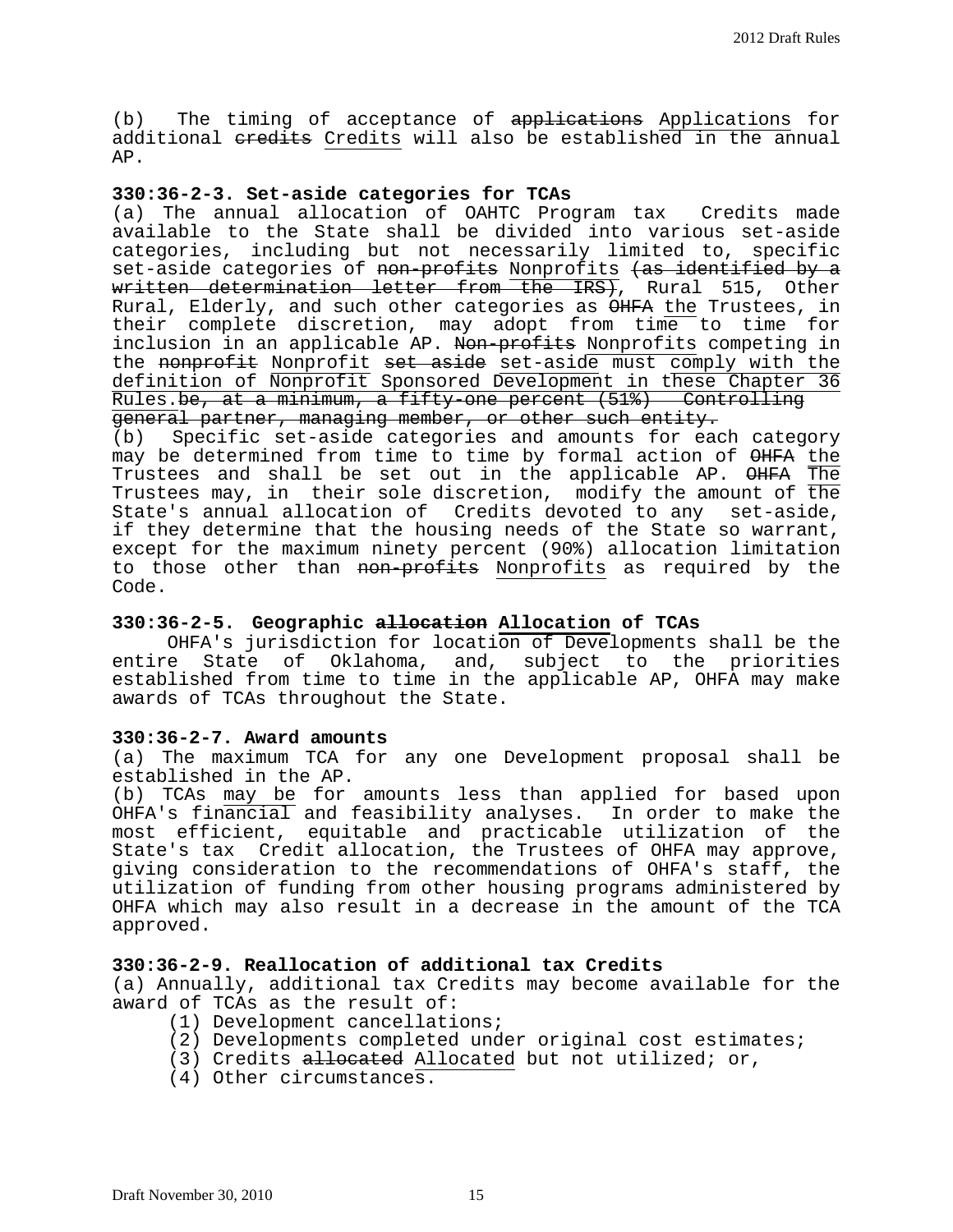(b) In keeping with the applicable AP, OHFA may award TCAs based on the amount of Credits available, in the calendar year any such Credits first become available.<br>(c) The Trustees reserve the

(c) The Trustees reserve the right, to consider <del>allocations</del><br>Allocations of TCAs outside the established reservation TCAs outside the established reservation period(s)for a given calendar year. The Trustees, in their sole discretion, reserve the right to approve such an allocation Allocation of TCAs, provided the facts presented to them demonstrate a special circumstance or need and said allocation Allocation promotes the development of residential use housing within the State. Provided however, the Trustees also reserve the right to deny any request for an allocation Allocation of TCAs made outside the established reservation period(s) for a given calendar year. Consideration of all allocations Allocations of TCAs shall be made at a regularly scheduled or special meeting of be made by formal action, giving consideration to Staff review and recommendations.

(d) All Credits not awarded in any calendar year shall be carried over for use in the next calendar year, in accordance with the provisions of the Code, these Rules, the applicable AP and/or the formal action of OHFA the Trustees.

## **330:36-2-11. OHFA Development notification**

(a) OHFA shall, within fifteen (15) business days of receipt of an Application, and not less than thirty (30) calendar days prior to <del>OHFA Trustee</del> the Trustees consideration thereof, notify, in writing, by certified mail or other form of traceable delivery system to provide proof of transmission and receipt, the Chief Executive Officer Mayor or highest elected official, or if neither of the aforementioned exist, the Chief Executive Officer of each Local Governing Body of the jurisdiction within which the proposed Development is located at the time of application Application and the legislators who are entitled to such Notice, regarding the characteristics of the proposed Development located within their jurisdiction/district. All comments received from said Chief Executive Officer Mayor or highest elected official, or if neither of the aforementioned exist, the Chief Executive Officer and/or legislator(s) during this thirty (30) day comment period will be presented to the Trustees for their consideration when reviewing a request for an allocation Allocation of Credits.

(b) If the application Application is considered at a different Board Trustees meeting than in the notice, this notification requirement is considered to be met.

**330:36-2-12. Communications with OHFA during Application Review** (a) **Communications with OHFA Employees.** Following submission of an Application, neither the Applicant, nor any representative or affiliate Affiliate of the Applicant, nor any member of the Development Team shall contact any OHFA employee, concerning the Application or any other Applications filed. OHFA reserves the right, in OHFA's sole discretion, to contact the contact person(s) identified by the Applicant for the purpose of clarifying any matter.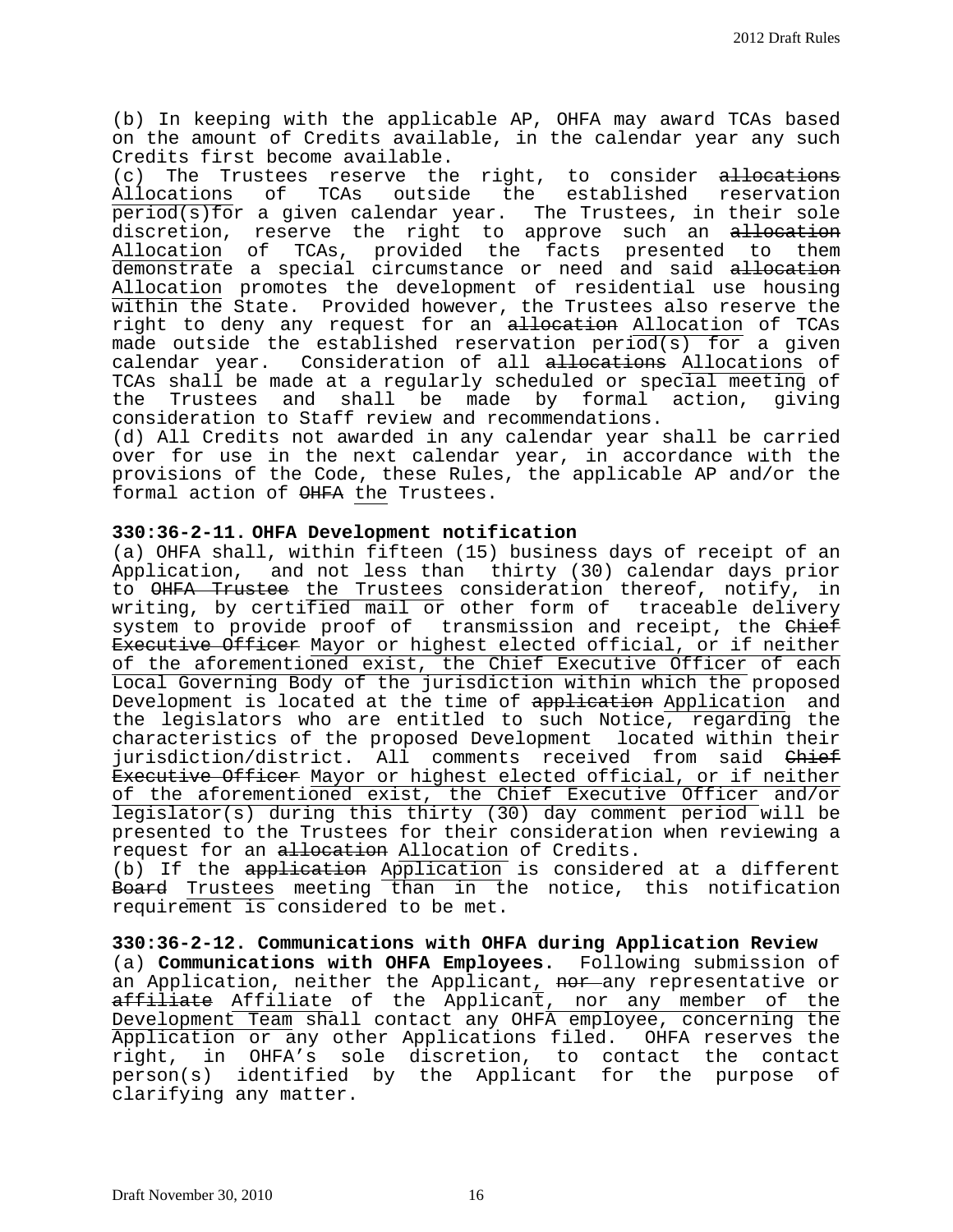(b) **No Ex Parte Communications with the Board of Trustees of**  Neither an Applicant, any representative or Affiliate of the Applicant, any member of the Development Team, nor members of the public shall communicate, directly or indirectly, with the Board of Trustees regarding an Application under consideration by OHFA except upon notice and opportunity for all parties to participate. Applicants and others who wish to communicate with the Board of Trustees must follow the specific steps as set forth in 330:36-2-13.1.

(c) **Preliminary Review Report.** Following the release of the preliminary Review Report, the Applicant may submit questions or request clarification concerning the preliminary Review Report. All such questions or inquiries must be in writing, addressed to the Staff member designated in the cover letter accompanying the<br>preliminary Review Report. These questions may be submitted These questions may be submitted electronically. OHFA reserves the right to grant or deny requests for meetings with the Staff of OHFA at any time during the Application process. Any and all requests must be in

writing.<br>(d) Final Review Report. Upon issuance of the final Review Report by OHFA, communications with OHFA shall be made in the manner and time set forth in 330:36-2-13.

(e) **Noncompliance.** Failure to comply with this subsection 330:36-2-12 may result in termination of the review process and denial of the Application.

## **330:36-2-13. Preliminary Review Reports**

(a) Upon completion of its review of all applications Applications, OHFA will forward OHFA's preliminary Review Report to the contact person identified by the Applicant in the Application. OHFA will mail the Review Report by certified mail with return receipt requested or other form of traceable delivery system to provide proof of transmission and receipt.<br>(b) The Applicant must provide OHFA with an

The Applicant must provide OHFA with any information requested by OHFA in the preliminary Review Report or other clarifying information by the deadline given in the cover letter accompanying the preliminary Review Report. Neither the Staff nor the Trustees will be required to consider a late response to the preliminary Review Report.<br>(c) In the event the Applicar

In the event the Applicant disputes any matter contained in the preliminary Review Report, including without limitation any finding, determination, recommendation or scoring by OHFA, the Applicant's response to the Review Report must identify with specificity the disputed matter, finding, determination, recommendation, scoring, etc, and the Applicant's reason for disputing same, including any evidence which controverts the Review Report. Any applicable statutes, rules, regulations or<br>ordinances should be cited. Documentary evidence should be Documentary evidence should be

attached.<br>(d) Fail Failure to respond or dispute a finding or determination in the preliminary Review Report shall be deemed the acceptance of the finding or determination by the Applicant.

(e) The Applicant's response to the preliminary Review Report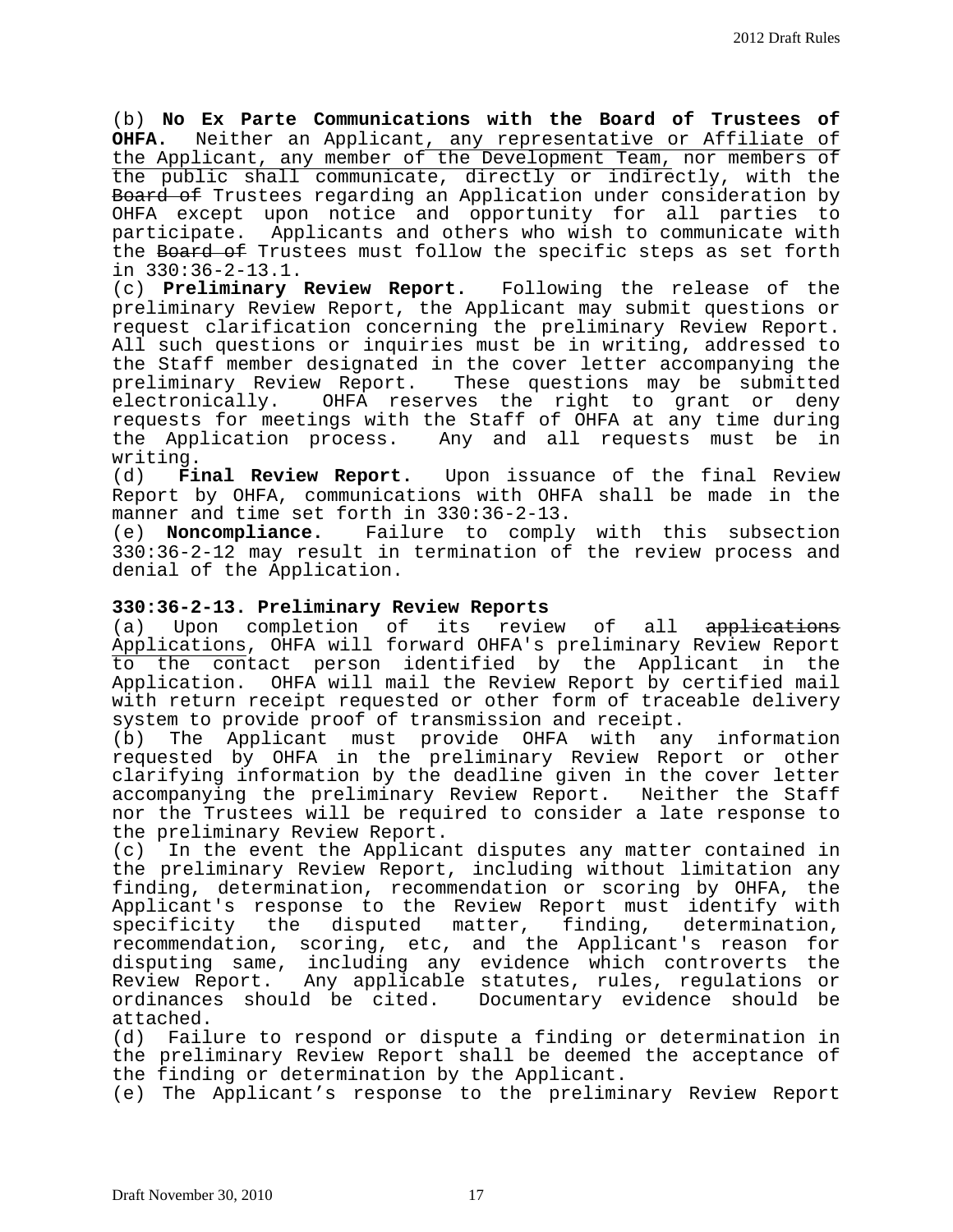must be in writing. Electronically transmitted responses, including fax and e-mail transmissions, are not permitted and will not be reviewed. Applicants are encouraged to use certified mail, Federal Express or another carrier providing proof of timely delivery to OHFA.

# **330:36-2-13.1 Final Review Report.**

The Staff of OHFA will consider the Applicant's response to the preliminary Review Report prior to issuing the final Review<br>Report and making its recommendations to the Trustees. The Report and making its recommendations to the Trustees. Applicant will be informed of Staff's recommendations prior to the meeting of the Trustees where the Application is being considered. OHFA will mail a copy of the final Review Report and Staff's recommendations by certified mail with return receipt requested or other form of traceable delivery system to provide proof of transmission and receipt.

(b) The final Review Report may be adopted by the Trustees, including Staff's recommendations and exclusion of any additional documentation proffered by the Applicant for consideration of the Application by the Trustees.

(c) In the event the Applicant disputes any matter contained in the final Review Report, Applicants must file ten (10) copies of any response(s) to the final Review Report or other information they wish the Trustees to consider not less than forty-eight (48) hours prior to the commencement of the meeting where the Application will be considered. Electronically transmitted responses, including fax and e-mail transmissions, are not permitted and will not be accepted or considered by the Staff or the Trustees.

(b) In the event the Applicant disputes any matter contained in the final Review Report, Applicants must file ten (10) copies of any response(s) to the final Review Report or other information they wish the Trustees to consider not less than forty-eight (48) hours prior to the commencement of the meeting where the Application will be considered. Electronically transmitted responses, including fax and e-mail transmissions, are not permitted and will not be accepted or considered by the Staff or the Trustees.

(c) Failure to respond to Staff's final Review Report in a timely manner may result in the adoption of the final Review Report by the Trustees, including Staff's recommendations and exclusion of any additional documentation proffered by the Applicant for consideration of the Application by the Trustees.

(d) The Applicant's response to the final Review Report must be in writing.

#### **330:36-2-16. Carryover Allocations**

(a) **Code reference.** Code Section 42(h)(1)(E) provides that an Allocation may be made to a Qualified Building, as defined by Section  $42(h)(1)(E)(ii)$ , which has not yet been placed in service Placed-In-Service, provided the Qualified Building is placed in service Placed-In-Service not later than the close of the second calendar year following the calendar year of the Allocation.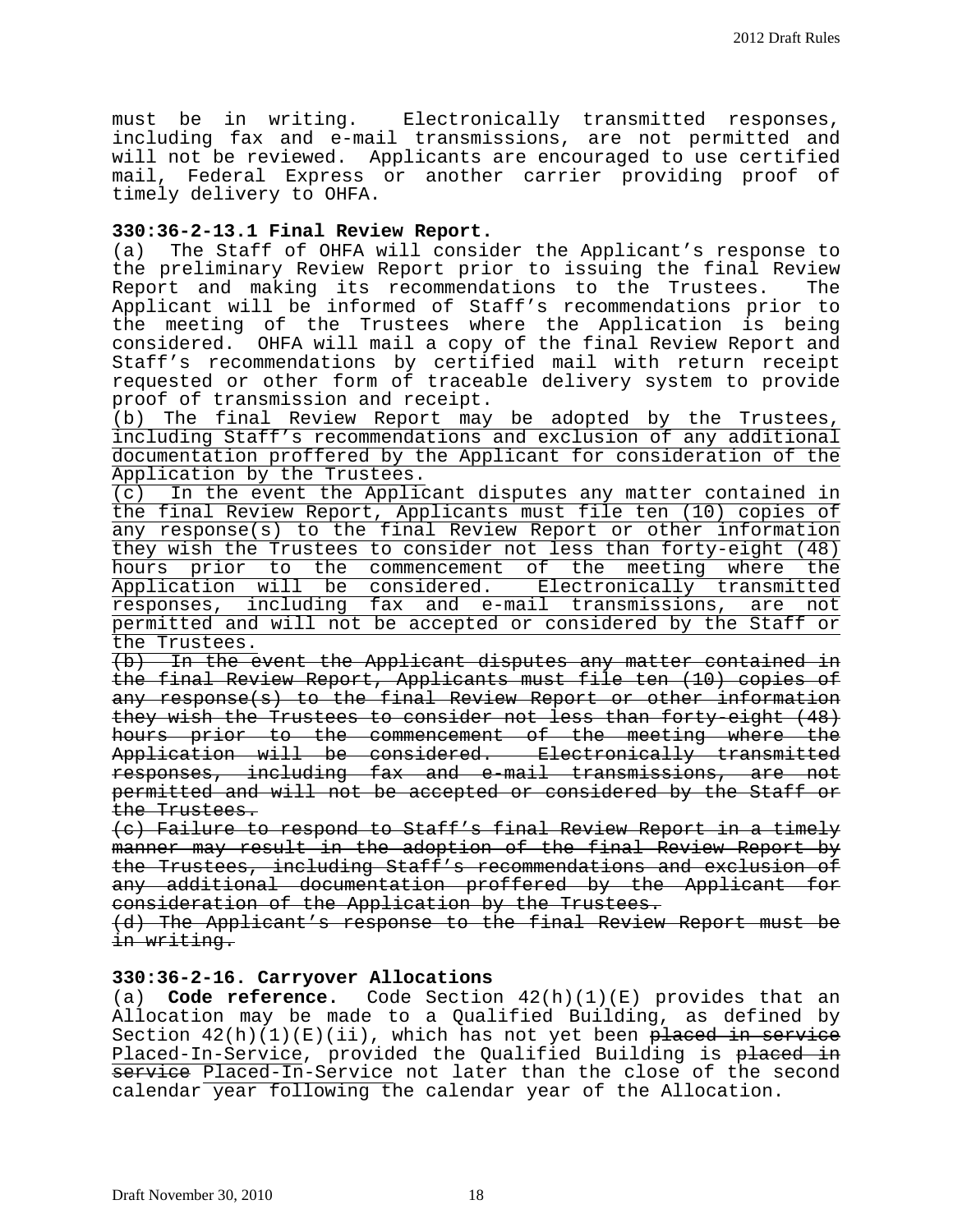(b) **Carryover Allocation requests applications.** Owners must submit a carryover application and required documents at a date specified by OHFA staff. The Owner must satisfy all requirements of the Code and OHFA staff. An eligible Applicant must request in writing the approval of a carryover of an Allocation of the applicable calendar year, at a date specified in the AP. The Taxpayer must satisfy all requirements of the Code and this section and file proof of same with OHFA, except the verifications required by 330:36-2-16(d) of the calendar year in which a Carryover Allocation is sought. The certifications and opinions required by 330:36-2-16(d) must be received by OHFA one (1) calendar year after the date that the allocation was made. All documents requested by OHFA must be provided by the Taxpayer. (c) **Carryover Allocation basis.** To qualify for a Carryover Allocation, the <del>Taxpayer</del> Owner must demonstrate that the Taxpayer's Owner's basis in the Development, at one (1) calendar year after the date of allocation Allocation, is more than ten percent (10%) of the Taxpayer's Owner's reasonably expected basis in the Development. Developments that fail to meet the ten percent (10%) Test test will not have a valid earryover a<del>llocation</del> Carryover Allocation. The ten percent (10%) test must be certified by the Owner's certified public accountant, in a form acceptable to OHFA. OHFA's determination as to the satisfaction of the ten percent (10%) requirement is not binding upon the IRS and does not constitute a representation by OHFA to the taxpayer or any other party to that effect.

(d) **Carryover Allocation Agreement.** The Owner must submit to OHFA an executed Carryover Allocation Agreement, in a form and at a date specified by OHFA.

(d) (e) Verification **of basis.** The Code requires OHFA to verify that the Owner has, by one (1) calendar year after the date of allocation Allocation, incurred more than ten percent (10%) of the reasonably expected basis in the Development (land Land and depreciable basis). The Taxpayer Owner must file with OHFA a written certification Certification, under penalty of perjury and in the form prescribed by OHFA, certifying that more than ten percent (10%) has been expended, in one (1) calendar year. The certification Certification must be accompanied by a written opinion of the Taxpayer's Owner's certified public accountant, in a form acceptable to OHFA.  $H$  The Certification must state that said certified public accountant has examined all eligible costs incurred with respect to the Development and that, based upon this examination, it is the certified public accountant's belief that the taxpayer Owner has incurred more than ten percent (10%) of its reasonably expected basis in the Development by one (1) calendar year as determined in conformity with the Code and<br>Treasury Regulations. OHFA's determination as to the OHFA's determination as to satisfaction of the ten percent (10%) requirement is not binding upon the IRS and does not constitute a representation by OHFA to the Taxpayer Owner or any other party to that effect.

(e) (f) Carryover **Allocation Agreement.** The Taxpayer Owner must submit to OHFA an executed Carryover Allocation Agreement, in a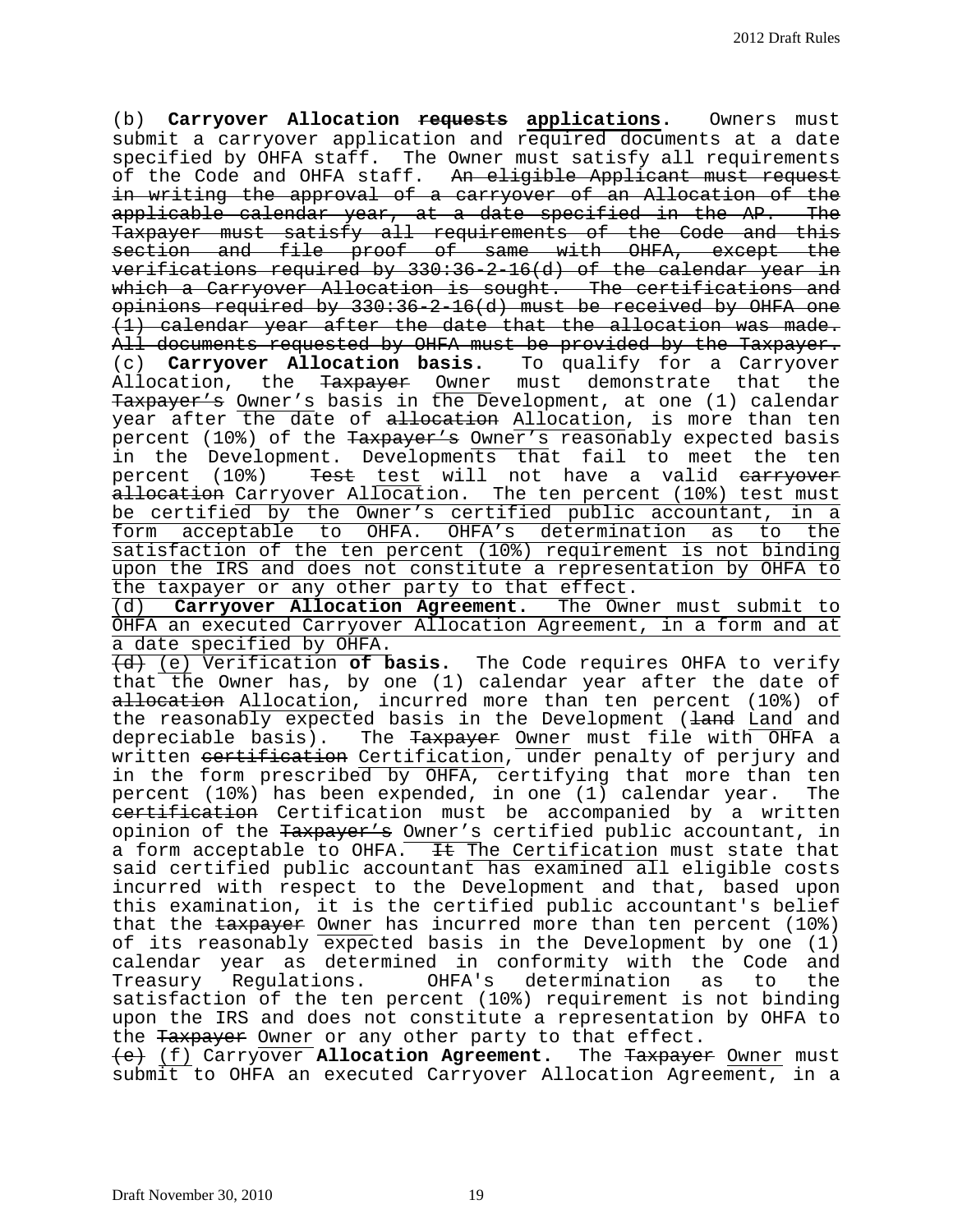form approved by the Trustees of OHFA, in the year in which the Carryover Allocation is requested.

(f) (g) Notification **of placed in service Placed-In-Service date.** Applicant must notify OHFA within thirty (30) calendar days of the date the <del>Development</del> Building(s) is/are <del>placed in service</del> Placed-In-Service or be subject to loss of any Allocation. Notice will consist of submission of copies of the Certificates of Occupancy for each building Building and completion of any and all forms as may be required in the AP.

(g) (h) Development **based Allocation.** An Allocation pursuant to Code Section 42(h)(1)(F) must meet the requirements of Code Section 42(h)(1)(F), all applicable Treasury Regulations, and these Chapter 36 Rules.

# **330:36-2-17. Final Allocations**

Applicants must have previously been approved for a Credit Reservation, either in a prior year or previously in the calendar year in which the request is made.<br>(b) **Deadline for filing.** Owner's request for approval of

Owner's request for approval of the Final Allocation must be received by OHFA at such date as OHFA may specify in writing to the Owner. Failure to file a timely Final Allocation accompanied by all required documentation may result in the denial of the Final Allocation and a determination by the Trustees that the Credits have been returned by the

Applicant.<br>(c) **Complete filing.** The Final Allocation must be accompanied by all evidence or documentation required by the Program Rules then in effect, and such other information or documentation which may be requested by OHFA, in its sole discretion, to verify compliance with the Code, the Program Rules and the Resolutions, and to verify the amount of the Final Allocation. A complete and executed Regulatory Agreement in the form provided by OHFA and ready for filing, together with the appropriate fees, including<br>without limitation applicable filing fees<del> and compliance</del> limitation applicable filing fees<del> and compliance</del> monitoring fees, must be filed with the Final Allocation. The Regulatory Agreement shall contain provisions for regulation and enforcement by OHFA and such additional provisions as may be necessary to assure compliance with Section 42 of the Code or to give effect to the requirements of OHFA.

(d) **Additional requirements.** In addition to the opinions and entifications Certifications of professionals which may be required to be filed with OHFA pursuant to 330:36-2-16 in required to be filed with OHFA pursuant to 330:36-2-16 connection with a request for a Carryover Allocation, prior to making a final Final Allocation, OHFA will require:

(1) An audited certification Certification of the total Total Development <del>costs</del> Costs, and the <del>eligible basis</del> Eligible Basis and qualified basis of each Building in the Development and the sources and uses of funds for the Development prepared from an independent certified public accountant.

(2) All opinions must be in a form satisfactory to OHFA and must indicate that the professional has made an independent inquiry into the matters contained therein.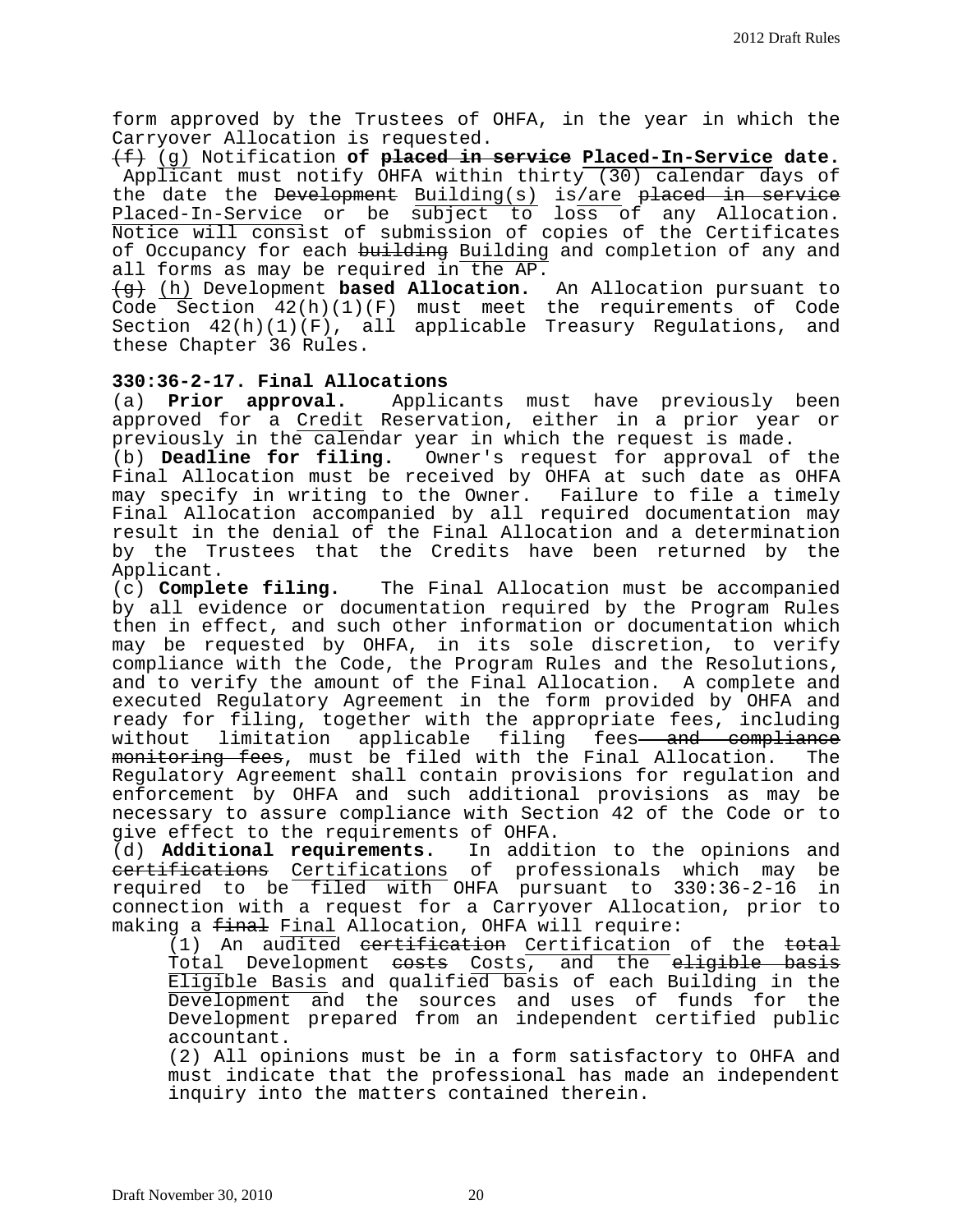(e) **Approval.** Upon receipt of a completed Final Allocation, OHFA will conduct a final feasibility analysis. Approval of the Final Allocation is subject to Owner's continued compliance with the Code, the Program Rules, the Resolutions, all terms and conditions of this Agreement, and Owner's payment of all fees required by the Program Rule.

(f) **Issuance of Form 8609(s).** Subject to the approval of the Final Allocation by the Trustees, OHFA will, upon notification by Owner that the Development (or any Building therein) has been placed in service, issue IRS Form 8609(s) respecting each such Development (or each Building therein) to the extent required by, and in accordance with, the Code and the Program Rules. No Form 8609(s) shall be issued if OHFA has not received an executed Regulatory Agreement and all Exhibits thereto, applicable fees, and resolution of any issues acceptable to OHFA's satisfaction.

## **SUBCHAPTER 4. DEVELOPMENT APPLICATIONS AND SELECTION**

## **330:36-4-1. Development Applications**

 For the purpose of selecting Applicants and Developments for awards of TCAs all Applicants must submit an Application in the form prescribed in the applicable AP. The Application shall set forth, in a clear and concise manner, Threshold and Selection Criteria that conform to the Code, these Chapter 36 Rules, QAP, and the applicable AP. All Applications submitted to OHFA must contain sufficient information to permit OHFA staff to:

(1) Make a factual determination as to whether, on its face, the Application satisfies each of the applicable Threshold Criteria, including Underwriting Standards underwriting standards set forth in the applicable AP; and (2) Make a factual determination as to whether, on its face, the Application is to be evaluated under any set-aside category established by the AP; and (3) Conduct a review, assessment, and evaluation for

selection as described in the applicable AP.

## **330:36-4-1.1. Bond financed developments Developments**

(a) Taxable or tax-exempt Tax-exempt bond developments Developments financed at least fifty percent (50%) with the proceeds of tax-exempt bonds subject to the private activity bond volume cap are required to comply with all the requirements of these Rules with the exception of the competitive selection process.

(b) Terms of the bond financing must be submitted at time of application Application for tax credits Tax Credits, and Evidence of the bond financing must be submitted at least ten (10) business days before the board Trustees meeting wherein the four percent (4%) tax Credits are to be awarded Application is to be considered. Failure to comply with this requirement may result in no tax Credits being allocated.

(c) Code requirements for bond financed developments Developments must be met in addition to the AHTC requirements, i.e., rental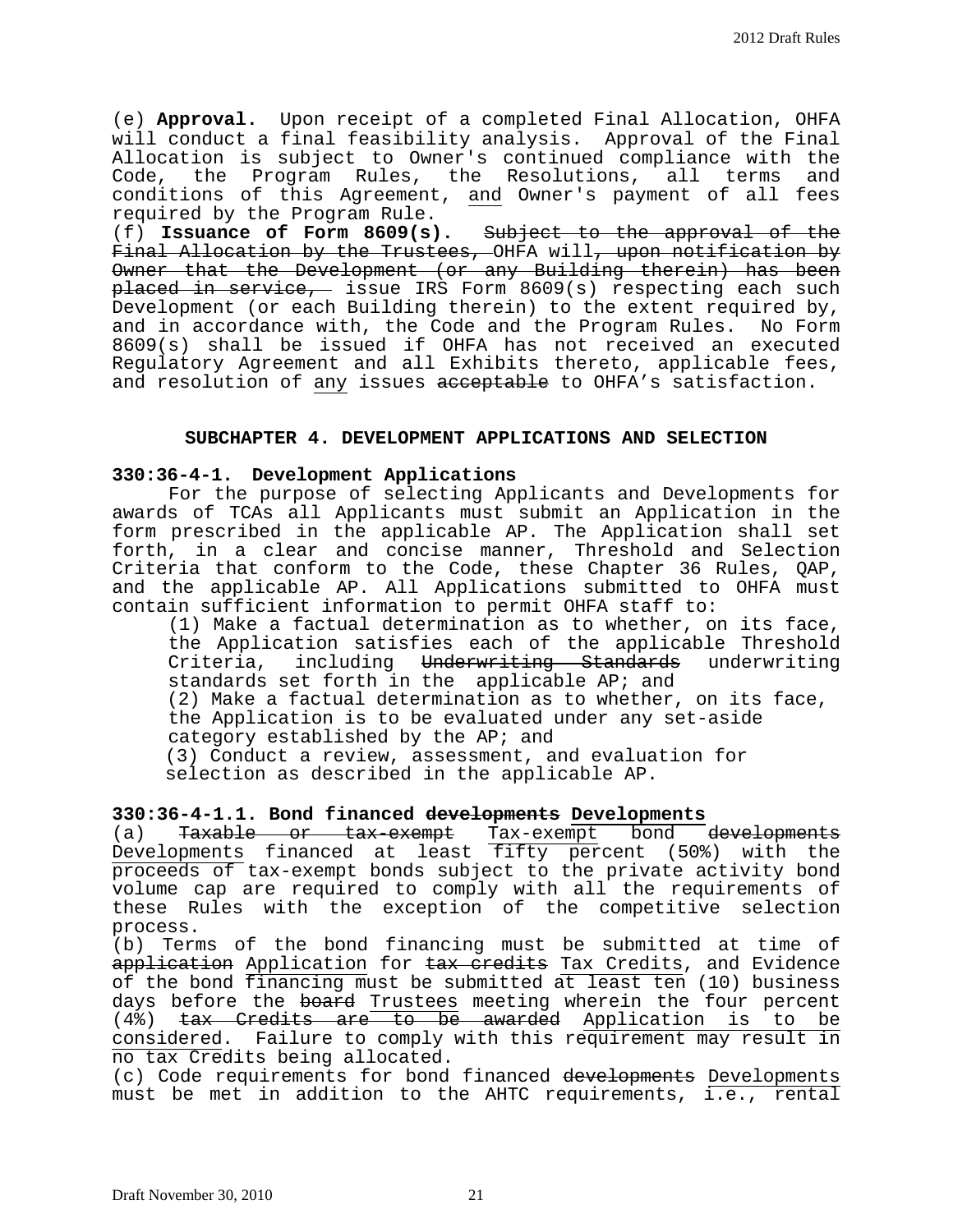units, rents, student exemptions, transfers Transfers on site, occupancy changes, verification of assets.

(d) Deadlines for the submission of Applications for bond financed developments Developments will be established in the AP.

## **330:36-4-2. Selection of Applications for award of TCAs**

(a) **General.** For the purpose of selecting Applications for awards of TCAs, OHFA may annually develop Threshold and Selection Criteria that conform to the Code, the OAHTC Program purposes and these Chapter 36 Rules for inclusion in the next year's AP. The number, severity, or value of any one or more of the Threshold or Selection Criteria items may be increased by adoption of an AP for a given year that contains such increased Threshold or Selection Criteria items. However, each AP must contain, as a minimum standard for approval of any Applications for the award of any TCAs, for any applicable AP, criteria to evaluate set-asides and all Threshold and Selection Criteria.

(b) **Minimum Threshold Criteria.** Failure to meet all Threshold Requirements set forth in the AP upon initial submission of the Application may result in the Application being rejected without further review. The Threshold Criteria may include, but are not necessarily limited to the following:

(1) **Notice Requirements.** The provisions of this subsection apply to all Applicants for a TCA, All notice requirements must be satisfied not less than thirty (30) and no more than<br>ninety (90) calendar days prior to submission of an ninety (90) calendar days prior to submission Application. Each application Application requires notice. If the application Application is considered at a different Board Trustees meeting than in the notice, this notification requirement is considered to be met.

(A) **Written Notices.** The Applicant must notify, in writing and by certified mail, the local Chief Executive Officer Mayor or highest elected official, or if neither of the aforementioned exist, the Chief Executive Officer of the local Local Governing Body, Chairman of the appropriate county commissioners, and state legislators (or their successor) within whose district the development Development is located at the time of application Application regarding their intent to submit an application Application. This<br>written notice shall serve to provide a reasonable written notice shall serve to provide a reasonable<br>opportunity to comment on the application Application. All opportunity to comment on the application Application. notice requirements must be satisfied not less than thirty (30) and no more than ninety (90) calendar days prior to submission of an Application. Each application Application requires notice.

(B) **Additional notice requirements.** If the site for the development Development is not located within the specific corporate limits of an incorporated town or city, but is within two (2) miles of an incorporated town(s) or city(ies) limits, Applicant must provide the same notice to each such town(s) and city(ies) as if the site was located within the corporate limits of each such town(s) and city(ies). All notice requirements must be satisfied not less than thirty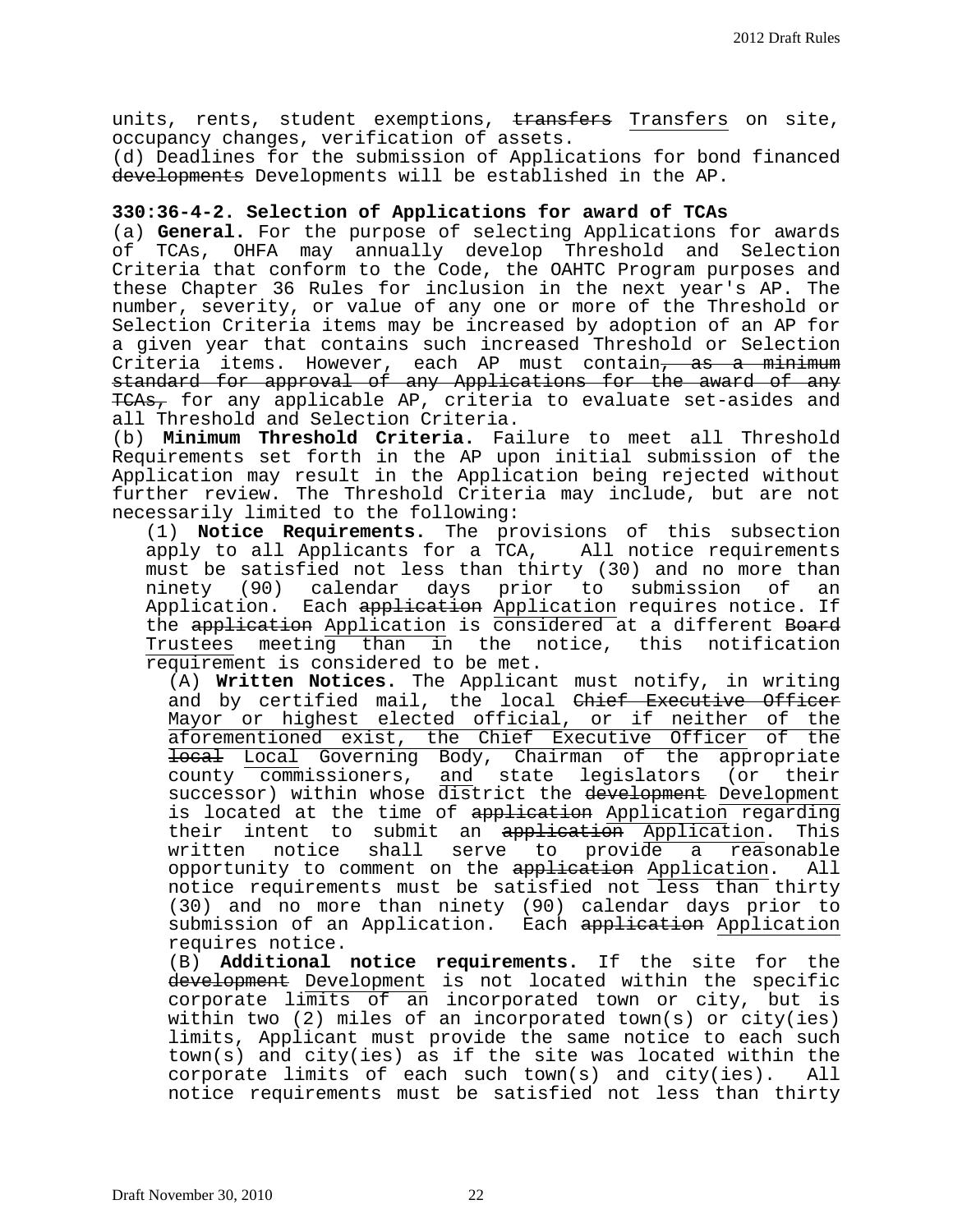(30) and no more than ninety (90) calendar days prior to submission of an Application. Each <del>application</del> <u>Application</u> requires notice.

(C) **Publication notice.** Notice of an Applicant's intent to file an Application shall also be published in a newspaper of general circulation in the area wherein the Development will be located. All notice requirements must be satisfied not less than thirty (30) and no more than ninety (90) calendar days prior to submission of an Application. Each application Application requires notice. The requirements for the publication notice will be in the annual AP.

(2) **Market analysis.** All Applicants must submit a third party, independent housing market analyses analysis conforming to the<br>Threshold Criteria set forth in the applicable AP, Threshold Criteria set forth in the applicable AP, demonstrating and documenting the status of the market demand for the type and number of housing units Housing Units proposed to be developed. The market analysis must be prepared no more than twelve (12) months prior to the date Application is filed

(3) **Nonprofit Owners owners.** Applicants proposing Developments under the nonprofit Nonprofit set-aside must demonstrate and document that the Nonprofit owner Owner and/or Nonprofit ownership participant meet the definition of a nonprofit Nonprofit Sponsored Development as defined in Section 42h(5)(C) of the Code and these Chapter 36 rules at 330:36-1-4.<br>Applicants for <del>nonprofit</del> Nonprofit set-aside TCAs must Applicants for nonprofit Nonprofit demonstrate that the Nonprofit participant:<br>(A) is at least a minimum of fifty-one

is at least a minimum of fifty-one percent (51%) cogeneral partner, co-managing member, or a <del>controlling</del><br>Controlling stockholder, or can otherwise demonstrate stockholder, or can otherwise ownership at the time of Application. of, or the contractual obligation to acquire a controlling interest in the proposed Development by not no later than the date the Development is substantially completed and commences business;

(B) will materially participate, on a regular basis, in the planning and construction of the Development, and in the operation and management of the Development throughout the entire compliance period Compliance Period pursuant to 26 CFR § 1.469;

(C) has a Board of Directors and Officers that are independent from any for-profit Development partner;

(D) is duly authorized to do business within the State; and

(E) has at least one demonstrable year of affordable housing experience.

(4) **Resolution of local support.** Applicants must provide documentation of official local support for the Development by the jurisdiction within which the proposed Development is located at the time of application Application, i.e. the Local Governing Body. The required documentation must be in the form of a resolution duly adopted by the Local Governing Body, and must be in a form that shall be subject to approval by OHFA. If there are any conditions in the resolution, OHFA may exercise its discretion to contact the governing body to ascertain the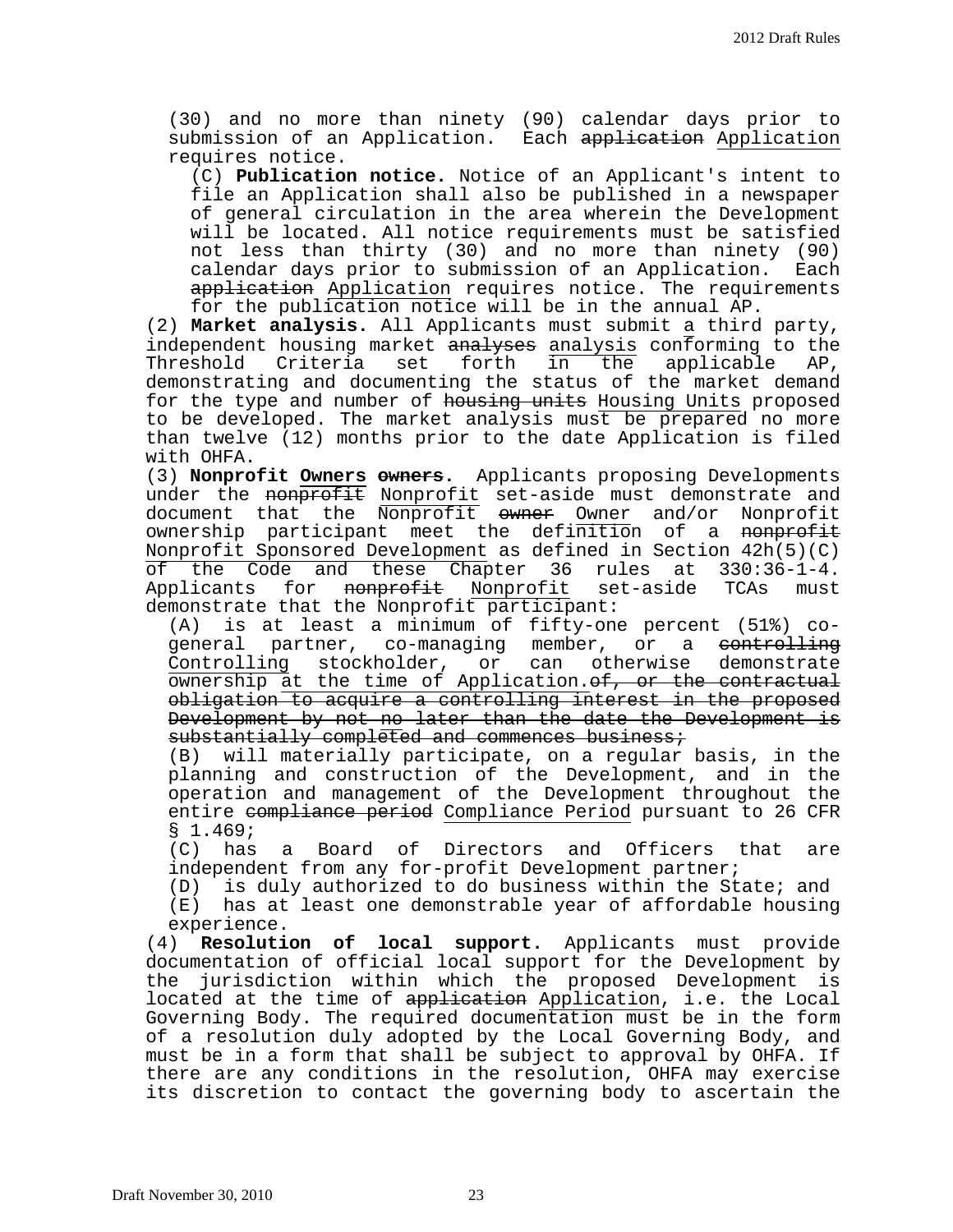| potential impact of the conditions. However, OHFA will only |  |  |  |  |  |  |
|-------------------------------------------------------------|--|--|--|--|--|--|
| consider a conditional resolution of support submitted.     |  |  |  |  |  |  |
| Conditional resolutions of support may result in a          |  |  |  |  |  |  |
| determination that the Application has not met Threshold    |  |  |  |  |  |  |
| Criteria.                                                   |  |  |  |  |  |  |

(5) **Capacity and prior performance.** Each Applicant must demonstrate and document the degree of expertise of Applicant and owner Owner in the use of TCAs and the Development, rehabilitation and/or conversion, management and operation of properties related to the type of the proposed Development. Applicants, Owners, and their Affiliates, including all Development team Team members, shall be examined in regard to their Placed in Service Placed-In-Service Developments, and the record of compliance performance within Oklahoma and other states in which the Development <del>team</del> Team members have developed or are developing affordable housing. The removal as a General Partner may be considered lack of capacity and performance. Applicants with existing Developments may be ineligible for a TCA where OHFA has or receives notice of uncorrected or repeated instance of Applicant, owner Owner, or any of their Affiliates, and may include any of their Development team Team Instances instances of non performance nonperformance may include including, but not limited to:

(A) failure to meet and maintain minimum property standards; (B) failure to meet and maintain any material aspect of a Development as represented in a Development Application;

(C) have having been involved in uncured financing defaults,<br>foreclosures, or placement on HUD's list of debarred foreclosures, or placement on HUD's list of

contractors;<br>(D) events (D) events of material uncorrected non-compliance noncompliance with any Federal or State assisted housing programs within the prior seven (7) years; or

(E) the appointment of a Receiver; conviction on a felony criminal charge; or bankruptcy within the prior seven  $(7)$ years.

(F) failure to comply with OHFA's requests for information or documentation on any development Development funded or administered by OHFA.

(6) **Acquisition Credits.** Applicants requesting acquisition Credits must provide an opinion of counsel, in a form satisfactory to OHFA, that the requirements of Code Section 42(d) (2)(B) have been met or a waiver obtained from the IRS. If an existing waiver or waiver to be granted is claimed, a copy of the waiver letter or a copy of the letter indicating  $\overline{a}$ waiver will be granted and is forthcoming must be included in the applicant's Applicant's Development proposal.

(7) **Financial feasibility and viability**. Applicants must demonstrate with their financing that there are firm<br>commitments commitments to the Development's financial to the Development's feasibility and viability as a qualified low-income housing Development throughout the extended use period Extended Use Period. Applicant must demonstrate to OHFA's satisfaction that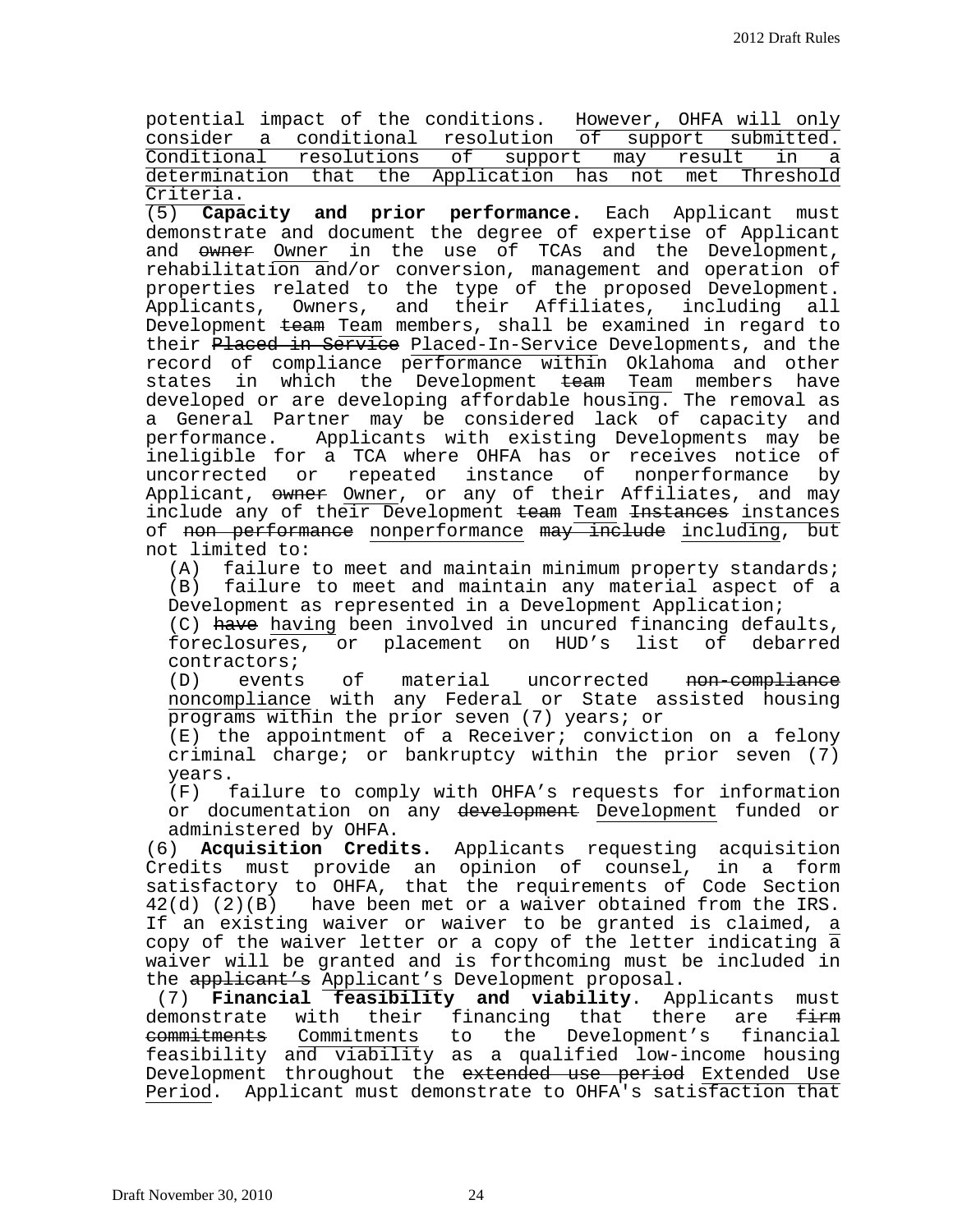the Applicant has financing <del>commitments</del> Commitments for one hundred percent (100%) of the project's total estimated construction and permanent financing. Commitment letters must include loan amount, interest rate, loan term, debt service coverage ratio (permanent lender), loan amortization period (permanent lender), borrower, loan fees, collateral and conditions precedent to funding. Requirements set out in 36-4- 2.1 (b)(c) and (d) are part of the analysis for financial

feasibility.<br>(8) **Readiness** to **proceed**. Applicants must demonstrate readiness to proceed in a timely manner should they be awarded a TCA. Factors that may be considered regarding Development readiness may include but not be limited to:

(A) <del>site-control</del> Site-Control; and<br>(B) <del>Applicant must provide</del> preliminary plans (B) Applicant must provide preliminary plans or specifications; and

(C) proper zoning for the proposed Development.

(9) **Public Housing Wait Lists**. Each Application will be analyzed and evaluated as to the extent to which it is demonstrated that the local or State public housing authority documents the presence of a client waiting list for affordable housing units Housing Units in the locale of the proposed development Development.

(10) **Capital needs assessment Needs Assessment.** No allocations Allocations for rehabilitation will be made unless preceded by a capital needs assessment Capital Needs Assessment as detailed in the applicable AP. performed by a qualified independent third-party (architect, engineer, contractor, Rural Housing Services) which considers the proposed rehabilitation activities to ensure that the proposed improvements plus reserves have a useful life that meets the full term of affordability based on extended use agreements. The assessment should also demonstrate the need for the rehabilitation work and in the degree proposed. In addition, all rehab developments must include a complete, detailed tenant income audit that identifies all existing tenants and their income. The audit shall separately identify those tenants whose income exceeds applicable income limits.

(12) (11) **Development amenities.** Each Application will be analyzed and evaluated as to <del>commitments</del> Commitments made therein for the provision of amenities. Amenities and documentation requirements will be established in the annual AP.

(c) **Selection criteria Criteria.** The Selection Criteria shall be set forth in the appropriate AP, and may include, but not necessarily be limited to the following:

(1) **Income targeting.** Each Application will be analyzed and evaluated as to the extent to which it is demonstrated therein a commitment Commitment to target lower-income populations. Points will be awarded based on the percentage of total AHTC units targeted to persons at or below fifty percent (50%)AMFI to the total number of AHTC units in the project. A sliding scale for points will be established in the annual AP.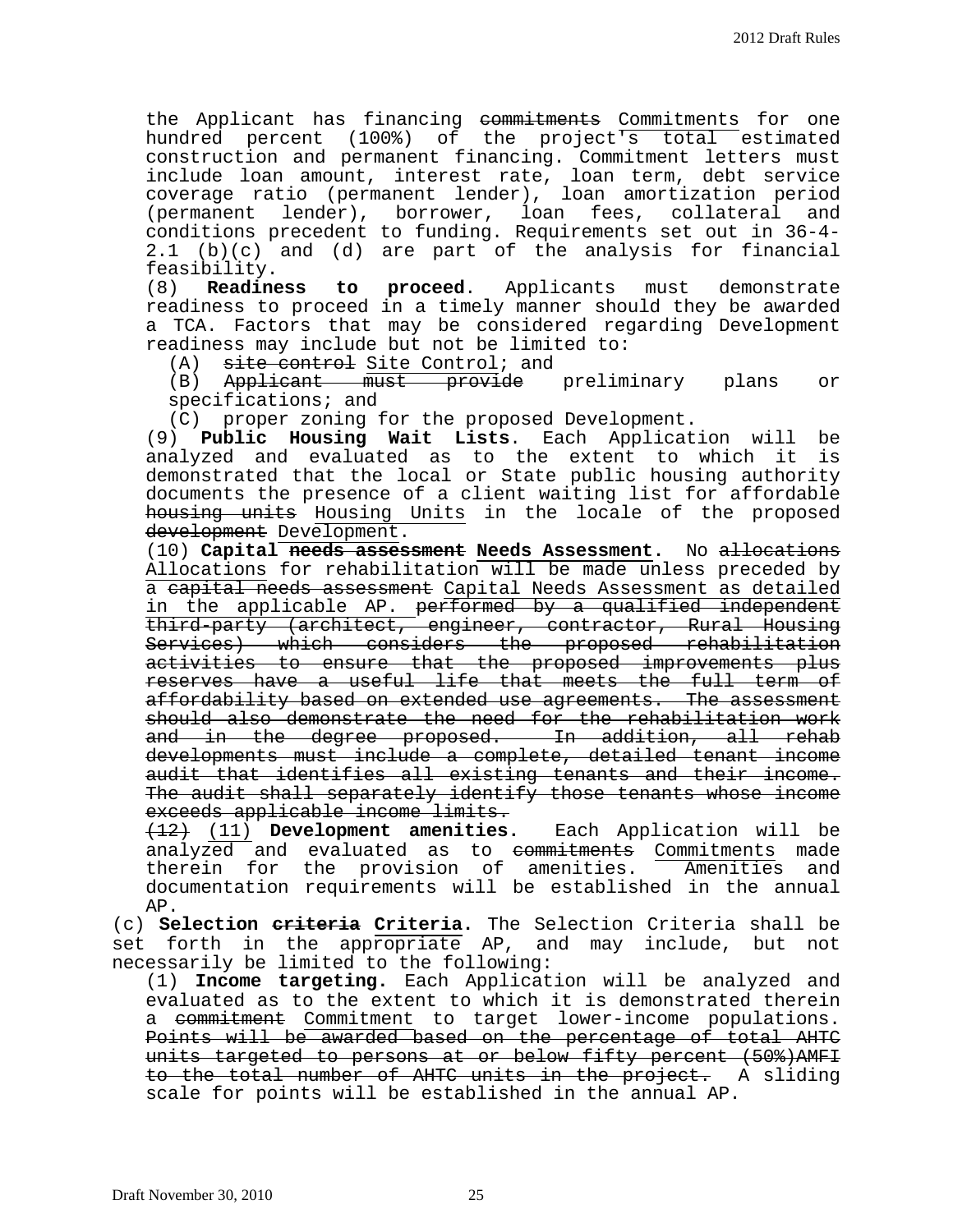(2) **Term of affordability.** Each Application will be analyzed on its ability and evaluated as to any commitments Commitments made therein in regard to serving qualified tenants for a period of time longer than the minimum required by the Code. Points will be awarded for an extension of the term of affordability beyond the minimum required by the Code and established in the annual AP.

(3) **Development location and housing characteristics.** Each Application will be analyzed and evaluated as to the geographic location and prevailing market conditions for the proposed Development. Locations and points will be established in the annual AP.

(4) **Development Leverage.** Each Application will be analyzed and evaluated as to the extent to which it results in tangible, cost beneficial investments or contributions to the proposed Development. Leverage shall be considered as the proportion or percentage of leverage resources to total eligible basis. Points for this criterion will be established in the annual AP. (5) **Community Support.** The extent to which local governments and other community partners commit support for a proposed development Development will be analyzed. Support must be directly related and of direct value to the proposed project. Eligible evidence of support and points will be established in the annual AP.

(6) **Applicant/Owner Experience Development Team Experience.** Each Application will be analyzed and evaluated as to the experience of the Applicant and/or the Development Team in owning and successfully operating Developments in the LIHTC Program. Points available under this criterion will established in the annual AP.

(7) **Management Experience.** Each Application will be analyzed and evaluated as to managing or providing management for Developments in the LIHTC Program. Points available under this criterion will be established in the annual AP. This evaluation will be based on the experience of the management team members. Changes in management may not occur after the Reservation without the prior written approval of OHFA.

(8) **Tenant/Special Needs Populations.** Each Application will be analyzed and evaluated as to the extent to which <del>commitments</del><br>Commitments are made therein to serve Special Needs made therein populations. Points available under this criterion will be established in the annual AP<del> and will be based upon a</del> percentage of units dedicated to special needs.

(9) **Tenant populations of individuals with children.** Each Application will be analyzed and evaluated as to the extent to which it is demonstrated <del>that</del> the development Development will<br>provide amenities and a unit mix conducive to amenities and a unit mix conducive to<br>ndividuals with children. Points available under families/individuals with children. this criterion will be established in the annual AP. To be eligible, the market study must indicate a need for family

units.<br>(10) **Tenant** ownership. Points available to applicants Applicants proposing for single family home ownership after the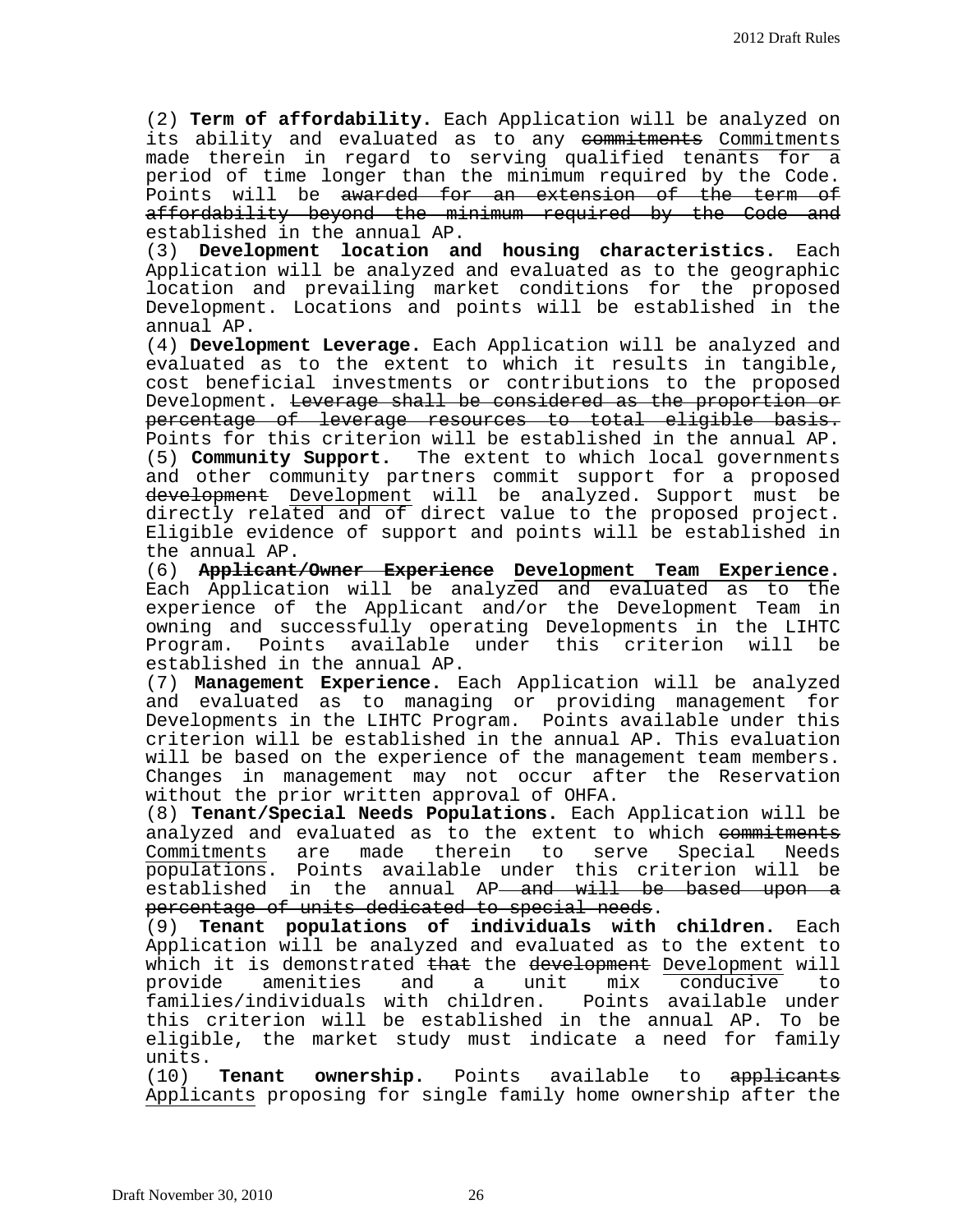Compliance Period will be established in the annual AP. Applicants must submit a detailed plan which includes projections on maintenance, tenant reserve funds, etc. which will be evaluated for feasibility.

(11) **Preservation of 15 year old affordable housing units Housing Units.** Points and criteria may be established in the AP for the preservation of affordable housing.

(12) **Energy Efficiency of a development Development.** Points will be established in the AP to encourage energy efficiency of developments Developments. This may be a separate point category, or it may be combined within another threshold or selection Threshold or Selection category.

(13) **Historic Nature of a development Development.** Points will be established in the AP regarding the historic nature of developments Developments. This may be a separate point category, or it may be combined within another <del>threshold or</del> selection Threshold or Selection category.

(14) **Negative Points**. OHFA Staff will deduct points for records of poor performance. Point deductions will be established in the AP.

(15) **Tie-breaker.** In case there are applications Applications with the same final score in any set-aside that will affect funding, a drawing shall occur at the Board of Trustees meeting in which the applications Applications are being considered for funding. The drawing will conform to the procedures set out in the applicable AP. All applications with the same score in any set-aside will be entered in the drawing. The first application drawn, will be funded first, the second application drawn, will be funded next, and so forth until such time as the tax credits have been allocated under the set-aside. Applications not drawn under a set-aside will be placed in the next set-aside in which they qualify in rank score order.

(d) **OHFA discretion.** Not withstanding the point ranking under the Selection Criteria set forth above under  $330:36-4-2.1(c)$ , the  $\Theta HFA$ Board of Trustees may in their sole discretion allocate Credits to a project irrespective of its point ranking, if allocation Allocation is:

(1) in compliance with Code Section 42;

(2) in furtherance of the housing goals set forth herein, in the AP or any formally adopted resolution Resolution of the Trustees; and

(3) determined by the Trustees to be in the interests of the citizens of the State.

**330:36-4-2.1. General program requirements and limitations** (a) **General. [Reserved]**

(b) **Developer Fee limitations.** The amount of allowable Developer Fees shall be limited to:

(1) **Small developments Developments.** Developer Fees may not exceed eighteen percent  $(18%)$  of the Eligible Basis, excluding<br>the Developer Fees.

(2) Large Developments. Developer Fees may not exceed fifteen percent (15%) of the Eligible Basis, excluding the Developer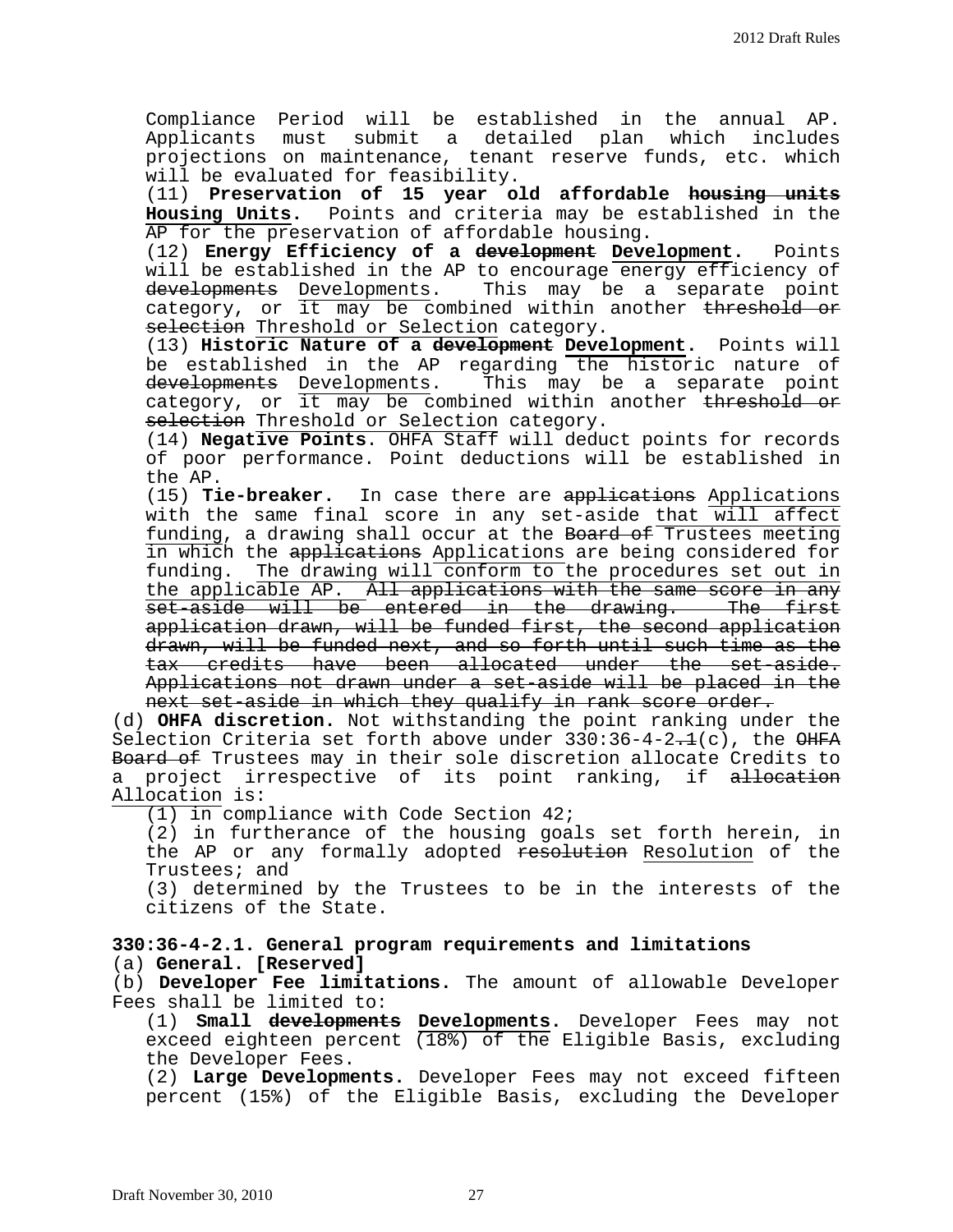Fees.

(3) OHFA may, in its sole discretion, increase the Developer Fees allowable in order to create special financing incentives to meet a pressing local affordable housing need. All determinations of allowable Developer Fees shall be made in a manner consistent with the Code, IRS regulations and/or any directives of the Internal Revenue Services at the time of

Allocation. limitation. Allowable <del>Contractor Fees</del> contractor fees shall be limited to:

(1) **Small Developments**. Total allowable Contractor contractor fees may not exceed sixteen percent (16%) of the <del>hard</del> construction costs Hard Construction Costs. Allowable Contractor Fees contractor fees are further limited as follows:

(A) General general requirements may not exceed six percent (6%) of the hard construction costs Hard Construction Costs;

(B) General Overhead general overhead may not exceed two percent (2%) of the hard construction costs Hard Construction Costs; and

(C) Builders Profit builders profit may not exceed eight percent (8%) of the hard construction costs Hard Construction Costs.

(2) **Large Developments**. Total allowable Contractor contractor fees may not exceed fourteen percent (14%) of the hard construction costs Hard Construction Costs. Allowable Contractor Fees contractor fees are further limited as follows:

(A) General general requirements may not exceed six percent

(6%) of the hard construction costs Hard Construction Costs. (B) General Overhead general overhead may not exceed two percent (2%) of the hard construction costs Hard Construction Costs; and

 $(C)$  Builders Profit builders profit may not exceed six percent (6%) of the hard construction costs Hard Construction Costs.

## (d) **Underwriting standards**.

## (1) **Operating and replacement reserves.**

(A) Minimum operating reserves must equal the sum of six months of projected operating expenses plus each:

(i) projected operating expenses

 $\overline{a}(i)$  (ii) debt service payments and

 $\overline{(\texttt{iii})}$  (iii) annual replacement reserve payments.

(B) Minimum replacement reserves should equal \$250.00 per<br>unit annually for new construction and \$300.00 for unit annually for new construction and \$300.00 rehabilitation developments Developments.

(C) Developer guarantees or letters of Credit credit may be accepted in lieu of operating reserves, at the discretion of OHFA. The <del>developer</del> Developer must demonstrate financial capacity and liquidity. OHFA will also consider the developer's Developer's track record and the number of other guarantees outstanding.

(D) Notwithstanding the foregoing, these underwriting standards shall not apply if the project is being constructed in accordance with another federal program, such as Rural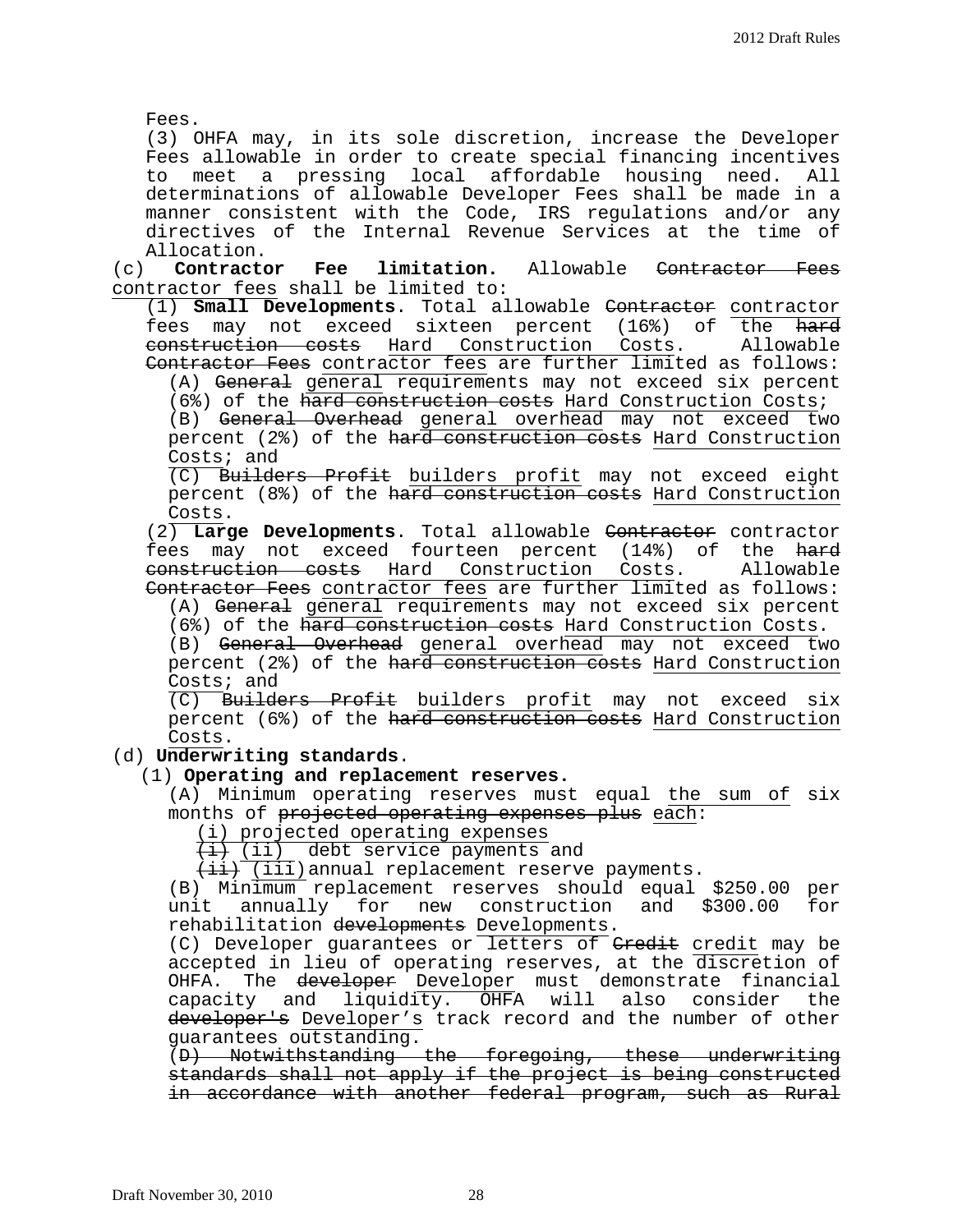Housing 515 or 538, and such program provides for sufficient budgeting for operating and replacement reserves.

(2) **Debt service coverage.**

(A) Debt service coverage means the ratio of a property's net operating income to debt service obligations.

(B) The minimum acceptable debt service coverage ratio will be established in the AP.

(3) **Projections.** All projections and pro-formas must contain realistic operating expense and vacancy rate projections consistent with prevailing market conditions.<br>(4) **Cost limits.** Costs per unit must k

(4) **Cost limits.** Costs per unit must be realistic and consistent with prevailing market rates. OHFA encourages cost efficient production, but will not give a preference solely for lowest construction costs.

(5) **Minimum hard construction costs Hard Construction Costs per**  unit for rehabilitations. No allocations Allocations for rehabilitation will be made unless a minimum of \$20,000 in hard construction costs Hard Construction Costs per unit will be expended or at least twenty percent  $(20^{\circ})$  of eligible basis Eligible Basis, whichever is greater.

(6) **Buildings Designated designated by OHFA to receive increase in credit Credit.** OHFA will allow up to one hundred thirty percent (130%) boost for reasons determined and identified in

the annual AP.<br>(e) **Progress re**p Progress reports. Progress reports must be filed by the Applicant/Owner beginning with the calendar quarter following the approval of a <del>reservation of R</del>eservation Of Credits until the<br>Final Allocation Application is submitted to OHFA. Due <del>dates</del> Final Allocation Application is submitted to OHFA. Dates are January 10, April 10, July 10 and October 10. The report must contain, at a minimum, the status of site preparation and/or construction, including the percentage of completion of each building Building, and costs incurred to date. The report must address any other requirements set forth in a Resolution of the Trustees and/or the Carryover Agreement, or as OHFA may designate. Within thirty (30) calendar days after the Certificate of Occupancy is issued for the last <del>building</del> <u>Building</u> in the project, the <del>Taxpayer</del> <u>Owner</u> must notify OHFA and submit a copy of the Permanent Certificate of Occupancy for each building Building in the Development. Remedies for violation of these provisions include those denoted at 330:36-6-3, including but not limited to return of unused Credits.<br>(f) **Construction time p** 

(f) **Construction time period**. Construction, not including site prep work, must begin within Construction, not including site prep work, must begin within nine (9) months of the last calendar day of the month of the Credit reservation Reservation, unless extended for cause by OHFA. Remedies for violation of these provisions include those denoted at 330:36-6-3, including but not limited to return of unused tax Credits.

(g) **Additional requirements.** OHFA may, as it deems necessary in its sole discretion, impose additional requirements or Program<br>limitations on any Applicant, <del>Taxpayer,</del> Owner or Development. Said requirements or limitations may be set forth in a Resolution of the Trustees or in any contract between the Applicant or Owner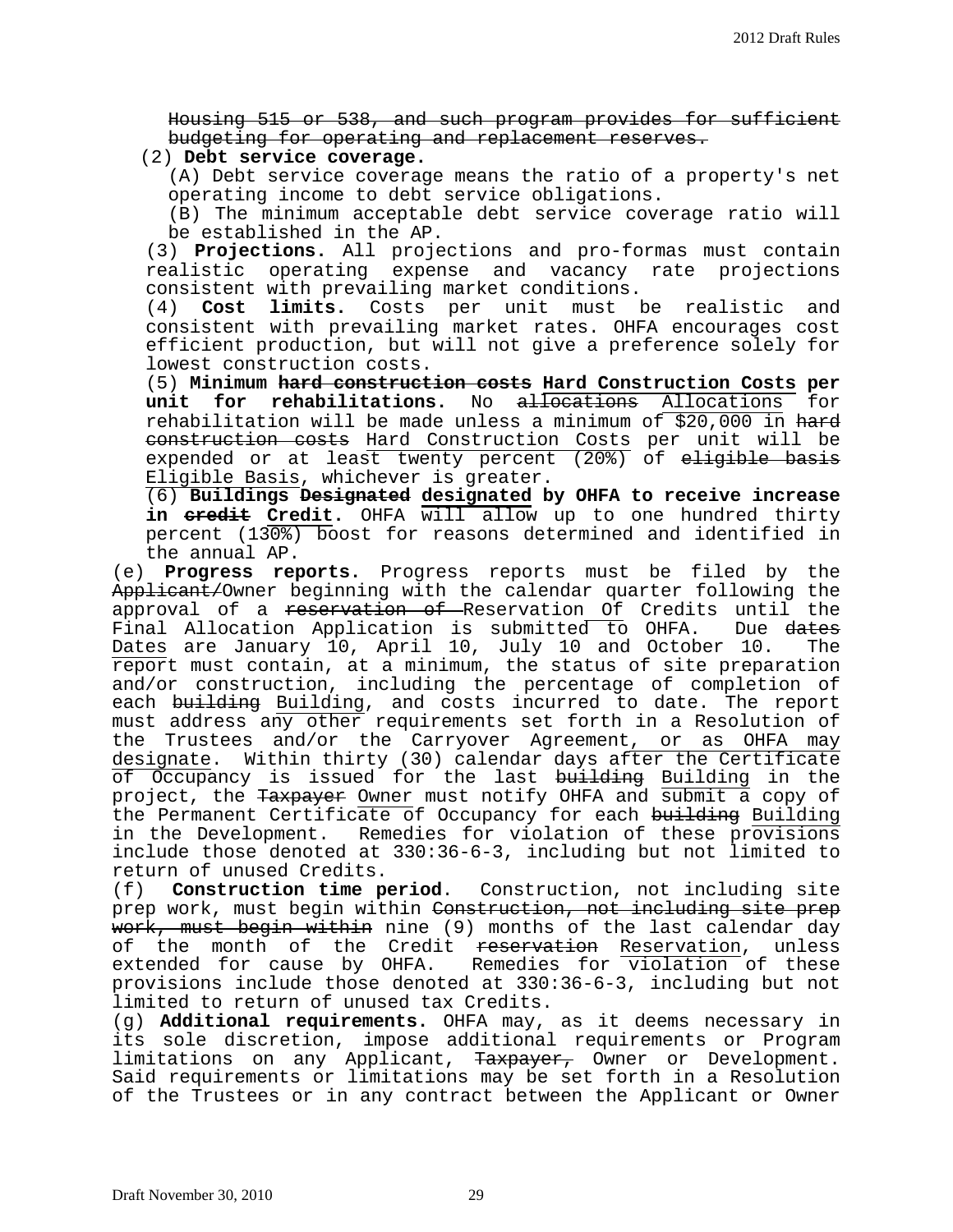and OHFA.

(h) **Timeliness and completeness of filings.** Deadlines for filing Applications will be established in the AP. Should OHFA request additional information, the deadline for filing same with OHFA will be set forth in the letter requesting same. Applicants/Owners must strictly comply with all deadlines and all filings must be complete when filed.

## **330:36-4-3. Fees**

(a) **General.** Application and TCA Fees will be used to support overall OAHTC Program delivery and operation activities. Application fees shall be calculated as follows:

(1) **Application fees.**

single site or contiguous site Developments consisting of one to four Units, the application Application fee shall be  $$500.00$ ;<br>(B) for single si

for single site or contiguous site Developments consisting of five to fifty Units, the application Application fee shall be \$1,000.00;

(C) for single site or contiguous site Developments consisting of fifty one to one hundred units, the application Application fee shall be \$2,000.00;

(D) for single site or contiguous site Developments consisting of over one hundred units, the application Application fee shall be \$3,000.00;

(E) for scattered sites, the application Application fee shall be \$500.00 per site, up to a maximum of \$3,000.00.

(F) For non-profit sponsored Nonprofit Sponsored Developments the application Application fee shall be \$500.00.

(2) **Reservation fees.** A non-refundable Reservation fee of two percent (2%) of the reservation amount is due within fourteen (14) calendar days of notification from OHFA of the approval of a Reservation. Non-payment may result in revocation of credits.

(3) (2) **Allocation fee.** An A nonrefundable Allocation fee shall be paid in an amount equal to  $e^{i\theta}$  eleven percent  $(8^2)$  $(11\%)$  of the total TCA, but in any event not less than<br>\$1,000.00. The Allocation fee is due within fourteen (14) The Allocation fee is due within fourteen (14) calendar days of notification from OHFA of the approval of a<br>TCA. must be paid at the time a request for Carryover must be paid at the time a request for Carryover allocation is submitted to OHFA. A Carryover Allocation Agreement will not be executed, nor will Form 8609(s) be issued<br>unless this fee has been received by OHFA. Non-payment unless this fee has been received by OHFA. Nonpayment may result in revocation of eredits Credits.

(4) (3) **Processing fee.** A processing fee of three quarters of one percent  $\langle .758 \rangle$  (1%) of the TCA must accompany the request for a <del>final</del> Final Allocation. A service fee of \$100.00 must<br>accompany the Request for Final Allocation of Credit. Form accompany the Request for Final Allocation of Credit. 8609(s) will not be issued unless this fee has been received by OHFA.

(5) (4) **Regulatory Agreement filing fee.** Upon approval of a final Allocation, an An executed Regulatory Agreement must be submitted to OHFA, as part of the request for Final Allocation,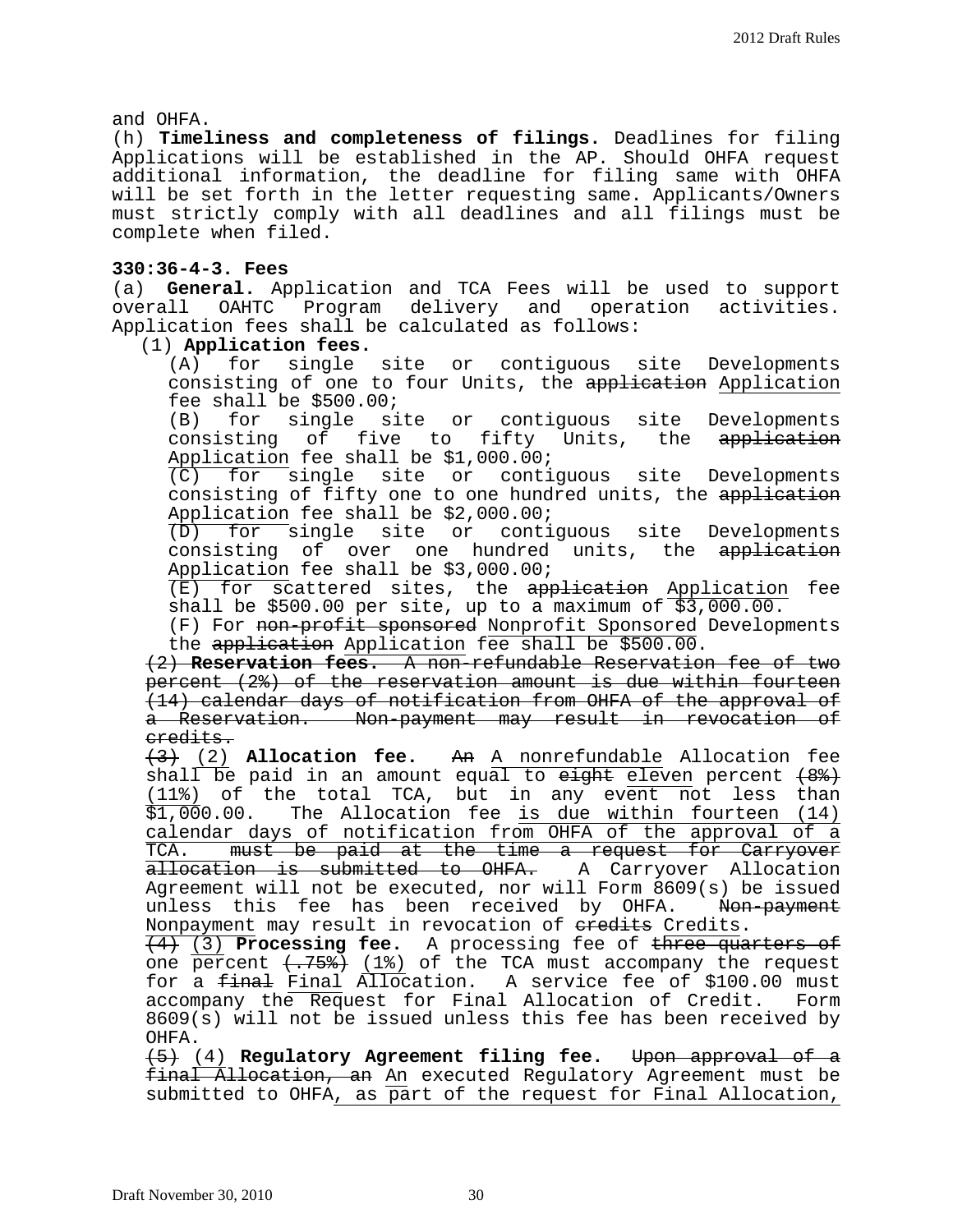and be accompanied by a check payable to the County Clerk of the county or counties in which the Development is located. The check or checks shall be in an amount sufficient to cover the filing fees of <del>that county(ies)</del> the county or counties.<br> $\overline{+6}$  (5) **Compliance monitoring fees**. In addition to the  $\overline{6}$  (5) **Compliance monitoring fees.** documentation required by OHFA, an annual compliance monitoring fee shall be paid to OHFA. The compliance fee is payable on or before January 28th for each year during the compliance period Compliance Period and extended use period Extended Use Period subject to annual adjustment. If the Development includes scattered sites, a compliance monitoring fee for each site shall be paid to OHFA. If the Compliance compliance fee is not

paid within thirty (30) calendar days of the due date Due Date, then a Late Fee will be assessed. The Late Fee is equal to ten percent (10%) twenty five percent (25%) of the Compliance compliance fee. Failure to remit timely payment of compliance monitoring fees may result in the filing by OHFA of a lien against the Development. The compliance monitoring fee shall be computed as follows:

(A) For Developments financed by RHS under the Section 515 (and otherwise qualify under the Code) receiving a TCA in 2011 or before where an agreement has been entered into between OHFA and RHS wherein the RHS agrees to provide OHFA with the required information respecting the income Income and rent of the tenants in the Development, the fee shall be \$210.00 \$240.00 per Development per year, plus \$9.00 12.00 per OAHTC unit per year within any building Building within the Development;

(B) For developments where no agreement has been entered into between OHFA and RHS wherein RHS agrees to provide OHFA with the required information respecting the income and rent of tenants-, the fee shall be \$350.00 per Development per year, plus \$19.00 per OAHTC unit per year within any building within the Development.

(C) (B) For single site or contiguous site Developments of four units or less-, the fee shall be \$275.00 per Development per year.

 $(D)$  (C) For all other Developments including those financed by RHS under Section 515 receiving a TCA in 2012 or later the fee shall be \$350.00 \$375.00 per Development, plus \$19.00 \$21.00 per OAHTC unit per year within any building Building within the Development.

(7) (6) **Additional monitoring fees.** In the event of noncompliance with the Code or Regulatory Agreement or these Chapter 36 Rules requiring OHFA to conduct an examination of the owner Owner, any building Building within the Development<br>or any documentation to verify correction of said any documentation to verify noncompliance, OHFA shall be reimbursed its costs by the Development or  $\omega$  owner for such an examination, including an hourly rate for the OHFA examiner, not to exceed \$30.00 \$35.00 per hour, plus any and all actual travel, lodging and per diem expenses of such examiner. Such reimbursement of expenses and costs shall be paid to OHFA within ten (10)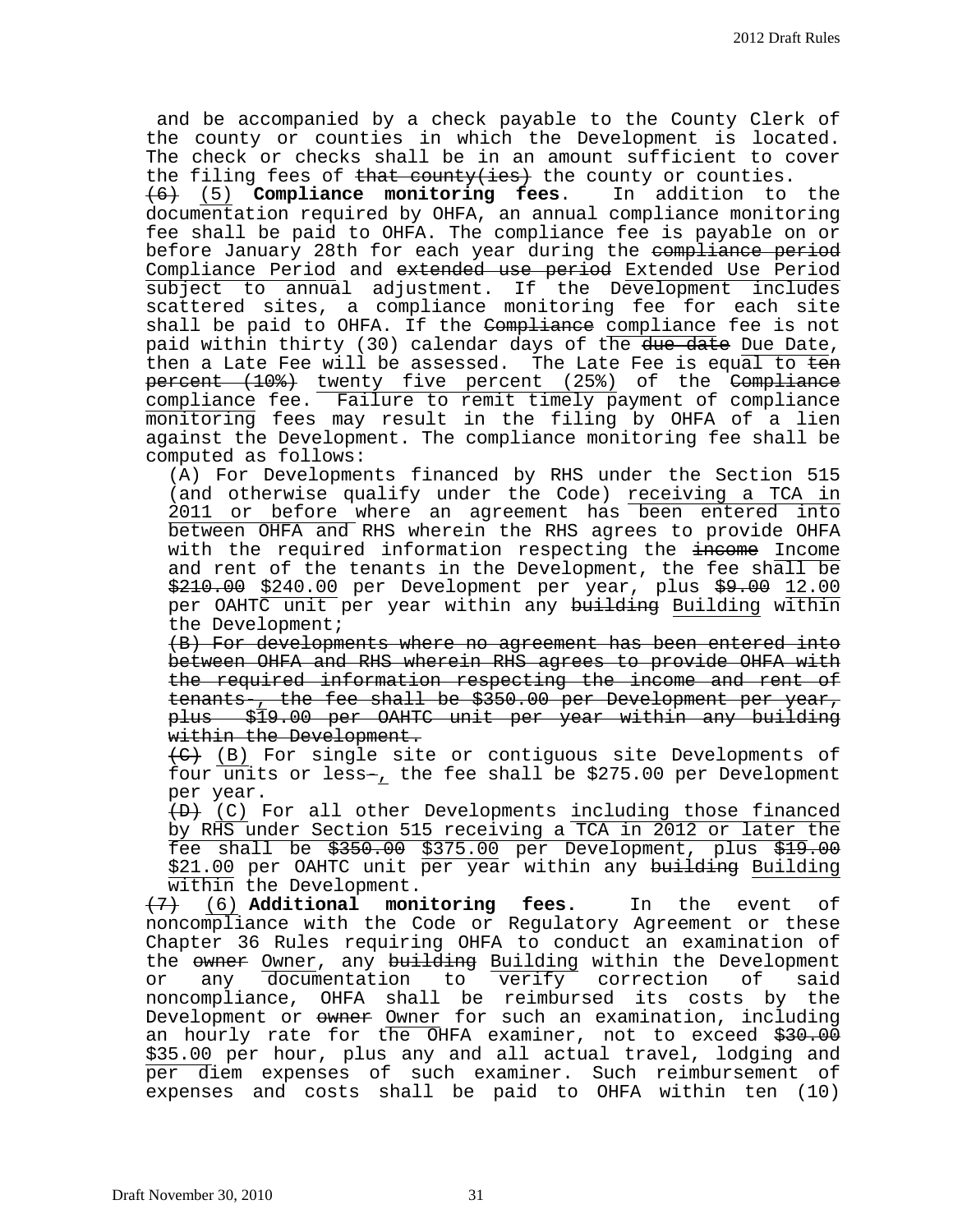calendar days of receipt of OHFA's statement of same.

(8) (7) **Ownership/General Partner transfer Transfer fee.** In the event that the owner Owner submits a request for approval of a transfer Transfer of ownership Ownership/general partner of the Development or any of the Buildings therein, a fee of<br>three percent (3%) of the amount of annual <del>tax</del> Tax Credit three percent  $(3)$  of the amount of annual  $\frac{1}{5}$  Tax  $a\text{-}l\text{-}section$  Allocation, but no less than \$2,500.00, shall be imposed to cover OHFA's costs of handling the request. This fee shall accompany the request and shall be non-refundable nonrefundable.

(9) (8) **Management Transfer fees.** In the event that the owner Owner submits a request for approval of a transfer Transfer of the management company of the Development, a \$500.00 fee per development Development shall be imposed to cover OHFA's costs of handling the request. This fee shall accompany the request and shall be non-refundable nonrefundable.

(10) (9) **Notice costs.** All costs of copies and postage costs incurred by OHFA in connection with the notification provisions contained in these Chapter 36 Rules at 330:36-2-11, Review Report at 330:36-2-13, and any occasion when OHFA incurs extra postage costs to accommodate the Applicant, must be reimbursed paid by the Owner/Applicant as prescribed in the applicable AP. within ten (10) calendar days of OHFA's statement of same. Failure to do so may result in the rejection of consideration of the Application.

(11) (10) **Copies of Rules.** Copies of these Chapter 36 Rules will  $\overline{be}$  provided at a cost of \$10.00 per copy, but can be accessed via OHFA's website, www.ohfa.org.

(12) (11) **Compliance Workshops.** A cost sufficient to defray the total cost of the presentation will be charged for attendance at the Compliance Workshop.

(13) (12) **Qualified Contract fees.** Submission deadlines for these fees will be established in the Qualified Contracts Application (QCA) materials. Qualified Contract Preliminary Application  $\overline{QCPA}$ ) fee shall be \$1,500.00. Additionally, the Qualified Contract Application  $\text{\textsterling}(\mathcal{Q}\text{\textsterling}A)$  fee shall be \$12,500.00 plus any third party fees and expenses incurred by OHFA and not paid directly by the applicant Applicant. Third party fees and expenses include but are not limited to appraisals for the entire property, market study, title reports, environmental reports, accountants review and reports, and legal services. This is not an all inclusive listing. Any third party fees and expenses incurred by OHFA will be identified and applicants Applicants will receive notice of the charge and reason.

(13) **Annual Owner Certification fees.** Failure to file the annual Owner Certification in the electronic format prescribed by OHFA will result in an administrative fee of \$150 per unit  $\frac{\overline{\text{being}}\text{ assessed.}}{(14)}$  Late fees.

The Form 8609(s) will not be issued unless these fees have been received by OHFA.

(A) **Progress reports.** Progress reports as required in 36-4- 2.2 2.1 when filed late will be assessed a late fee of \$10.00 per calendar day, per each late report.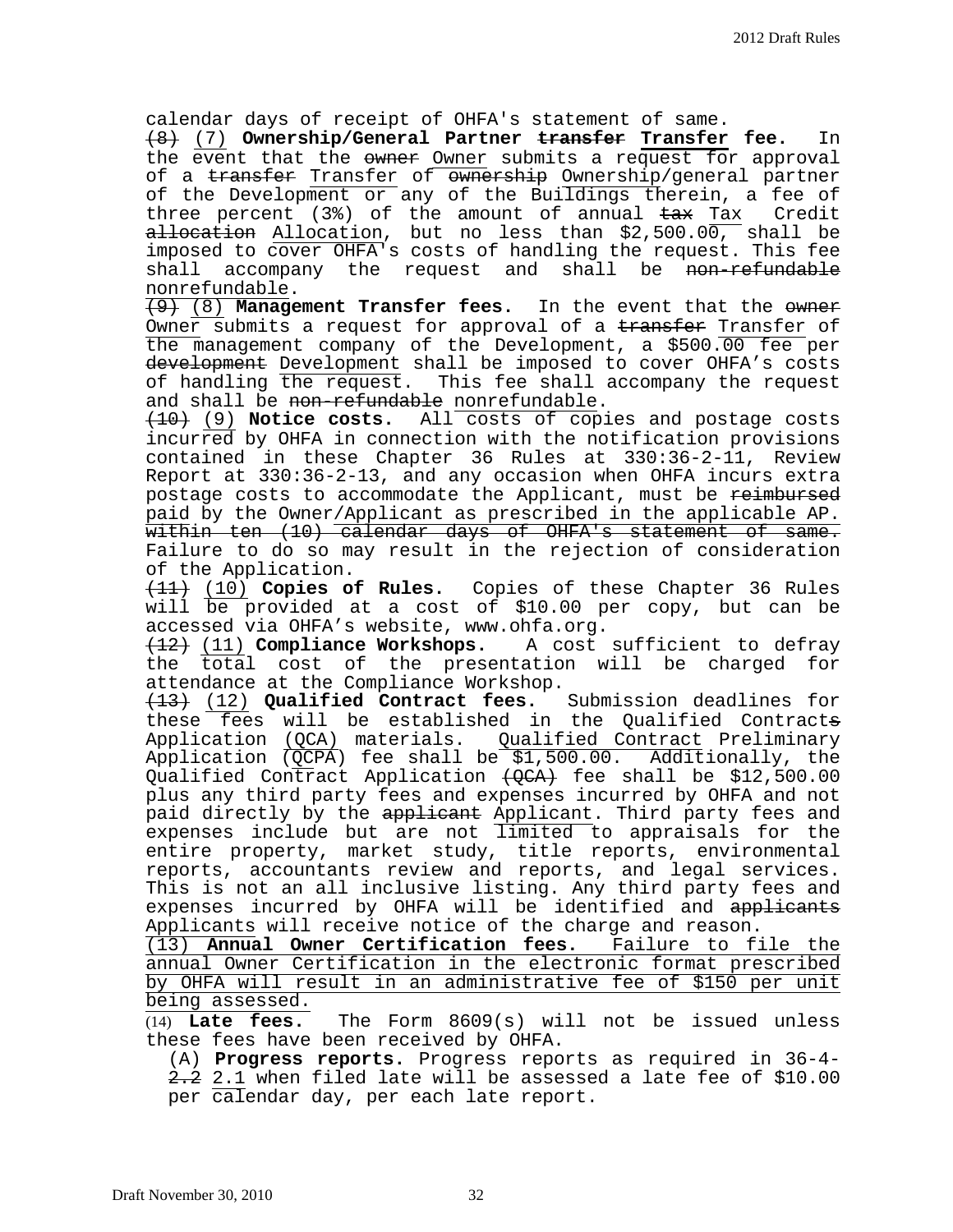(B) **Carryover Allocations.** Owners who fail to timely file all requirements in the AP as to Agreement, Application, ten percent (10%) cost eertifications Certifications, opinions and documents shall incur \$100.00 late fee per calendar day. (C) **Final Allocations.** Owners who fail to timely file all requirements in the AP as to the Regulatory Agreement, Application, cost <del>certifications</del> Certifications, opinions and documents shall incur \$100.00 late fee per calendar day.

(D) **Transfer Documents.** Owners who fail to timely file all requirements in regard to the transfer Transfer of ownership Ownership or general partnership interest (or other type of entity) may incur \$25.00 late fee per calendar day.

(E) **Acknowledgment of Placed in Service Placed-In-Service Form.** Owners who fail to timely file an Acknowledgment of Placed In Service Placed-In-Service Form in accordance to timelines established in the AP shall incur \$10 late fee per calendar day.<br>(F) **Annual** 

Annual Owner Certifications. Owners who fail to file the annual Owner Certification as required in 36-6-7(c)(4) within thirty (30) days of the Due Date shall incur a \$50 per Development late fee per business day. Negative points will also be given for failure to timely file the Certification.

#### **SUBCHAPTER 6. PROGRAM ADMINISTRATION**

## **330:36-6-1. Program violations and revocation.**

(a) The following are violations of OAHTC Program policies and procedures and these OAHTC Program Rules:

(1) The filing of false information in an Application and/or a Development report;

(2) Failure of an Applicant or owners Owner, as the case may be, to satisfy any of the requirements of the Code, applicable <del>state</del> <u>State</u> or federal statutes, rules or regulations, these OAHTC Program Rules, or any requirements contained in the applicable AP, or any commitments Commitments made in the Application upon which the award of a TCA was based;

(3) Breach of any of the terms, conditions, obligations, covenants, warranties, or representations of the owner or Applicant contained in the Regulatory Agreement and/or the Carryover Allocation Agreement or the breach of any terms conditions, obligations or requirements set forth in any Resolution of the Trustees pertaining to the Applicant/Owner or

the Development;<br>(4) Notice by Notice by OHFA to the owner Owner that significant corrective actions are necessary to protect the integrity of the Development and that such corrective actions have not been, or ean not cannot be, effected within a reasonable time, in the judgment of OHFA staff;

(5) An administrative or judicial determination that the Applicant or <del>owner</del> <u>Owner</u> has committed fraud, waste, or mismanagement in any current or prior State or federally funded project;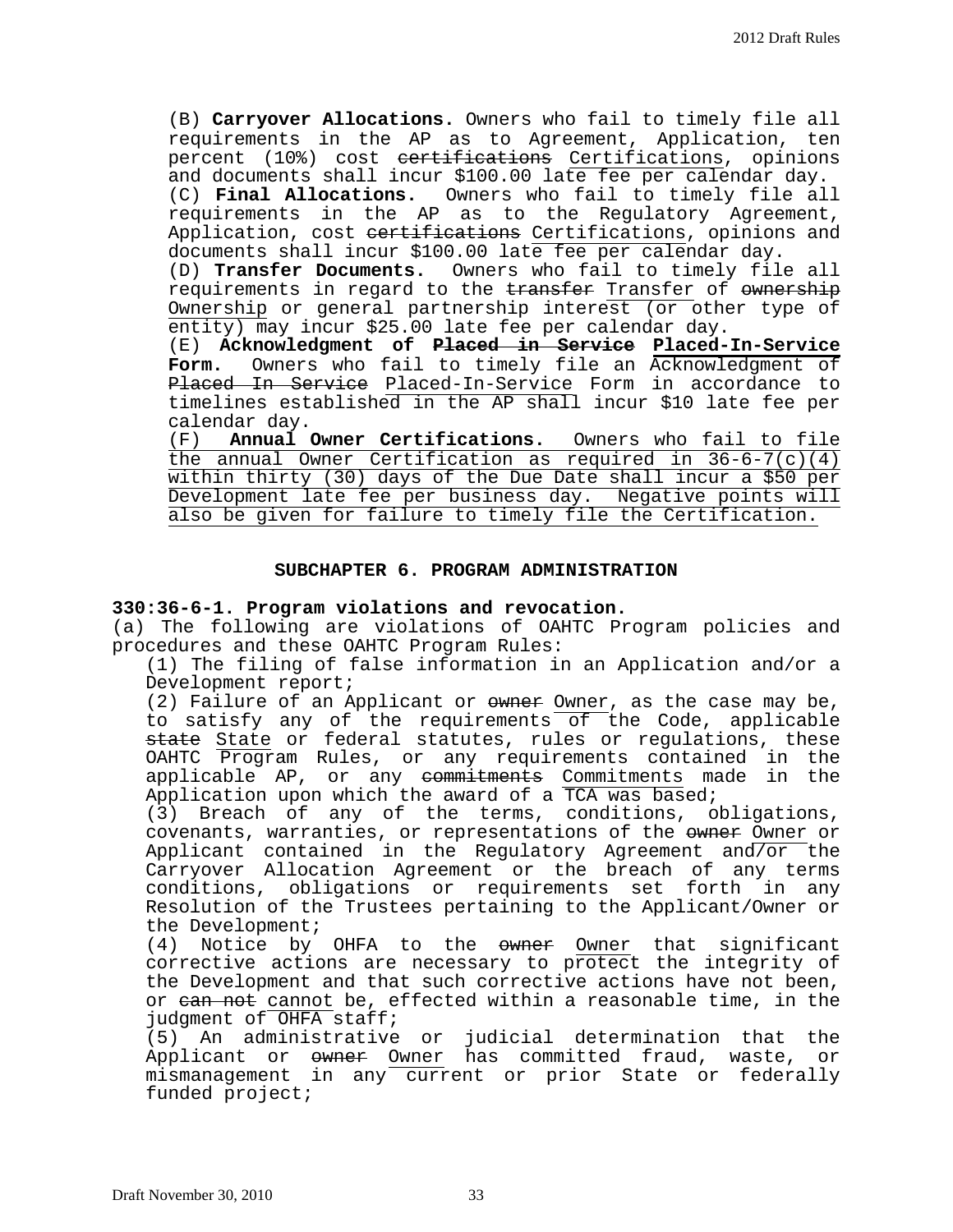(6) The housing of a person(s) convicted of a felony or engaged in any illegal or criminal activities as set forth in this subsection, if the owner Owner, or managers of the Development, or any of their Affiliates, have knowledge of or about, or by<br>reasonable inquiry should have known of same. The prohibition reasonable inquiry should have known of same. on housing shall apply to any person who:

(A) is currently engaged in, has been convicted of using, distributing, or manufacturing methamphetamine or has engaged in Drug Related Criminal Activity. Housing of such person shall be prohibited for a period of three (3) years from the date of the conviction, or end of the incarceration, whichever is most recent.

(B) is currently engaged in, has been convicted of Violent Criminal Activity. Housing of such person shall prohibited for a period of ten (10) years from the date of the conviction, or end of the incarceration, whichever is most recent.

(C) has been convicted of any other felonious activities other than Drug Related Criminal Activity or Violent Criminal Activity. Housing of such person shall be prohibited for a period of three (3) years from the date of the conviction or end of the incarceration, whichever is most recent.

(D) is subject to a lifetime registration requirement under a Federal or State sex offender registration program.

(E) is a sex offender, not subject to lifetime registration. Housing of such person shall be prohibited for a period of ten (10) years from the date of the arrest, conviction, or end of incarceration (whichever is later) or the period of<br>required registration as a sex offender, whichever is required registration as a sex offender, whichever

greater.<br>The p (7) The prohibition on the housing of a convicted felon shall not apply to qualified tenants of Transitional Housing, except that the housing of a person in any Transitional Housing shall be prohibited if said person:

(A) is subject to a lifetime registration requirement under a Federal or State sex offender registration program, or

is currently engaged in or has been convicted of a violent felony in the last three (3) years.

(8) From and after the date of the filing of the Application, failure to notify OHFA of any material changes effecting the proposed development Development, including, but not limited to, modifications to any representations contained in the Application, any amendments or modifications of the financing plan, syndicators or equity partners or any other Threshold requirement and/or changes in Development Team Members, contractors, property managers, and the like. Notification must be filed with OHFA not less than sixty (60) calendar days prior to the proposed change. Approval by the <del>OHFA Board of</del> Trustees<br>is required for any changes or amendments involving the required for any changes or amendments involving the ownership or control Control of the Development or the Owner after the Application is filed. This would<del>;</del> include, but not<br>be limited to, changes or <del>transfers</del> Transfers of the limited to, changes or <del>transfers</del> Transfers of the Development, changes or modifications of the ownership or composition of the general partner entity (i.e. addition or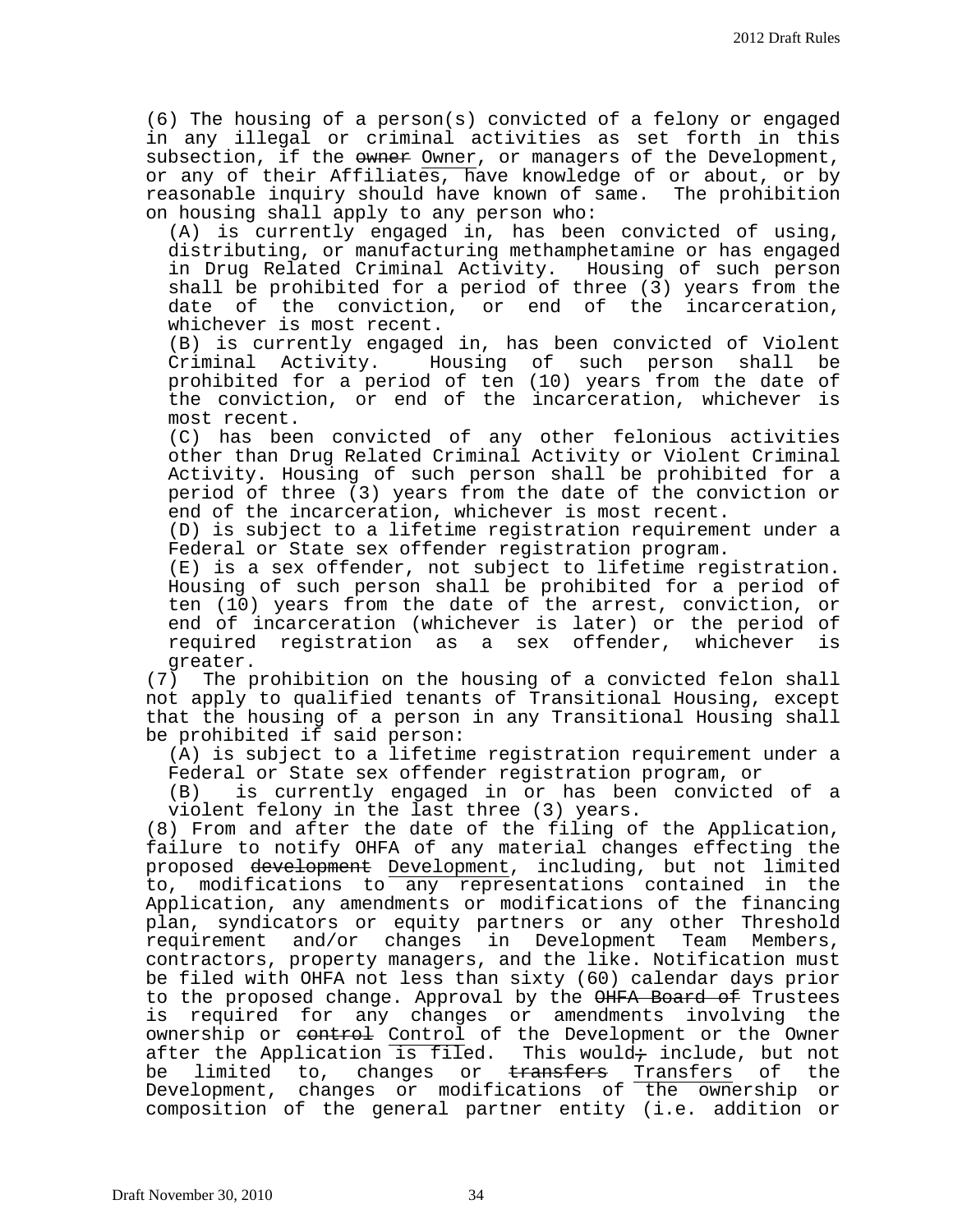removal of members, partners, stockholders, etc.), any addition, substitution, withdrawal or removal of any general partner. Other amendments may be handled administratively by staff, although staff reserves the right to refer any<br>amendments to the <del>OHFA Board of</del> Trustees for their <del>OHFA Board of</del> Trustees consideration; or

(9) Failure to submit reports including but not limited to the timely filing of progress reports, updates, compliance reports, etc., and failure to provide OHFA with any additional information requested by OHFA within the period set forth in any request for information. Failure to pay fees when due. payment is returned for insufficient funds, it will be deemed nonpayment and the amount to defray bank costs will be due.

 $(10)$  Little or no progress has been achieved with previous  $\pm a\cdot x$ Tax Credit <del>reservations</del> Reservations approved for the Applicant or Developer or any of the Principals of either. This would include, but not be limited to: failure to meet the minimum carryover allocation Carryover Allocation requirements resulting in the return of Credits; failure to place a development Development in service within twenty-four (24) months receiving the earryover allocation Carryover Allocation; involvement of a foreclosure or deed-in-lieu of foreclosure within the past seven (7) years.

(b) Failure to follow all required procedures throughout the a<del>llocation</del> Allocation process could jeopardize the final a<del>llocation</del> Allocation or result in housing Credits being revoked.

## **330:36-6-3. Corrective and remedial actions**

(a) Upon a determination by OHFA staff that a violation has occurred during the Application stages or prior to the filing of the Regulatory Agreement, OHFA may take any one or more of the following actions when the cited violations are not corrected in a timely manner:

(1) Condition regulatory agreements Regulatory Agreements;

(2) Withhold allocations Allocations of tax Credits;

(3) Reduce the total amount of the tax Credit award;

(4) Require the return of unused tax Credits;

(5) Deny future program Applications and participation for a specified period of time as determined by OHFA;

(6) Indefinitely suspend from program participation;

(7) File an action for specific performance; and/or

(8) Notify the IRS.

(b) Additionally, OHFA shall have the right, upon discovery of facts or statements indicating possible program violations by an Applicant or owner Owner in regard to a Development, or a proposed Development or a pending Application, or a pending TCA, to request and obtain information regarding:

(1) The administrative, planning, budgeting, management and evaluation functions, actions being taken to correct or remove the cause of the program violation(s);

 $(2)$  Any activities by an Applicant and/or  $\omega$  owner, or by an Affiliate of either of them that are, or might be in violation<br>or breach of the <del>commitments</del> Commitments made in the the <del>commitments</del> Commitments made in the Application or that are, or might be, in violation of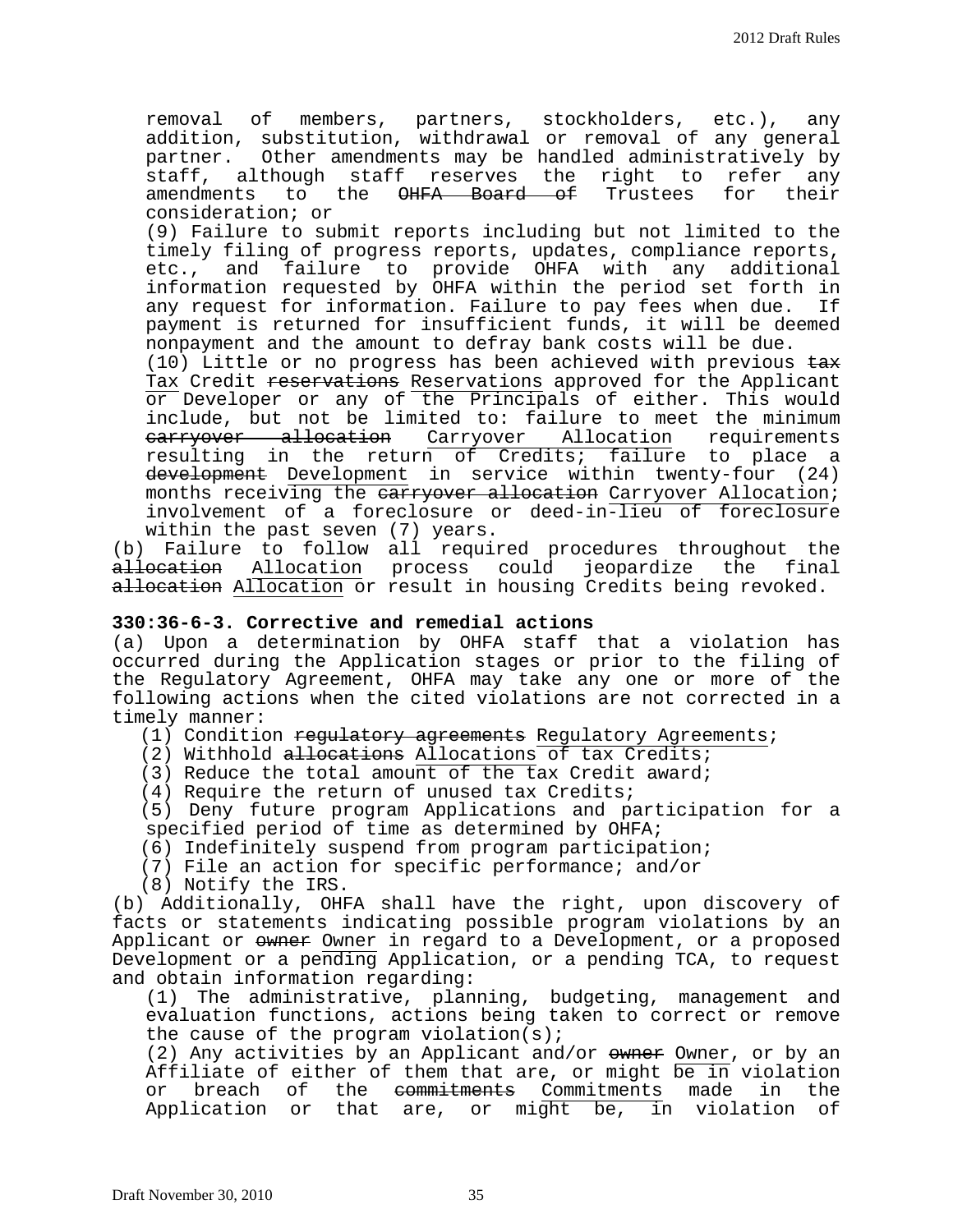applicable laws, these Rules, the applicable AP, and/or the applicable Carryover Agreement and/or the applicable Regulatory Agreement;

(3) The ability of the Applicant and/or owner Owner to fulfill the commitments Commitments made to OHFA in the Application and/or the applicable Carryover Agreement and/or the applicable Regulatory Agreement, in a timely manner; and

(4) Progress schedules for completing and/or performing the eommitments Commitments made to OHFA in the Application and/or<br>the applicable Carryover Agreement and/or the Regulatory Carryover Agreement and/or the Regulatory Agreement in a timely manner.

(c) Prior to OHFA taking any corrective and/or remedial actions, OHFA, may, in its sole discretion, issue a notice of a show cause hearing. The Applicant and/or owner Owner shall have thirty (30) business days to appear and show cause as to why corrective and/or remedial actions should not be taken. This language shall not be construed as a limitation on the compliance monitoring and reporting requirements of the Code and these Chapter 36 Rules.

## **330:36-6-5. Applicant and/or owner Owner responsibilities**

(a) An Applicant and/or owner Owner under the OAHTC Program shall be responsible for:

(1) Taking all action necessary to enforce the terms of the Regulatory Agreement against any private or public owner Owner that fails to comply with applicable provisions of the<br>Regulatory Agreement or any subcontract or documents Regulatory Agreement or any subcontract resulting from it, and to recover on behalf of OHFA, all costs and expenses incurred by or on behalf of OHFA. Nothing in this<br>subsection shall restrict OHFA's right to independently shall restrict OHFA's right enforce the terms of the commitments Commitments made to OHFA in the Application and/or the Regulatory Agreement or in any subcontracts or documents resulting from either of them, or to recover any sums that may become due to OHFA as the result<br>of a breach of any of the enumitments Commitments made to of a breach of any of the commitments Commitments OHFA in the Application and/or the Regulatory Agreement, or in any such subcontracts or documents.

(2) Complying with all applicable provisions of the Code, state State and federal regulations, guidelines, circulars, rulings and notices, these Rules, the applicable AP, the Application,<br>the Regulatory Agreement between the Applicant and/or Owner, and/or in any subcontracts or documents resulting from either of them, and OHFA or other Program requirements that may be released by the Internal Revenue Service or OHFA from time to time.

(3) Maintaining records and accounts, including, but not limited to, property, personnel, financial and tenant records that properly document and account for all Development funds and compliance with the tenant <del>income</del> Income <del>certification</del><br>ctification requirements of the Code, these Rules, the Certification requirements of the Code, applicable AP, and the Application and the Regulatory Agreement. All records required by the Code or 26 CFR1.42-5, as presently effective or as may be amended in the future, must be kept and retained by the Owner. Additional requirements of OHFA respecting said records may be included in the Regulatory Agreement. OHFA may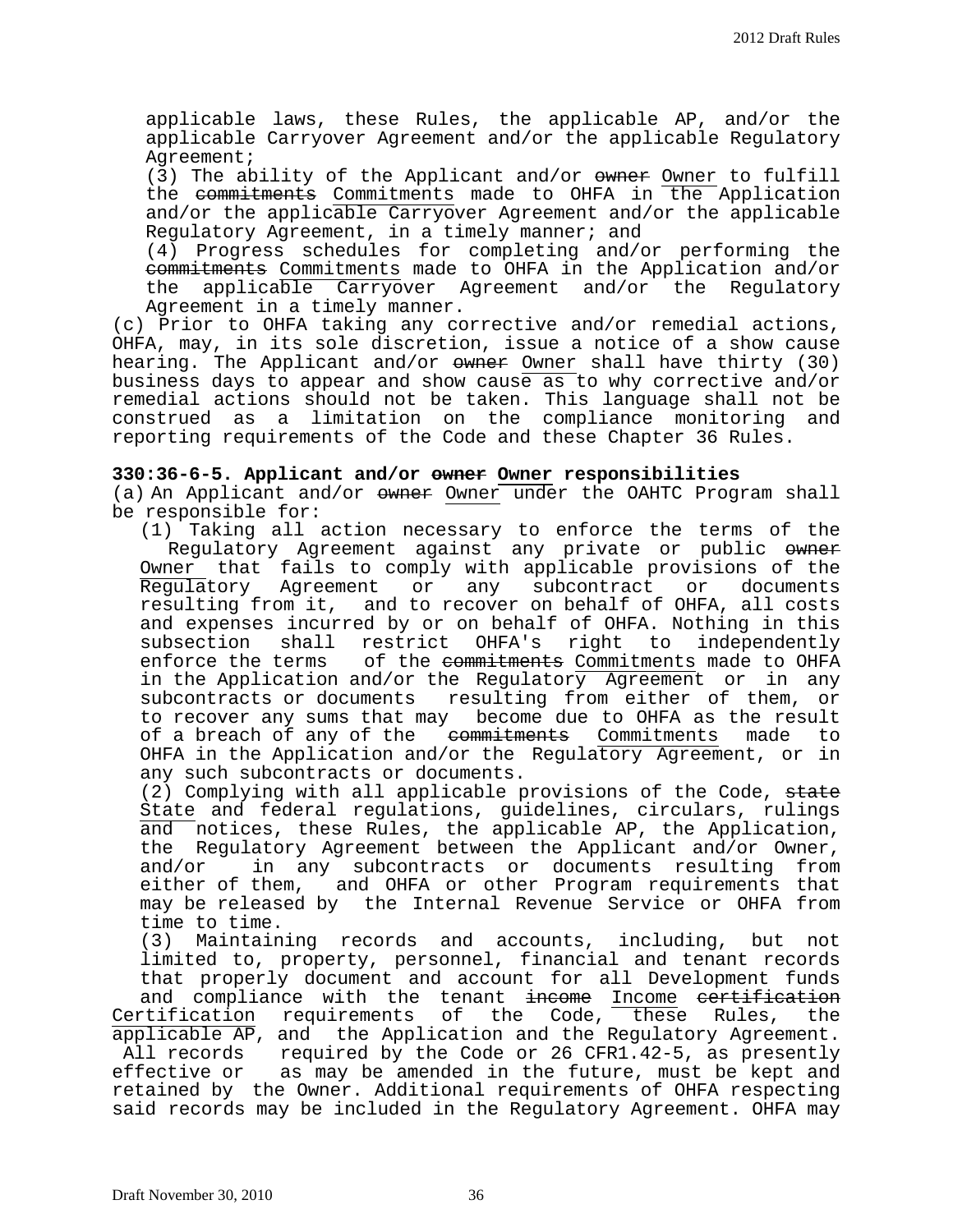require specific types and forms of records. All such records and accounts shall be made available upon request by OHFA for the purpose of inspection and use in carrying out responsibilities for administration of the tax Credits.

(4) Retaining all books, documents, papers, records, and other materials involving all activities and transactions related to the Owner's <del>commitments</del> Commitments to OHFA found in the Application and in the Regulatory Agreement, as required by<br>the Code, State and federal regulations, the AP, the the Code, State and federal regulations,<br>Application and the Regulatory Agreement. Application and the Regulatory

(b) OHFA may require the Applicant and/or Owner to provide special narrative and financial reports related to the elements of a written agreement in the forms and at such times as may be necessary or required by OHFA.

(c) OHFA shall have the right to perform as many audits of any Development, from time to time, in the complete discretion of OHFA, as OHFA deems necessary or appropriate to discharge its compliance duties to the IRS in regard to each Development for which TCAs have been awarded, at least through the end of the compliance period Compliance Period and extended use period Extended Use Period of the <del>buildings</del> Buildings and units in the Development. Audits may include physical inspection of any building Building in the Development, as well as a review of the records described in this subchapter. The cost of any such audit shall be borne by the Applicant and/or Owner. The audit and inspection provisions of this subsection are in addition to any inspection of OAHTC <del>certifications</del> Certifications, supporting documentation, or inspection of records performed pursuant to annual compliance review.

## **330:36-6-7. OHFA monitoring procedures**

(a) **General.** Section 42(m)(1)(B)(iii) of the Code mandates that state housing Credit agencies monitor all placed in service Credit agencies monitor all placed in service Placed-In-Service tax Credit projects for compliance with the provisions of Section 42. The Code also mandates that the Internal Revenue Service be notified, by the state housing agencies, of any instances of noncompliance, this includes failure to comply with the Code and federal regulations and these Chapter 36 Rules, as well as failure to pay all compliance fees in a timely manner. OHFA will also monitor for compliance with the Regulatory Agreement <del>(Land Use Restriction Agreement)</del> provisions which contain additional owner commitments Owner Commitments made to secure points in the project selection process, e.g. additional low-income units Low-Income Units or an extended low-income use period Extended Use Period. OHFA has assembled and will make<br>available to the <del>development owners</del> Development Owners, a available to the development owners Development Owners**,** a Compliance Manual explaining the OAHTC monitoring process in detail. An owner Owner representative and a management agent representative will be required to successfully complete a compliance training session conducted by OHFA or approved by OHFA and submit proof thereof with the first Quarterly report. OHFA will monitor the documents and eertifications Certifications set forth in 330:36-6-7(b) and (c) for compliance with the Code.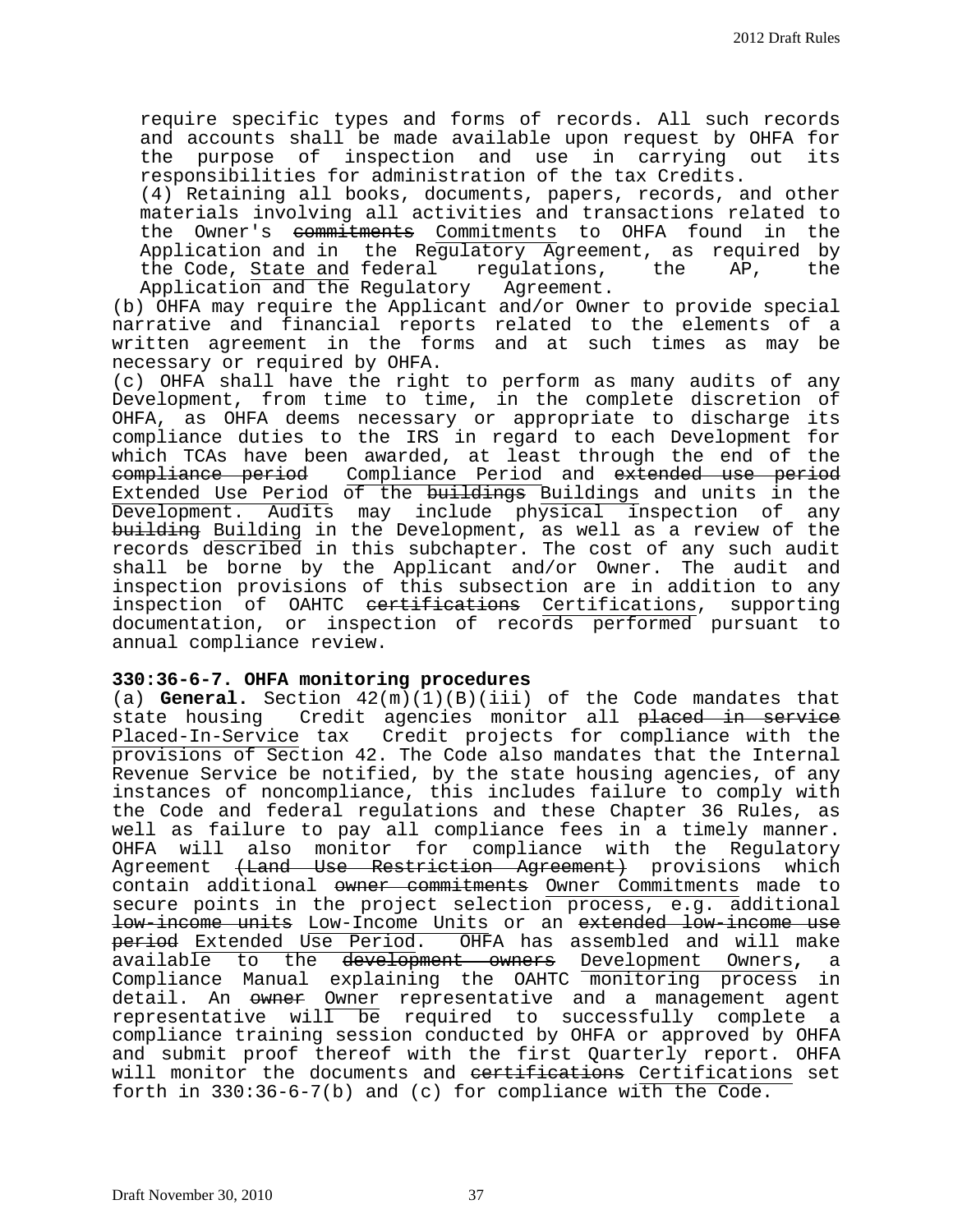## (b) **Record keeping and record retention provisions**.

(1) The owner Owner of a low-income housing project is required to keep records for each qualified low-income building Building in the project showing:

(A) The total number of residential units in the building Building (including the number of bedrooms and the size in square feet of each residential rental unit); (B) The percentage of residential rental units in the building Building that are low-income units Low-Income Units;  $\overline{(C)}$  The rents charged on each residential rental unit in the building Building (including any utility allowances); (D) The number of occupants in each low-income unit Low-Income Unit; (E) The low-income unit Low-Income Unit vacancies in the building Building and information that shows when, and to whom the next available units were rented; (F) The initial <del>income certification</del> Income Certification of<br>each low-income tenant per unit, and any additional low-income tenant per unit, recertification that may be required; (G) Documentation to support each low-income tenant's income certification Income Certification; (H) The eligible basis Eligible Basis and qualified basis of the building Building at the end of the first year of the Credit period; (I) The character and use of the nonresidential portion of the building Building included in the building's eligible basis Building's Eligible Basis under Section 42(d) of the Code (e.g. tenant facilities that are available on a comparable basis to all tenants and for which no separate fee is charged for use of the facilities, or facilities reasonably required by the project); and (J) Copies of all correspondence with the IRS. (2) The owner Owner is required to retain the records described in this section for each building Building in the project for at least six (6) years after the due date Due Date (with extensions) for filing the federal income tax return for that year. The records for the first year of the Credit period must be retained for at least six (6) years beyond the due date Due Date (with extensions) for filing the federal income tax return for the last year of the <del>compliance period</del> Compliance Period of<br>the <del>building</del> Building. (c) **Certification and review provisions.** (1) Between the placed in service Placed-In-Service date of a <del>building</del> <u>Building</u> and the submission of an <del>application</del> Application for a final <del>allocation</del> Allocation of Credits, and prior to the issuance of an 8609, OHFA may physically inspect the property. An on-site review will again be conducted within the following year as described in 330:36-6-7 (c)(6) of these Rules. (2) In accordance with Section  $42(1)(1)$ , following the close of the first taxable year in the Credit period, the  $\omega$  Owner

must certify to the Secretary of the Treasury: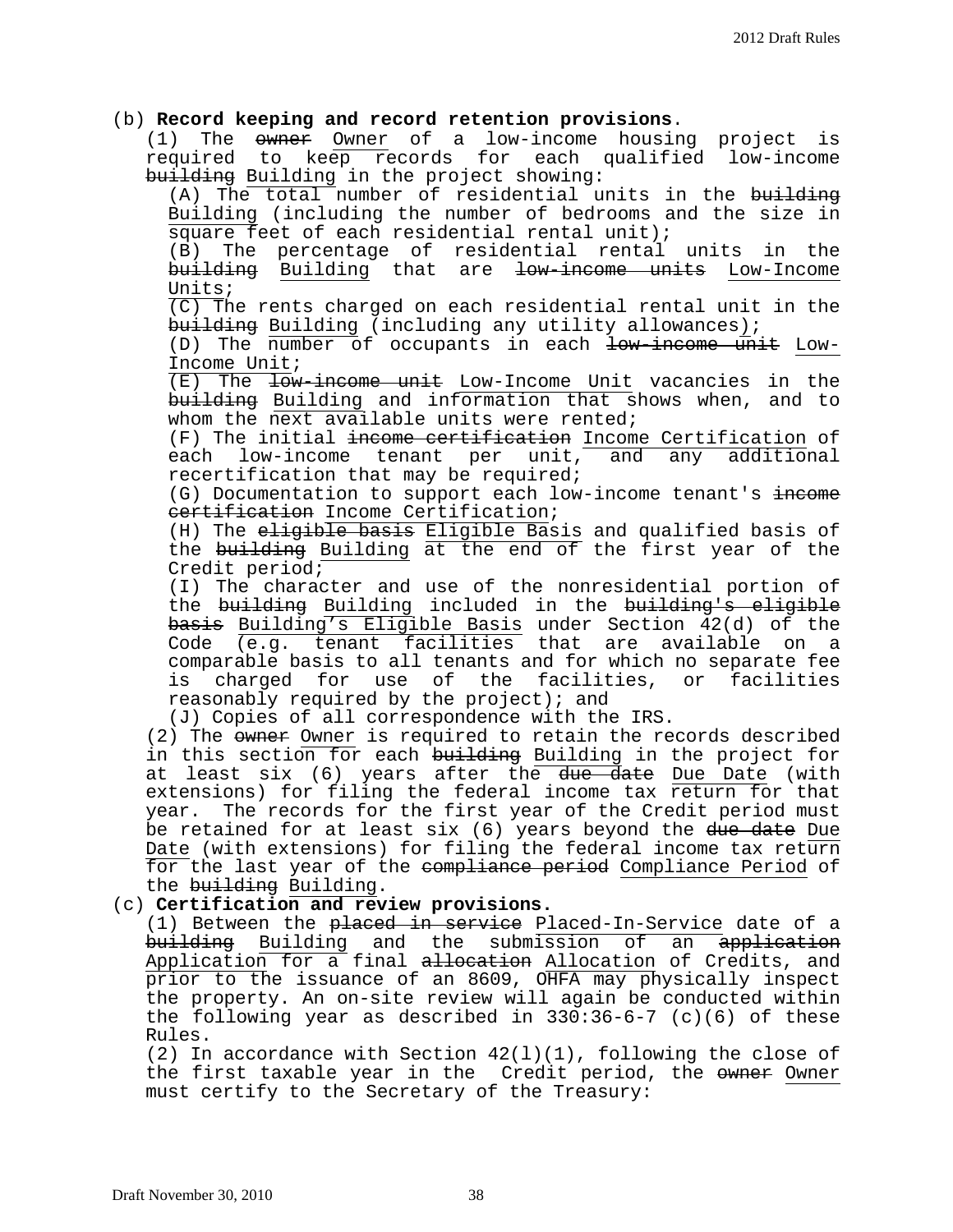(i) the taxable year in which such <del>building</del> Building was placed in service Placed-In-Service,

(ii) the adjusted basis and eligible basis Eligible Basis as of the close of the first year of the Credit period,

(iii) the maximum applicable percentage and qualified basis, and<br>(iv)

the election made for the low-income targeting threshold.<br>(v) This

This <del>certification</del> Certification is accomplished by completing Part II of the 8609(s). A copy of the completed 8609(s) must also be submitted to OHFA. The due date Due Date for submission is May 10, or as extended by the The Service or Staff, of the year due to The Service for  $\overline{the}$ first Credit year.

(3) Owners must prepare and submit a quarterly report beginning with the first full calendar quarter after the last building Building is Placed in Service Placed-In-Service, and for the subsequent three quarters. This report must be accompanied by copies of the Tenant Income Certifications for each tenant and new move-ins for the appropriate quarter. If a project is determined not to be in compliance with Program requirements or there is indication of possible noncompliance, OHFA, at its discretion, may require reports each quarter until compliance is demonstrated.

(4) The owner Owner of a low-income housing project is required to certify annually, in a form prescribed by OHFA, that for the preceding 12-month period:

(A) The project met the requirements of the 20-50 or 40-60 test under Section  $42(g)(1)$  of the Code, whichever  $minimum$ set-aside Minimum set-aside is applicable to the project, and, if the applicable to the project, the 15-40 test under Section 42(g)(4) for "deep rent skewed" projects;<br>(B) There was no change in the <del>applicab.</del>

There was no change in the applicable fraction Applicable Fraction (as defined in Section 42(c)(1)(B))of any building Building in the project, or that there was a change and a description of the change;

(C) The <del>owner</del> <u>Owner</u> has received an <del>income certification</del><br>Income Certification from each low-income tenant and Income Certification from each low-income tenant documentation to support that certification Certification;

(D) Each low-income unit Low-Income Unit in the project was rent-restricted Rent-Restricted under Section 42(g)(2);

(E) All units in the project were for use by the general public and used on a <del>non-transient</del> nontransient basis (except<br>for <del>transitional housing</del> Transitional Housing for the transitional housing Transitional Housing homeless Homeless);

(F) Each building Building in the project was suitable for occupancy, taking into account local health, safety, and building codes (or other habitability standards), and the state State or local government unit responsible for making building code inspections did not issue a report of a violation for any building Building or low-income unit Low-Income Unit in the project;

(G) There was no change in the eligible basis Eligible Basis (as defined in Section  $42(d)$ ) of any building Building in the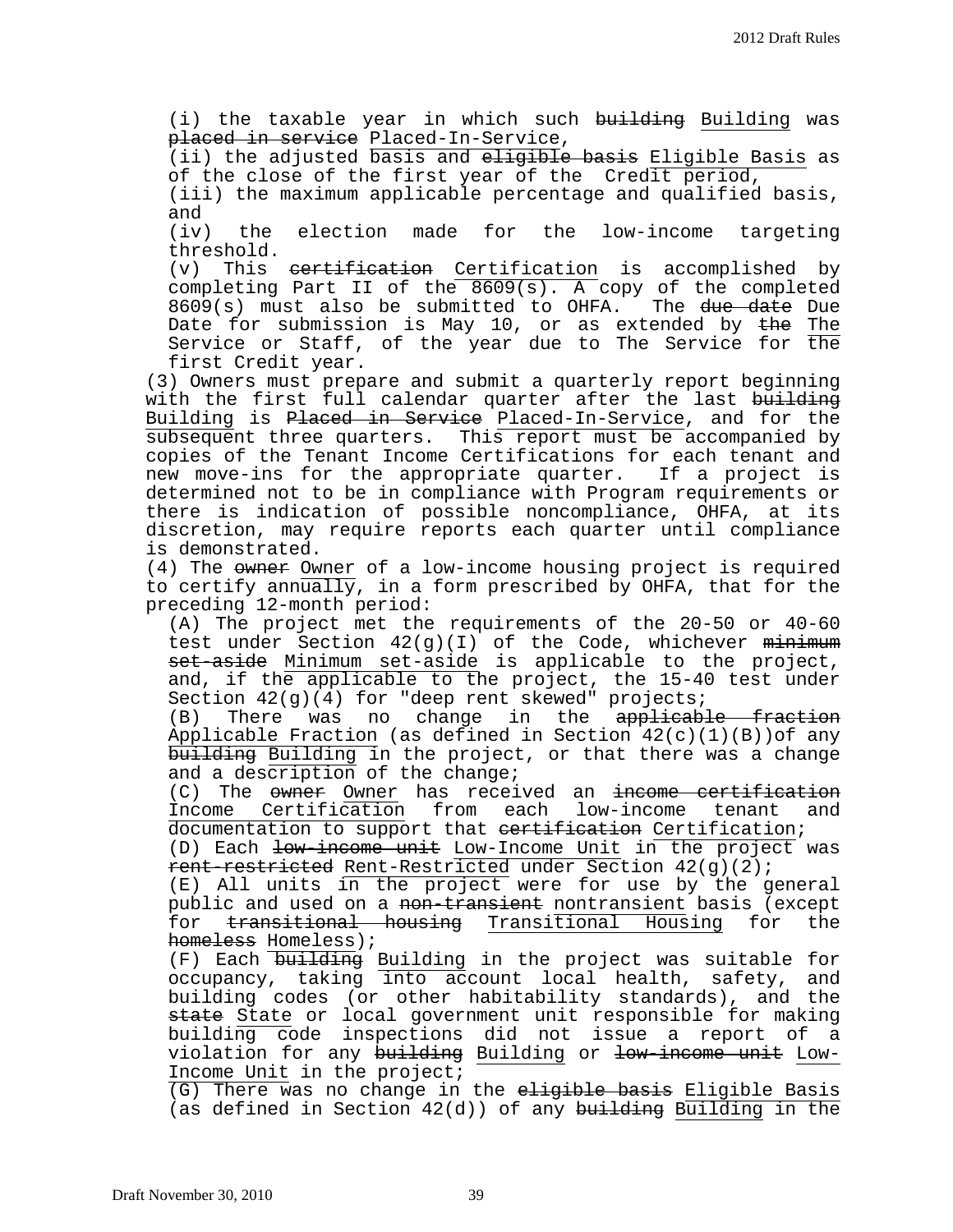project, or that there was a change, and the nature of that change;

(H) All tenant facilities included in eligible basis the Eligible Basis under Section 42(d) of any building Building in the project, such as swimming pool, other recreational facilities, and parking areas, were provided on a comparable basis without charge to all tenants in the building; (I) If a low-income unit Low-Income Unit in the project became vacant during the year, reasonable attempts were, or are being made to rent that unit or the next available unit of comparable or smaller size to tenants having a qualifying income Income before any units in the project were, or will be rented to tenants not having a qualifying income Income;

(J) If the  $\frac{1}{2}$  income of the tenant of a  $\frac{1}{2}$  a  $\frac{1}{2}$   $\frac{1}{2}$   $\frac{1}{2}$ Low-Income Unit in the project increased above the limit allowed in Section  $42(g)(2)(D)(ii)$ , the next available unit of comparable or smaller size in the project was, or will be, rented to tenants having a qualifying  $\frac{1}{2}$  income;

(K) An extended <del>low-income housing commitment</del> Low-Income Housing Commitment, as described in Section 42 (h)(6), was in effect;

(L) The project meets the additional requirements contained in the Land Use Restriction Agreements;

(M) There was no change in the Owner entity (for example, transfer Transfer of general partnership interest);

(N) If the <del>owner</del> Owner received its Credit <del>allocation</del> Allocation from a portion of the State's ceiling set-aside<br>for projects involving "qualified <del>non-profit</del> Nonprofit involving "qualified <del>non-profit</del> Nonprofit organizations" under Section  $42(h)(5)$  of the Code, the nonprofit Nonprofit organization has materially participated in the operation <del>if</del> of the development Development (within the meaning of CFR § 1.469)and complete the <del>Non-Profit</del> <u>Nonprofit</u> Addendum or other form prescribed by OHFA;

(O) No finding of discrimination under the Fair Housing Act, 42 U.S.C. 3601-3619, has occurred for this project. A finding of discrimination includes an adverse final decision by a substantially equivalent state or local fair housing agency, 42 U.S.C. 361a(a)(1), or an adverse judgment from federal court; and

(P) An extended low-income housing commitment Low-Income Housing Commitment as described in Section 42(h)(6) was in effect, that an ewner Owner cannot refuse to lease a unit in a project to an applicant because the applicant holds a voucher or certificate of eligibility under Section 8 of the United States Housing Act of 1937, 42 U.S.C. 1437s.

(Q) Collect data required by HUD in a form prescribed by OHFA. In no way will the data collection be in violation of Fair Housing.

(5) OHFA will review the owner certifications Owner Certifications submitted pursuant to 330:36-6-7(c)(4), for compliance with the requirements of Section 42 of the Code. (6) OHFA must and will conduct on-site inspections of all buildings Buildings in the project by the end of the second calendar year following the year the last building Building in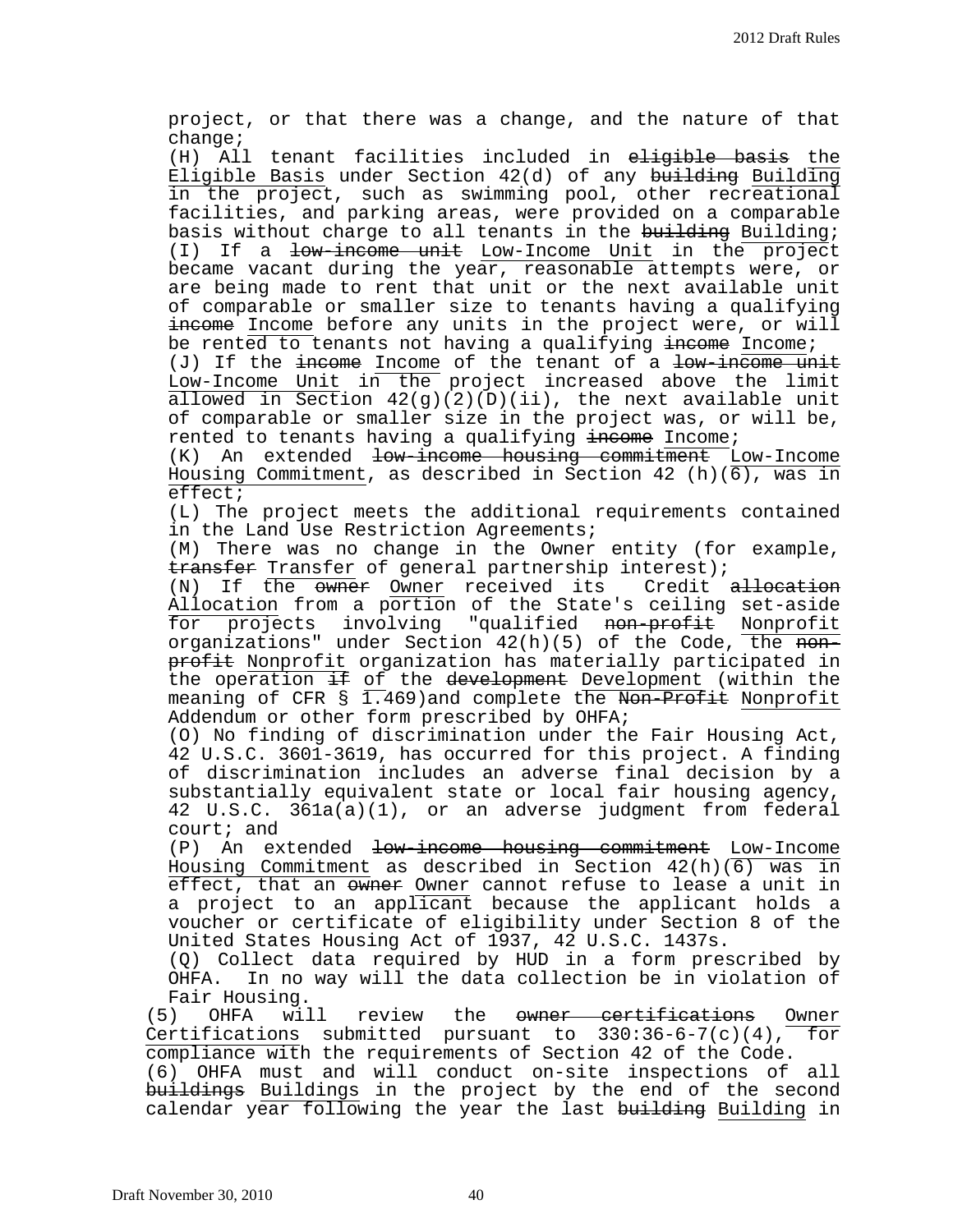the project is placed in service Placed-In-Service, and for at least twenty (20) percent of the project's low-income units Low-Income Units, inspect the units and review the low-income certifications Certifications, the documentation supporting the certifications Certifications, and the rent records for the tenants in those units.

(7) At least once every three (3) years through the extended use period Extended Use Period, OHFA must conduct on-site inspections of all buildings Buildings in the project and, for at least twenty percent (20%) of the project's low-income units Low-Income Units, inspect the units and review the low-income certifications Certifications, the documentation supporting the certifications Certifications, and the rent records for the tenants in those units.

(8) The certifications Certifications and reviews of paragraphs  $330:36-6-7(c)(2)$  and  $(c)(4)$  of these Chapter 36 Rules are required to be made at least annually until the end of the extended use period Extended Use Period, and the certifications Certifications are to be made under penalty of perjury.

(9) The owner Owner is required to provide to OHFA, for the first Credit year, a copy of the completed Part II 8609, 8609 Schedule A and Form 8586 that is submitted to the Internal Revenue Service.

(10) The owner Owner is required to provide to OHFA, as it occurs, copies of all correspondence with the Internal Revenue Service.

(d) **Auditing provisions.** OHFA has the right to perform an audit of any low-income housing project during the term of the Land Use Restriction Agreement. An audit includes physical inspection of any <del>building</del> Building in the project, as well as a review of the records described in 330:36-6-7(c)(1) of these Chapter 36 Rules. The auditing provision of this paragraph is in addition to any<br>inspection of low-income <del>certifications</del> Certifications and low-income <del>certifications</del> Certifications documentation under 330:36-6-7(c)(7)of this Chapter 36 Rules.

## (e) **Notification of non-compliance noncompliance provisions.**

(1) OHFA will provide prompt written notice to the owner of a low-income housing project if OHFA does not receive the certification Certification described in 330:36-6-7(c)(4) of these Chapter 36, or does not receive, or is not permitted to inspect, the tenant income certification Income Certification supporting documentation and rent records, or discovers on audit, inspection review, or in some other manner, that the project is not in compliance with the Code or these Chapter 36<br>rules. The <del>owner</del> Owner shall have a period of time, not to The owner Owner shall have a period of time, not to exceed thirty (30)  $\overline{\text{calend}}$  days, from the date of such notice (the "Correction Period") to supply any missing eertifications Certifications and bring the project into compliance. OHFA may extend, in its own discretion, the Correction Period for up to an additional thirty (30) calendar days for good cause.

(2) OHFA must file IRS Form 8823 Report of Noncompliance with the Internal Revenue Service no later than forty-five (45) calendar days after the end of the Correction Period whether or not the noncompliance or failure to certify is corrected. OHFA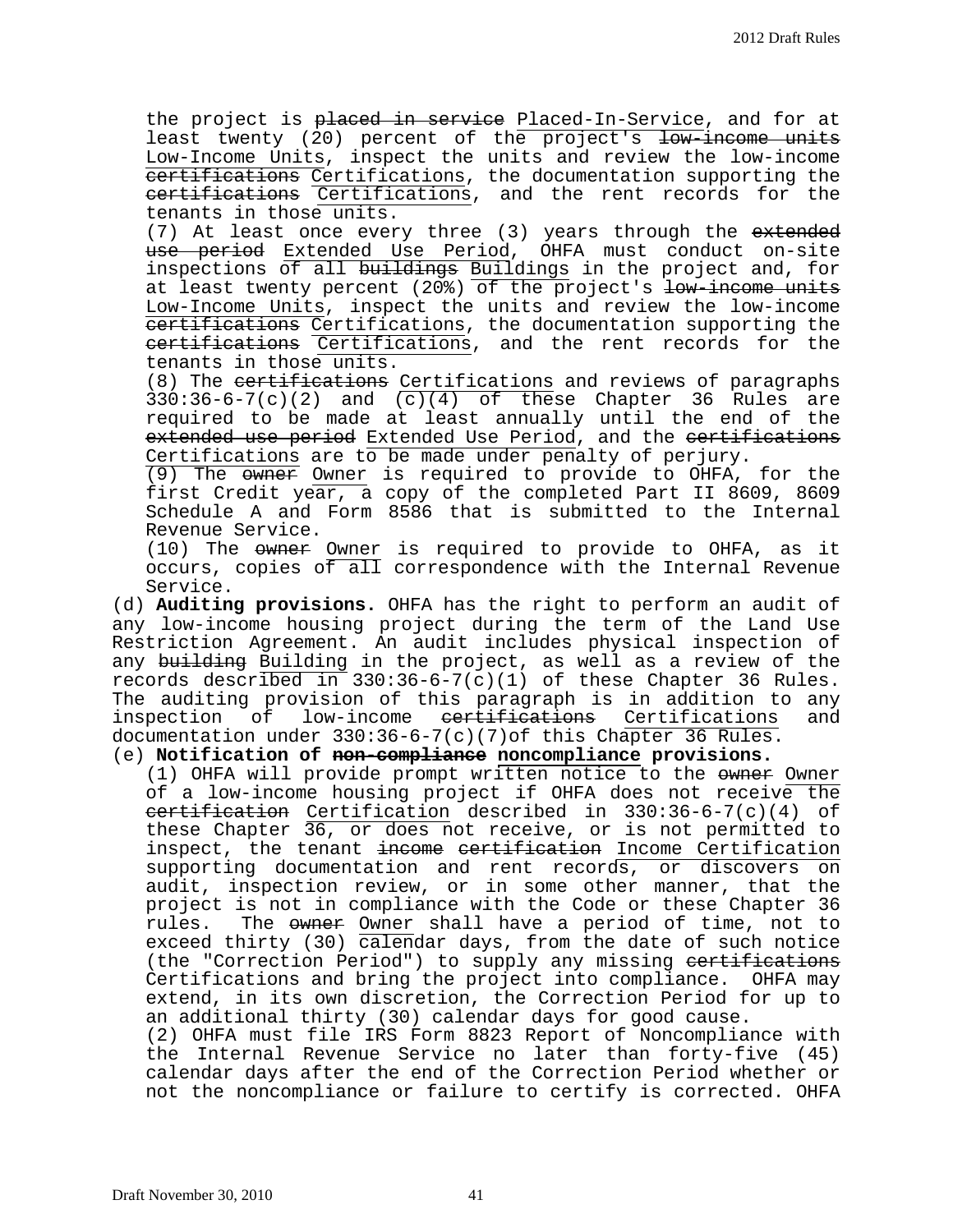will explain on Form 8823 the nature of the noncompliance or failure to certify and indicate whether the owner Owner has corrected the noncompliance or failure to certify. Any change in either the applicable fraction Applicable Fraction or eligible basis Eligible Basis that results in a decrease in the qualified basis of the project under Section 42(c)(1)(A) is an event of noncompliance that must be reported under this paragraph.

#### **SUBCHAPTER 8. QUALIFIED CONTRACT**

## **330:36-8-1. Purpose**.

Pursuant to 42(h)(6) of the Code, after the end of the 14th year of the Compliance Period, the owner Owner of a LIHTC Development can request OHFA as the allocating agency to find a buyer at the Qualified Contract Price (QCP). If a buyer cannot be located within one year, the extended use commitment Extended Use Commitment will terminate. This process provides the procedures for the submittal and review of the qualified contract Qualified Contract requests.

## **330:36-8-2. [RESERVED]**

## **330:36-8-3. Authority.**

In the Omnibus Budget Reconciliation Act of 1989 (1989 Act), Congress modified the LIHTC Program by creating an Extended Use Period which lengthened the affordability period of Credit Developments from 15 years to 30 years. However, the 1989 Act also provided an option for owners Owners to exit the LIHTC Program at the end of the 15-year Compliance Period by requesting that the state allocating agency either purchase the Development or assign the agency's purchase right to another entity for a formula price pursuant to a "Qualified Contract".

## **330:36-8-4. [RESERVED]**

#### **330:36-8-5. Policies and Procedures**

(a) LIHTC Developments that received an allocation Allocation of Credits in 1990 or subsequent years are eligible to submit a Qualified Contract Preliminary Application (QCPA) any time after the end of year 14 of the Compliance Period. This is available unless the owner Owner voluntarily waives it in the Regulatory Agreement.<br>(b) OHFA

will develop a Qualified Contract <del>application</del> Application (QCA) process to administer requests from eligible Owners for a Qualified Contract pursuant to Code Section  $42(h)(6)(E)(i)(II).$ <br>(c) In keeping wit

In keeping with the clear purpose of IRS Code Section 42, OHFA will resolve every case of doubt or interpretation in determining the <u>Qualified Contract Price (QCP)</u> <del>QCP</del>, both with regard to the overall process and for particular properties, in favor of a lower value.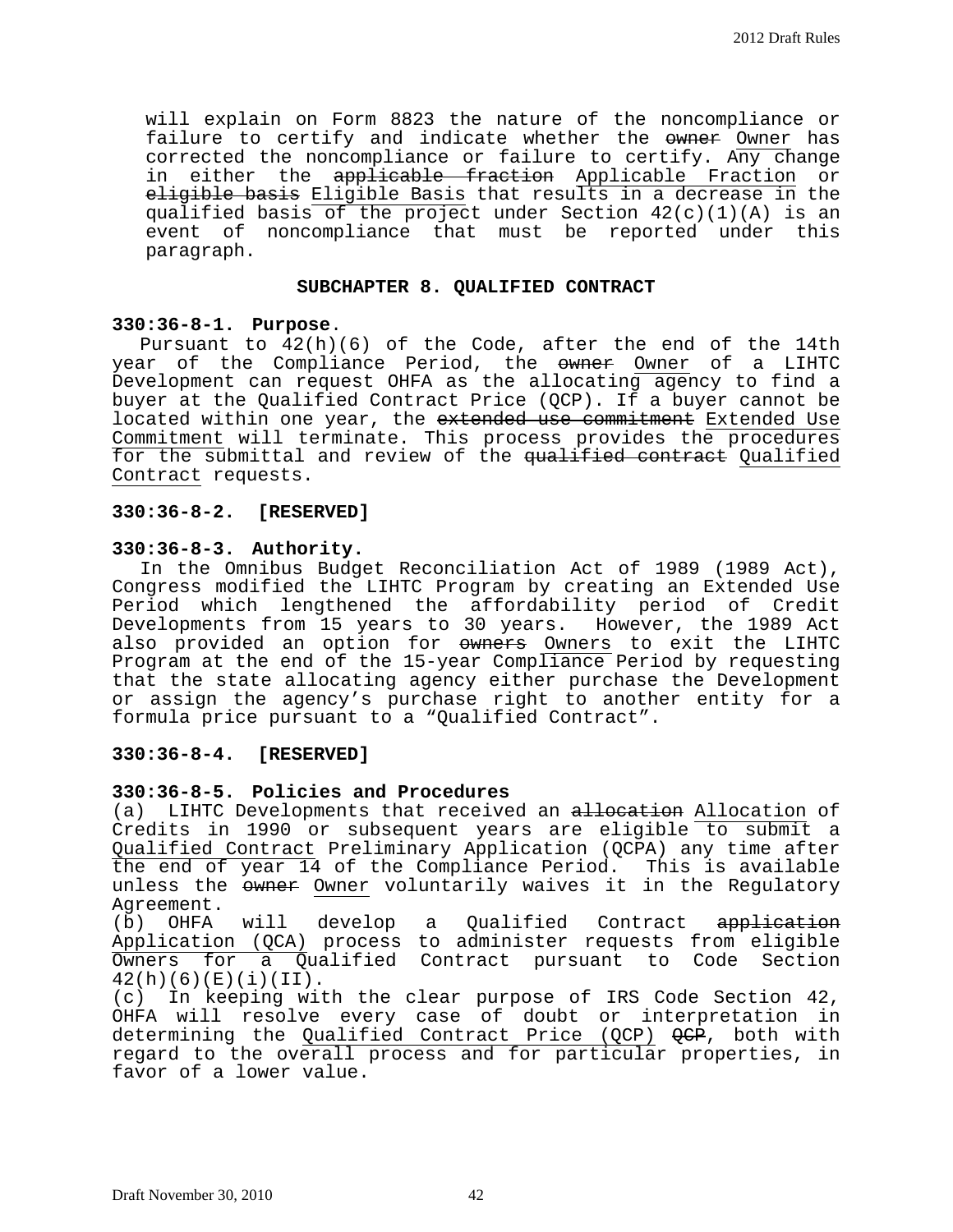## **330:36-8-6. [RESERVED]**

## **330:36-8-7. Eligibility**

(a) In determining the eligibility of a Development with multiple Allocations or Credit periods, OHFA will only consider the last Allocation. Owners may not submit a QCPA or QCA until after the 14th year of the Compliance Period:

(1) for the last Building placed in service Placed-In-Service (Developments with buildings Buildings that were placed in service Placed-In-Service in different years), or

(2) for the last Allocation to the Development or any

Building therein (Developments with multiple Allocations).<br>(b) OHFA will not consider a OCA until the owner Owner secur OHFA will not consider a QCA until the owner Owner secures a complete, unconditional waiver of all purchase options, including a <del>nonprofit</del> Nonprofit general partner's right of first refusal. (c) Properties that do not meet the basic physical compliance standards that are (or would be) necessary to claim some or all of the Allocation are ineligible for consideration. Owners must correct all such compliance issues or violations prior to submitting a QCA.

## **330:36-8-8. [RESERVED]**

## **330:36-8-9. Three-year Period**

(a) If OHFA fails to present a QC Qualified Contract (QC) before the expiration of the 1YP as described herein, the Development will remain subject to the Three-Year Period requirements of Code Section  $42(h)(6)(E)(ii)$ .<br>(b) The Three-Year  $p_6$ 

The Three-Year <del>period</del> Period will commence with the recording of a Release of the Regulatory Agreement.

(c) During the Three-Year Period the owner Owner may not evict or terminate a tenancy of an existing tenant of any low-income unit Low-Income Unit except for good cause. During the Three-Year Period the owner Owner may not increase the gross rent Gross Rent with respect to any low-income unit Low-Income Unit except as permitted under Section 42 of the Code.

#### **330:36-8-10. [RESERVED]**

## **330:36-8-11. Qualified Contract**

(a)Under IRC §42(h)(6)(E)(i)(II), OHFA's only obligation is to present to the owner Owner a bona fide Qualified Contract to acquire the Development for the Qualified Contract Price. There acquire the Development for the Qualified Contract Price. is no requirement in the IRS Code that the prospective buyer actually purchase the Development. Whether or not the Owner and the prospective buyer execute a contract and close the transaction is beyond the responsibilities and control of OHFA.

(b) Presentation of a Qualified Contract by OHFA terminates any future possibility of terminating the Extended Use Period set forth in the Regulatory Agreement whether or not the Qualified Contract is executed and the transaction close.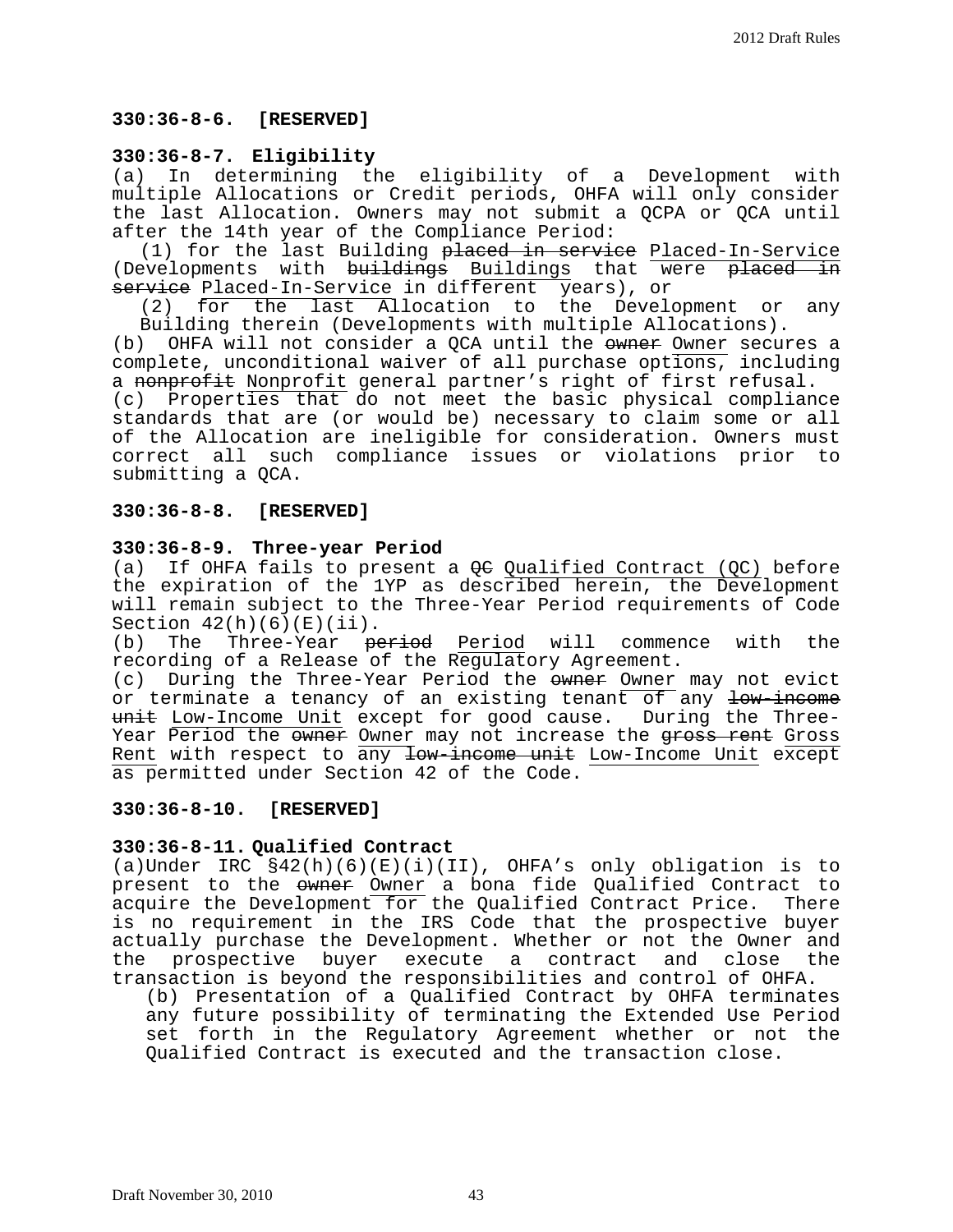## **SUBCHAPTER 9. RESERVED**

## **SUBCHAPTER 10. CREDIT ASSISTANCE/STIMULUS LEGISLATION**

#### **330:36-10-1. Purpose.**

The purpose of this Subchapter is to outline OHFA's procedures for implementing new funding resources specifically identified<br>for use in connection with the OAHTC Program. The American for use in connection with the OAHTC Program. Recovery and Reinvestment Act (ARRA), enacted on February 17, 2009 provides new federal stimulus programs for eligible Owners of Credit Developments. The purpose of this Subchapter is to outline OHFA's procedures for implementing the stimulus programs of the ARRA and future programs which may be authorized and funded federally or at the state State level.

## **330:36-10-2. [RESERVED]**

#### **330:36-10-3. Authority.**

OHFA has been designated as the State's housing credit agency responsible for the Allocation of Credits made available to the State. This authority provides that OHFA shall administer any funding resources directed to the OATHC Program. Both the "Tax Credits: Exchange" and the "Tax Credit Assistance Program (TCAP)" sections of ARRA provide that these funds shall be administered by the "State Housing Credit Agency".

#### **330:36-10-4. [RESERVED]**

#### **330:36-10-5. Definitions.**

Reference is made to 330:36-1-4 and the Section 42 of the Code for any words or terms used in this Subchapter.

#### **330:36-10-6. [RESERVED]**

#### **330:36-10-7. Tax Credits: Exchange.**

(a) The ARRA provides that OHFA has the option of exchanging certain Credit Allocations to the State for a cash payment to<br>OHFA. The cash payment received by OHFA may be used by OHFA to The cash payment received by OHFA may be used by OHFA to make ARRA sub-awards to selected Applicants who qualify under the<br>OAP for a Credit Reservation and Allocation. <del>In OHFA's sole</del> QAP for a Credit Reservation and Allocation. discretion for the best use of these funds, these sub-awards may<br>be made in the form of either a grant or a loan.

(b) OHFA shall develop an Application process for applying for ARRA funds. The Application process will be consistent with the QAP and Section 42 of the Code and any regulations provided by Treasury as to the use of the funds made available under ARRA for sub-awards.

(c) At the time of the Application for an ARRA sub-award, the Applicant must demonstrate a good faith effort to obtain<br>investments investment commitments for Credits previously investment commitments allocated to the Owner.<br>(d) The Owner of the

The Owner of the Buildings(s) identified in the Carryover Allocation Agreement and/or Regulatory Agreement receiving an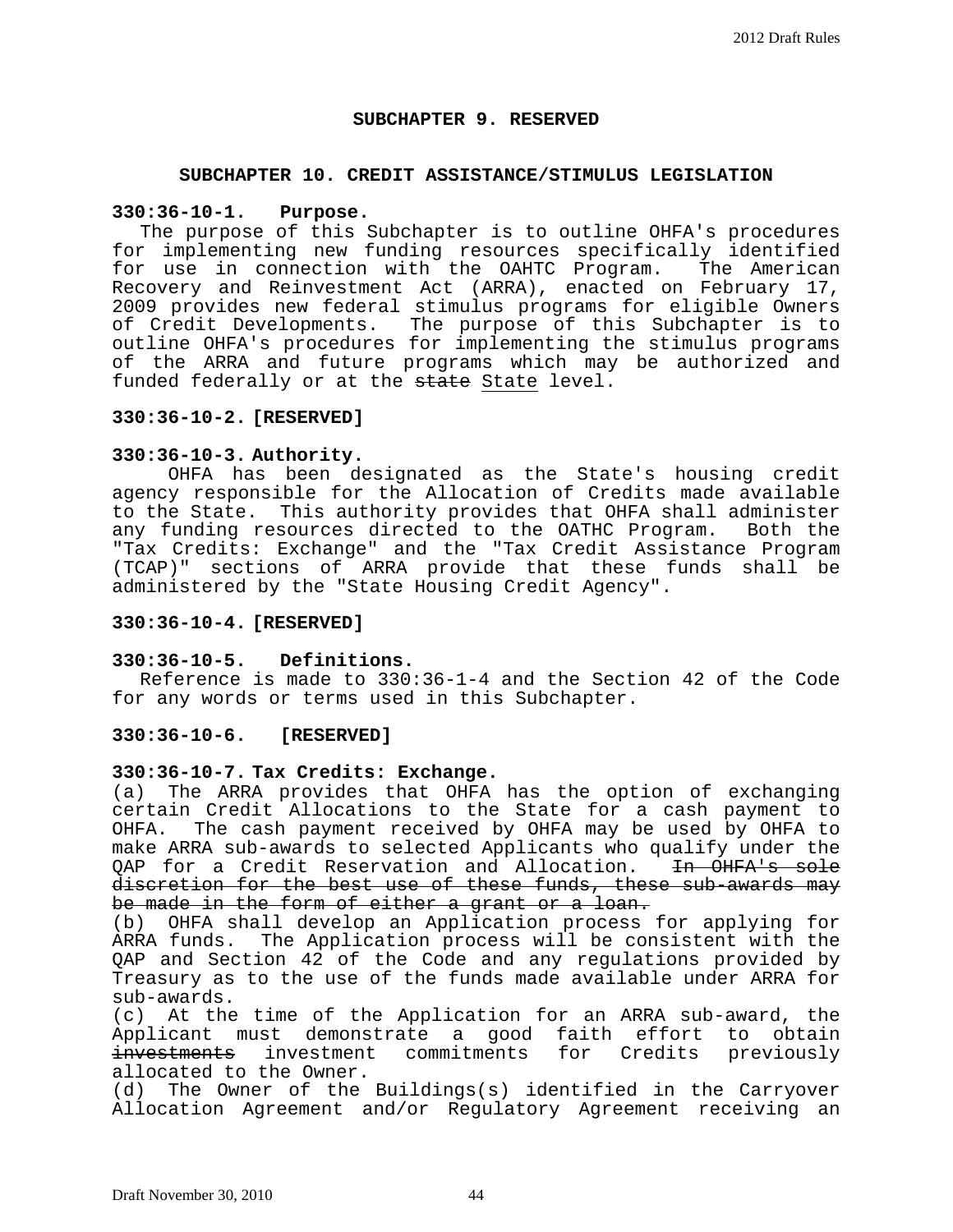ARRA sub-award must maintain said Building(s) as Qualified Low-Income Building(s) during the Development Compliance Period. Failure to maintain the Building(s) as Qualified Low-Income Building(s) shall result in the recapture of the ARRA sub-award.<br>(e) Recipients of ARRA sub-awards will be required to enter int Recipients of ARRA sub-awards will be required to enter into<br>I agreements and documentation as OHFA, in its sole such agreements and documentation as OHFA, discretion, deems necessary to ensure that the provisions of any requirements of the U.S. Department of the Treasury, these Chapter 36 Rules, the Code, any relevant rules, regulations, rulings or other guidance issued by the IRS and terms of the ARRA sub-award are met throughout the Development Compliance Period. Required agreements and documentation may include without limitation, loan documentation, an amended Carryover Allocation Agreement and/or Regulatory Agreement and Owner guarantees.

## **330:36-10-8. [RESERVED]**

## **330:36-10-9. Tax Credit Assistance Program (TCAP).**

(a) The ARRA provides funds through the HOME Investment Partnership Program (the "HOME Program") for awards to certain Owners of Credit Developments. These funds have been designated<br>Tax Credit Assistance Program (TCAP) by HUD. <del>In OHFA's sole</del> Tax Credit Assistance Program (TCAP) by HUD. discretion for the best use of these funds, these awards may be<br>made in the form of either a grant or a loan.

(b) OHFA will develop an Application process for awarding TCAP funds to eligible Credit Development Owners. The Application process will be consistent with the QAP and Section 42 of the Code and any regulations provided by Treasury or HUD as to the use of funds made available under the ARRA for awards.<br>(c) The Application for the TCAP funds will

The Application for the TCAP funds will include a competitive component. Evaluation Criteria will be developed, but will include, without limitation, a priority for Developments expected to be completed and Placed in Service Placed-In-Service by February 17, 2012.

(d) Any Owner failing to expend awarded TCAP funds within the time period specified in the TCAP Award Agreement between the Owner and OHFA shall return the funds to OHFA for redistribution. (e) Recipients of ARRA TCAP funds will be required to enter into<br>such agreements and documentation as OHFA, in its sole agreements and documentation as OHFA, discretion, deems necessary to ensure that the provisions of any requirements of the U.S. Department of the Treasury, HUD, these Chapter 36 Rules, the Code, any relevant rules, regulations, rulings or other guidance issued by the IRS and terms of the ARRA TCAP are met throughout the Development Compliance Period. Required agreements and documentation may include, without limitation, loan documentation, an amended Carryover Allocation Agreement and/or Regulatory Agreement and Owner guarantees.

## **330:36-10-10. [RESERVED]**

## **330:36-10-11. Asset Management.**

(a) OHFA shall perform asset management functions to ensure compliance with section 42 of the Code and the continued long term viability of Building(s) funded by either form of assistance